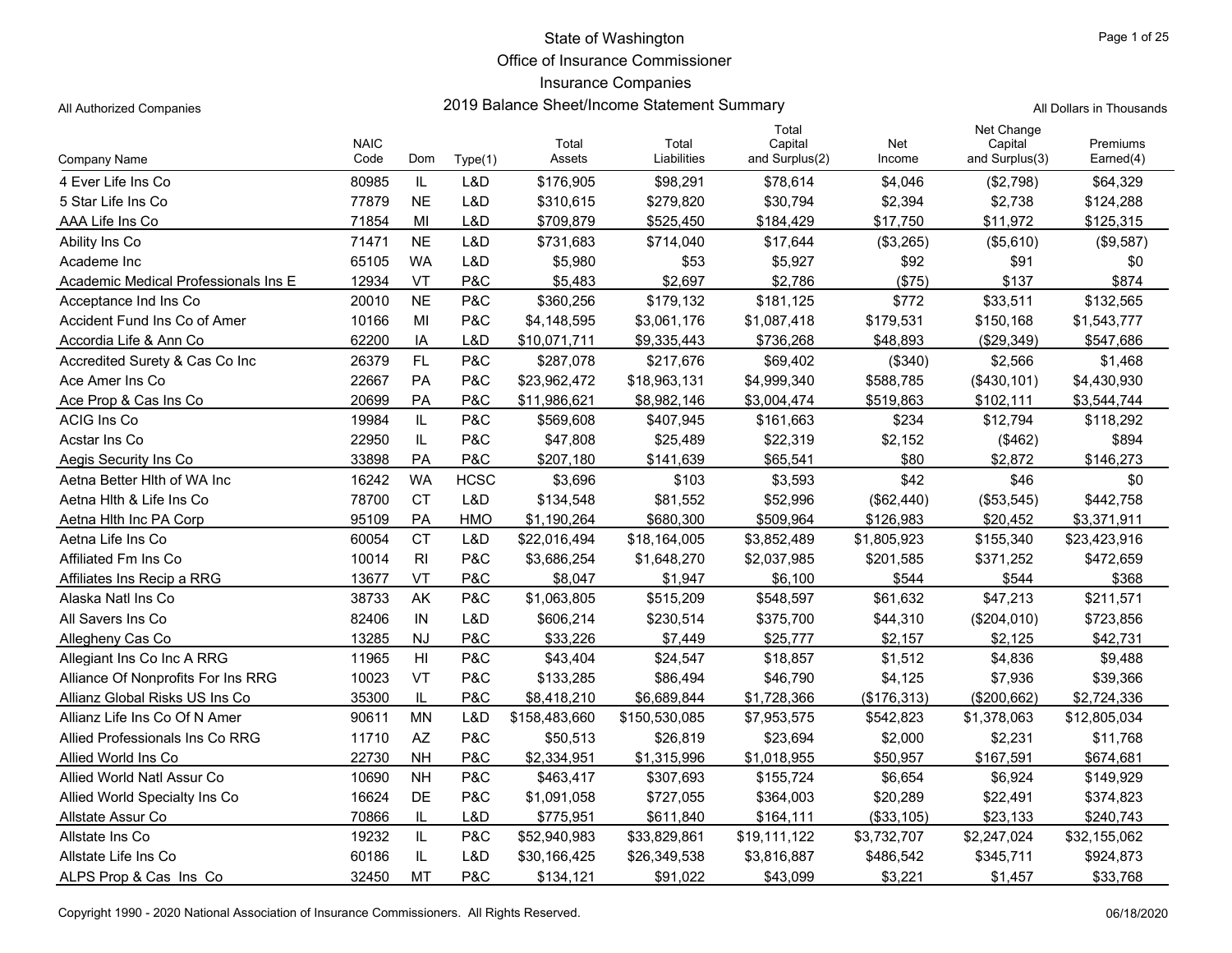Office of Insurance Commissioner

## Insurance Companies

All Authorized Companies 2019 Balance Sheet/Income Statement Summary

|  |  | All Dollars in Thousands |
|--|--|--------------------------|
|--|--|--------------------------|

|                                      | <b>NAIC</b> |           |                | Total         | Total         | Total<br>Capital | Net         | Net Change<br>Capital | Premiums     |
|--------------------------------------|-------------|-----------|----------------|---------------|---------------|------------------|-------------|-----------------------|--------------|
| Company Name                         | Code        | Dom       | Type(1)        | Assets        | Liabilities   | and Surplus(2)   | Income      | and Surplus(3)        | Earned(4)    |
| Amalgamated Cas Ins Co               | 13293       | DC        | P&C            | \$55,496      | \$20,310      | \$35,186         | (\$1,212)   | (\$1,030)             | \$11,728     |
| Amalgamated Life Ins Co              | 60216       | <b>NY</b> | L&D            | \$142,957     | \$67,406      | \$75,551         | \$9,160     | \$8,786               | \$99,723     |
| Ambac Assur Corp                     | 18708       | WI        | P&C            | \$2,768,199   | \$1,680,573   | \$1,087,626      | (\$224,684) | (\$64,720)            | \$96,934     |
| American Amicable Life Ins Co Of TX  | 68594       | <b>TX</b> | L&D            | \$336,003     | \$269,243     | \$66,760         | \$9,509     | \$3,614               | \$81,433     |
| American Assoc Of Othodontists RRG   | 10232       | AZ        | P&C            | \$52,067      | \$31,519      | \$20,548         | \$3.742     | \$4,395               | \$7,403      |
| American Bankers Ins Co Of FL        | 10111       | <b>FL</b> | P&C            | \$2,454,046   | \$1,834,842   | \$619,204        | \$182.443   | (\$17.946)            | \$1,195,332  |
| American Bankers Life Assur Co Of FL | 60275       | <b>FL</b> | L&D            | \$353,436     | \$300,589     | \$52,848         | \$20,636    | \$4,948               | \$103,223    |
| American Commerce Ins Co             | 19941       | OH        | P&C            | \$339,215     | \$225,351     | \$113,864        | \$16,256    | \$6,861               | \$195,362    |
| American Contractors Ind Co          | 10216       | CA        | P&C            | \$354,323     | \$225,498     | \$128,825        | \$14,442    | \$2,366               | \$16,430     |
| American Equity Invest Life Ins Co   | 92738       | IA        | L&D            | \$57,673,180  | \$54,182,984  | \$3,490,196      | \$143,309   | \$238,315             | \$4,015,838  |
| American Excess Ins Exch RRG         | 10903       | VT        | P&C            | \$273,902     | \$146,199     | \$127,703        | (\$2,971)   | \$2,208               | \$22,636     |
| American Family Connect Prop & Cas I | 29068       | WI        | <b>P&amp;C</b> | \$1,898,530   | \$1,090,495   | \$808,035        | \$18,793    | \$18,753              | \$1,106,612  |
| American Family Home Ins Co          | 23450       | <b>FL</b> | P&C            | \$317,603     | \$205,479     | \$112,123        | \$2,658     | (\$35,523)            | \$171,015    |
| American Family Life Assur Co of Col | 60380       | <b>NE</b> | L&D            | \$14,123,823  | \$12,002,290  | \$2,121,533      | \$864,148   | (\$478, 107)          | \$5,225,283  |
| American Family Life Ins Co          | 60399       | WI        | L&D            | \$5,454,250   | \$4,769,189   | \$685,061        | \$72,040    | \$38,207              | \$380,314    |
| American Family Mut Ins Co SI        | 19275       | WI        | P&C            | \$21,726,623  | \$14,537,471  | \$7,189,152      | \$286,298   | \$853,620             | \$10,424,948 |
| American Fidelity Assur Co           | 60410       | OK        | L&D            | \$6.656.825   | \$6,112,530   | \$544,295        | \$90,280    | \$39,069              | \$1,176,161  |
| American Fidelity Life Ins Co        | 60429       | FL        | L&D            | \$401,121     | \$332,213     | \$68,908         | \$2,645     | \$347                 | \$9,439      |
| American Forest Cas Co RRG           | 11590       | VT        | P&C            | \$11,675      | \$7,676       | \$3,999          | (\$182)     | (\$117)               | \$2,316      |
| American Gen Life Ins Co             | 60488       | <b>TX</b> | L&D            | \$192,292,552 | \$186,003,879 | \$6,288,673      | \$91,618    | (\$61,582)            | \$14,264,715 |
| American Hallmark Ins Co Of TX       | 43494       | <b>TX</b> | P&C            | \$475,192     | \$317,352     | \$157,839        | \$2.025     | \$18,980              | \$139,800    |
| American Heritage Life Ins Co        | 60534       | FL        | L&D            | \$2,075,346   | \$1,730,482   | \$344,864        | \$91,928    | \$20,995              | \$958,765    |
| American Hith & Life Ins Co          | 60518       | <b>TX</b> | L&D            | \$1,281,565   | \$1,089,205   | \$192,360        | \$55,902    | \$63,820              | \$479,696    |
| American Home Assur Co               | 19380       | <b>NY</b> | P&C            | \$22,964,233  | \$16,970,439  | \$5,993,795      | \$621,094   | \$72,255              | \$5,368,994  |
| American Income Life Ins Co          | 60577       | IN        | L&D            | \$4,391,103   | \$4,043,817   | \$347,285        | \$198,470   | \$4,315               | \$847,519    |
| American Memorial Life Ins Co        | 67989       | <b>SD</b> | L&D            | \$3,558,611   | \$3,399,888   | \$158,723        | \$33,897    | \$11,373              | \$592,258    |
| American Mercury Ins Co.             | 16810       | OK        | P&C            | \$402.053     | \$240,542     | \$161,511        | \$2.707     | (\$6,250)             | \$186,443    |
| American Modern Home Ins Co          | 23469       | OH        | P&C            | \$939,041     | \$596,491     | \$342,550        | \$1,065     | (\$17,876)            | \$300,860    |
| American Modern Select Ins Co        | 38652       | OH        | <b>P&amp;C</b> | \$153,749     | \$91,964      | \$61,785         | \$2,994     | \$3,138               | \$31,670     |
| American Natl Gen Ins Co             | 39942       | <b>MO</b> | P&C            | \$121,690     | \$53,705      | \$67,985         | \$3,174     | \$5,448               | \$42,443     |
| American Natl Ins Co                 | 60739       | <b>TX</b> | L&D            | \$21,443,424  | \$17,965,696  | \$3,477,727      | (\$21,918)  | \$314,920             | \$1,734,982  |
| American Natl Life Ins Co Of TX      | 71773       | <b>TX</b> | L&D            | \$131,621     | \$96,226      | \$35,396         | \$1,777     | \$2,421               | \$52,024     |
| American Natl Prop & Cas Co          | 28401       | <b>MO</b> | <b>P&amp;C</b> | \$1,599,085   | \$876,796     | \$722,289        | \$32,990    | \$82,793              | \$704,550    |
| American Pet Ins Co                  | 12190       | <b>NY</b> | P&C            | \$154,730     | \$80,920      | \$73,810         | \$16,311    | \$17,566              | \$317,472    |
| American Public Life Ins Co          | 60801       | OK        | L&D            | \$99,244      | \$65,410      | \$33,833         | \$7,088     | (\$1,362)             | \$96,506     |
| American Reliable Ins Co             | 19615       | <b>AZ</b> | P&C            | \$311.193     | \$221,316     | \$89,877         | \$12,486    | \$15,933              | \$134,791    |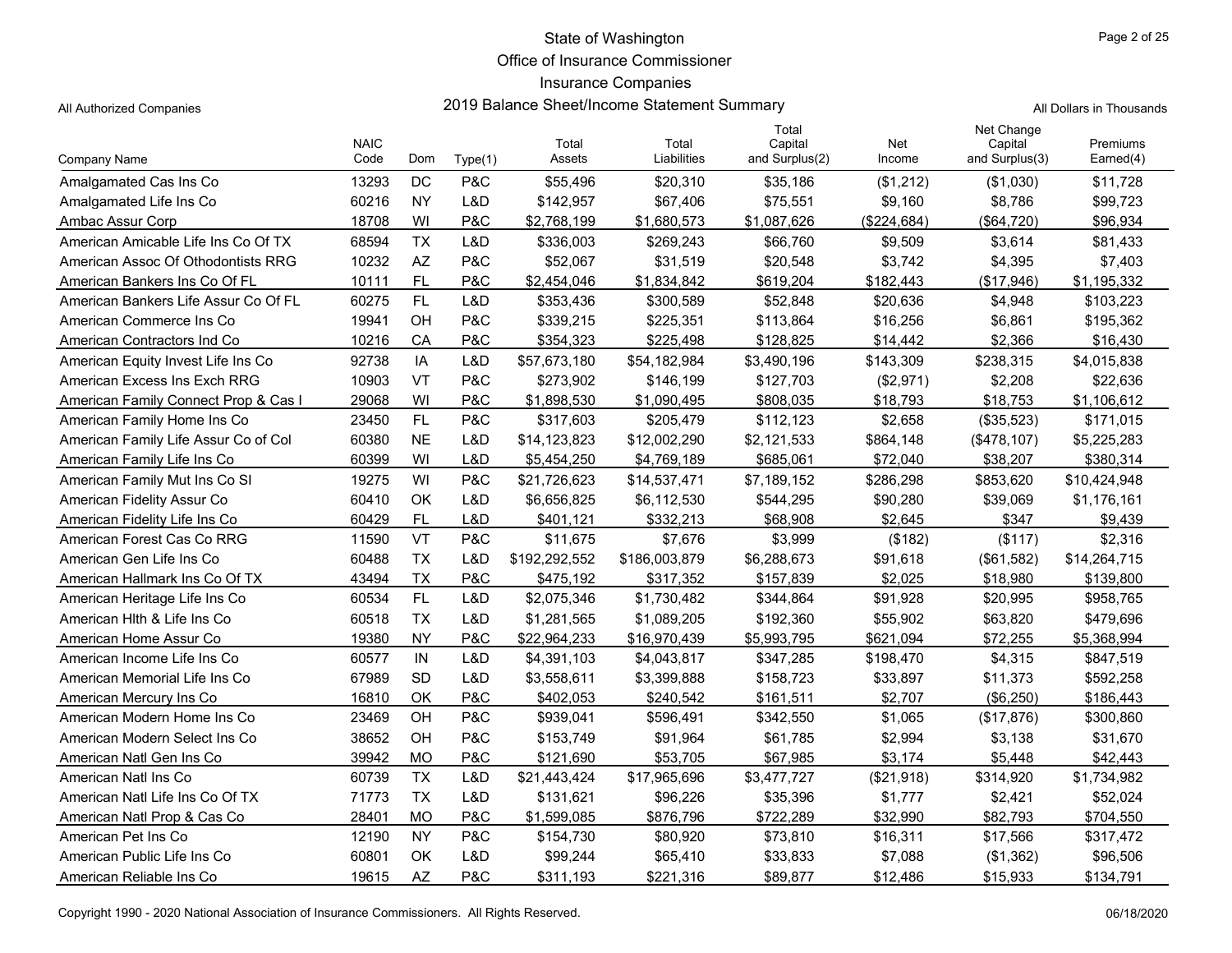Office of Insurance Commissioner

## Insurance Companies

All Authorized Companies **2019 Balance Sheet/Income Statement Summary** All Dollars in Thousands

|                                      | <b>NAIC</b> |                |             | Total        | Total        | Total<br>Capital | Net        | Net Change<br>Capital | Premiums    |
|--------------------------------------|-------------|----------------|-------------|--------------|--------------|------------------|------------|-----------------------|-------------|
| <b>Company Name</b>                  | Code        | Dom            | Type(1)     | Assets       | Liabilities  | and Surplus(2)   | Income     | and Surplus(3)        | Earned(4)   |
| American Republic Ins Co             | 60836       | IA             | L&D         | \$1,135,278  | \$615,618    | \$519,659        | \$31,292   | \$37,835              | \$626,916   |
| American Road Ins Co                 | 19631       | MI             | P&C         | \$747,590    | \$430,397    | \$317,192        | \$54,682   | (\$6,590)             | \$184,306   |
| American Security Ins Co             | 42978       | DE             | P&C         | \$1,450,583  | \$880,075    | \$570,508        | \$90.374   | \$35,691              | \$878,376   |
| American Select Ins Co               | 19992       | OH             | P&C         | \$285,145    | \$148,530    | \$136,615        | \$5,209    | \$17,110              | \$91,198    |
| American Southern Home Ins Co        | 41998       | <b>FL</b>      | P&C         | \$112,543    | \$67,885     | \$44,658         | \$1,751    | \$1,571               | \$25,336    |
| American Southern Ins Co             | 10235       | KS             | P&C         | \$122.035    | \$76.208     | \$45.827         | \$4.367    | \$2.361               | \$58,469    |
| American Strategic Ins Corp          | 10872       | <b>FL</b>      | P&C         | \$1,727,241  | \$1.090.017  | \$637,225        | (\$19,408) | \$1,098               | \$1,120,007 |
| American Surety Co                   | 31380       | IN             | P&C         | \$12,836     | \$2,599      | \$10,238         | \$1,033    | \$185                 | \$10,298    |
| American T & T Ins Co RRG            | 11534       | <b>MT</b>      | P&C         | \$37,084     | \$28,586     | \$8,498          | (\$779)    | \$1,250               | \$11,602    |
| American Transportation Grp Ins RRG  | 16384       | <b>NC</b>      | P&C         | \$39,651     | \$32,906     | \$6,744          | (\$1,493)  | \$3,066               | \$17,662    |
| American United Life Ins Co          | 60895       | IN             | L&D         | \$31,388,904 | \$30,364,207 | \$1,024,696      | \$86       | (\$27,867)            | \$4,303,702 |
| Americo Fin Life & Ann Ins Co        | 61999       | <b>TX</b>      | L&D         | \$4,935,942  | \$4,366,505  | \$569,437        | \$112,077  | \$102,453             | \$688,400   |
| Amerigroup Washington Inc            | 14073       | <b>WA</b>      | <b>HMO</b>  | \$319,107    | \$144,629    | \$174,478        | \$36,376   | \$22,976              | \$643,493   |
| Amerisure Ins Co                     | 19488       | MI             | P&C         | \$843,607    | \$623,748    | \$219,859        | (\$23,959) | (\$23,405)            | \$241,060   |
| Amerisure Mut Ins Co                 | 23396       | MI             | P&C         | \$2,413,705  | \$1,405,285  | \$1,008,420      | (\$18,495) | \$24,279              | \$538,368   |
| Amerisure Partners Ins Co            | 11050       | MI             | P&C         | \$109,569    | \$63,423     | \$46,146         | (\$2,520)  | \$22,427              | \$24,106    |
| Ameritas Life Ins Corp               | 61301       | <b>NE</b>      | L&D         | \$24,057,137 | \$22,363,883 | \$1,693,254      | \$91,247   | \$182,628             | \$3,113,090 |
| Amex Assur Co                        | 27928       | IL             | P&C         | \$235,868    | \$48,631     | \$187,236        | \$64,272   | (\$4,955)             | \$188,547   |
| Amguard Ins Co                       | 42390       | PA             | P&C         | \$1,471,542  | \$1,228,734  | \$242,808        | \$12,168   | \$55,372              | \$274,427   |
| Amica Life Ins Co                    | 72222       | R <sub>l</sub> | L&D         | \$1,361,219  | \$1,023,080  | \$338,139        | \$12,794   | \$9,876               | \$73,733    |
| Amica Mut Ins Co                     | 19976       | R <sub>l</sub> | P&C         | \$5,360,644  | \$2,577,781  | \$2,782,863      | \$158,119  | \$224,586             | \$2,412,202 |
| Annuity Investors Life Ins Co        | 93661       | OH             | L&D         | \$3,213,628  | \$2,864,316  | \$349,312        | \$20,250   | \$36,638              | \$160,784   |
| Anthem Life Ins Co                   | 61069       | IN             | L&D         | \$761,705    | \$581,082    | \$180,623        | \$23,176   | \$31,674              | \$507,968   |
| Applied Medico Legal Solutions RRG   | 11598       | <b>AZ</b>      | P&C         | \$171,135    | \$117,950    | \$53,185         | \$5,206    | \$9,062               | \$45,615    |
| Arag Ins Co                          | 34738       | IA             | P&C         | \$103,151    | \$29,066     | \$74,085         | \$18,839   | \$5,880               | \$103,509   |
| Arcadian Hith Plan Inc               | 12151       | <b>WA</b>      | <b>HCSC</b> | \$1,246,853  | \$530,084    | \$716,768        | \$134,477  | \$205,284             | \$4,345,828 |
| Arch Ins Co                          | 11150       | <b>MO</b>      | P&C         | \$4,521,604  | \$3,566,148  | \$955,456        | \$5,974    | \$42,763              | \$1,714,913 |
| <b>ARCH Mortgage Assur Co</b>        | 29114       | WI             | P&C         | \$7,984      | \$467        | \$7,517          | \$133      | \$1,633               | \$17        |
| Arch Mortgage Guar Co                | 18732       | WI             | P&C         | \$48,840     | \$2,517      | \$46,323         | (\$1,374)  | (\$1,374)             | \$257       |
| ARCH Mortgage Ins Co                 | 40266       | WI             | P&C         | \$1,986,748  | \$1,788,031  | \$198,717        | \$112,140  | (\$110, 132)          | \$354,919   |
| ARCOA RRG Inc                        | 13177       | <b>NV</b>      | P&C         | \$27,926     | \$15,075     | \$12,851         | \$2,906    | \$3,461               | \$18,127    |
| Argonaut Ins Co                      | 19801       | IL             | P&C         | \$2,050,446  | \$1,094,232  | \$956,214        | \$111,150  | \$60,536              | \$407,288   |
| ARISE Boiler Inspection & Ins Co RRG | 13580       | KY             | P&C         | \$5,548      | \$1,309      | \$4,238          | \$602      | \$632                 | \$1,474     |
| Armed Forces Ins Exch                | 41459       | KS             | P&C         | \$125,969    | \$67,313     | \$58,657         | (\$3,812)  | (\$12)                | \$65,635    |
| Ascot Ins Co                         | 23752       | CO             | P&C         | \$106,251    | \$40,050     | \$66,201         | (\$21,846) | (\$36,343)            | \$6,292     |
| Aspen Amer Ins Co                    | 43460       | <b>TX</b>      | P&C         | \$1,017,831  | \$515,453    | \$502,378        | (\$48,403) | (\$42,935)            | \$523,502   |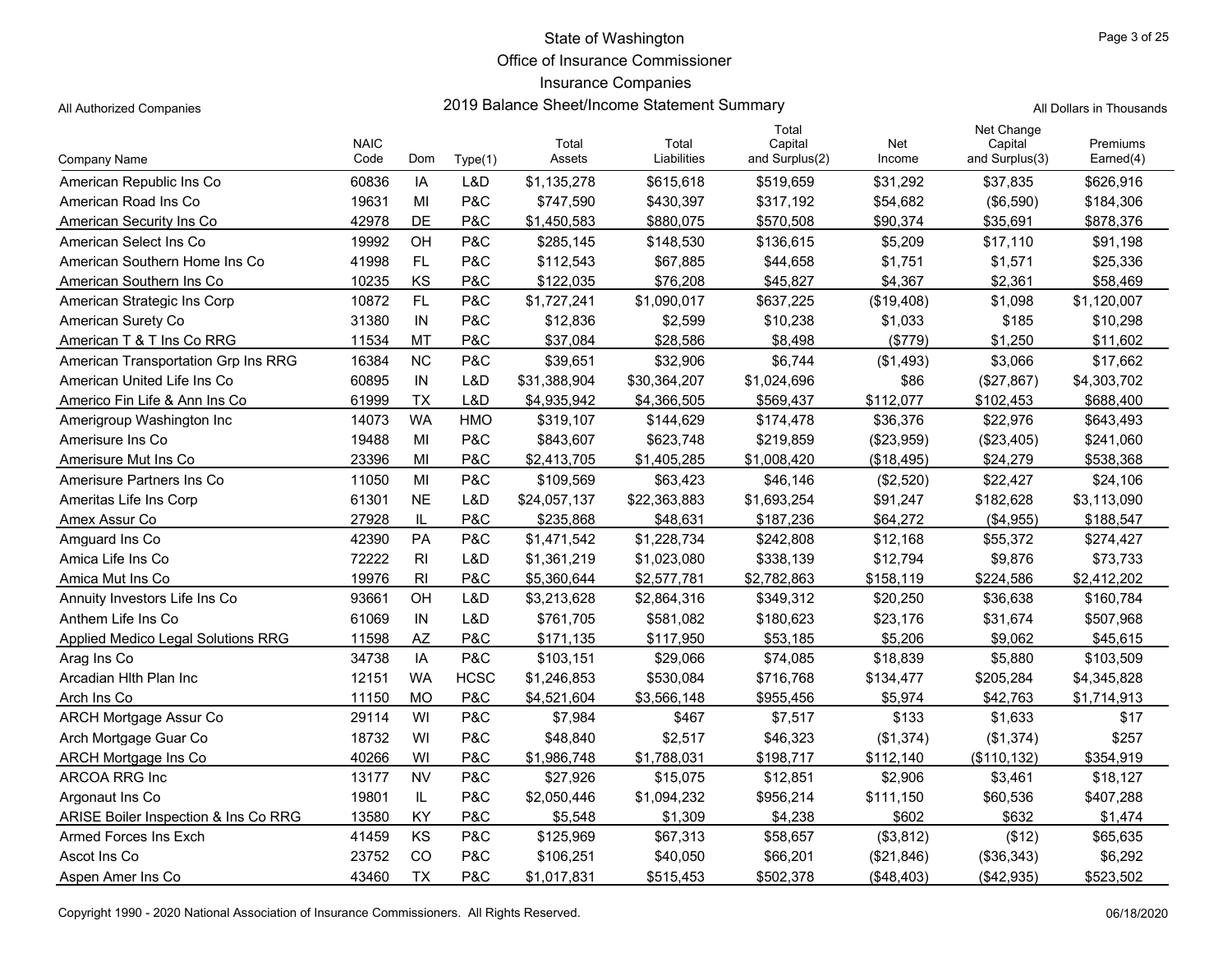Office of Insurance Commissioner

## Insurance Companies

All Authorized Companies **2019 Balance Sheet/Income Statement Summary** A

|  | All Dollars in Thousands |
|--|--------------------------|
|  |                          |

|                                     | <b>NAIC</b> |           |             | Total         | Total         | Total<br>Capital | Net         | Net Change<br>Capital | Premiums     |
|-------------------------------------|-------------|-----------|-------------|---------------|---------------|------------------|-------------|-----------------------|--------------|
| Company Name                        | Code        | Dom       | Type(1)     | Assets        | Liabilities   | and Surplus(2)   | Income      | and Surplus(3)        | Earned(4)    |
| <b>Assured Guar Municipal Corp</b>  | 18287       | <b>NY</b> | P&C         | \$5,402,873   | \$2,711,467   | \$2,691,407      | \$311,783   | \$157,915             | \$140,699    |
| Assurity Life Ins Co                | 71439       | <b>NE</b> | L&D         | \$2,571,184   | \$2,225,893   | \$345,291        | \$11,869    | \$7,743               | \$199,172    |
| Asuris NW Hlth                      | 47350       | <b>WA</b> | <b>HCSC</b> | \$122,941     | \$29,838      | \$93,103         | \$10,457    | \$10,885              | \$155,699    |
| Athene Ann & Life Assur Co of NY    | 68039       | <b>NY</b> | L&D         | \$3,243,382   | \$2,925,187   | \$318,195        | \$32,979    | \$36,101              | \$183,725    |
| Athene Ann & Life Co                | 61689       | IA        | L&D         | \$65,504,862  | \$64,296,215  | \$1,208,648      | \$240,982   | (\$25,516)            | \$1,696,381  |
| Athene Annuity & Life Assur Co      | 61492       | DE        | L&D         | \$28,470,748  | \$26,945,080  | \$1,525,667      | (\$85,756)  | (\$18,394)            | \$1,213,948  |
| Atlantic Coast Life Ins Co          | 61115       | SC        | L&D         | \$466,383     | \$425,334     | \$41,049         | \$8,678     | \$12,319              | \$53,407     |
| <b>Atlantic Specialty Ins Co</b>    | 27154       | <b>NY</b> | P&C         | \$2,484,105   | \$1,737,253   | \$746,853        | \$80,186    | \$127,658             | \$1,112,457  |
| Atradius Trade Credit Ins Co        | 25422       | <b>MD</b> | P&C         | \$143,032     | \$56,955      | \$86,077         | \$10,394    | \$9,999               | \$27,870     |
| Attorneys Liab Assur Society Ltd    | 15445       | VT        | P&C         | \$2,210,436   | \$1,344,933   | \$865,503        | \$58,286    | \$100,607             | \$193,359    |
| <b>AttPro RRG Recip RRG</b>         | 13795       | <b>DC</b> | P&C         | \$4,191       | \$3,213       | \$978            | \$16        | \$16                  | \$117        |
| Aurora Natl Life Assur Co           | 61182       | CA        | L&D         | \$2,936,596   | \$2,798,937   | \$137,660        | \$8,108     | (\$9,554)             | \$459        |
| Auto Club Life Ins Co               | 84522       | MI        | L&D         | \$886,867     | \$795,836     | \$91,031         | (\$4,779)   | \$127                 | \$189,292    |
| Auto Owners Life Ins Co             | 61190       | MI        | L&D         | \$4,201,091   | \$3,663,831   | \$537,260        | \$42,774    | \$47,854              | \$243,162    |
| Automobile Ins Co Of Hartford CT    | 19062       | <b>CT</b> | P&C         | \$1,076,285   | \$768,994     | \$307,291        | \$32,313    | \$2,913               | \$337,472    |
| Avemco Ins Co                       | 10367       | <b>MD</b> | P&C         | \$80,823      | \$31,486      | \$49,337         | \$10,411    | (\$9,502)             | \$26,816     |
| AXA Equitable Life & Ann Co         | 62880       | CO        | L&D         | \$551,302     | \$525,530     | \$25,772         | (\$51,809)  | \$6,509               | $($ \$909)   |
| AXA Equitable Life Ins Co           | 62944       | <b>NY</b> | L&D         | \$216,330,651 | \$208,184,637 | \$8,146,015      | \$3,893,545 | \$570,912             | \$14,390,943 |
| AXA Ins Co                          | 33022       | <b>NY</b> | P&C         | \$251,311     | \$109,167     | \$142,144        | \$23,692    | \$944                 | \$36,338     |
| Axis Ins Co                         | 37273       | IL        | P&C         | \$1,760,772   | \$1,189,407   | \$571,365        | \$23,052    | \$12,373              | \$375,302    |
| AXIS Reins Co                       | 20370       | <b>NY</b> | P&C         | \$3,755,384   | \$2,797,500   | \$957,884        | \$69,883    | (\$9,162)             | \$845,857    |
| Balboa Ins Co                       | 24813       | CA        | P&C         | \$48,383      | \$2,718       | \$45,665         | (\$661)     | (\$7,349)             | (\$48)       |
| Baltimore Life Ins Co               | 61212       | <b>MD</b> | L&D         | \$1,306,405   | \$1,215,700   | \$90,706         | \$3,331     | \$6,531               | \$111,946    |
| Bankers Fidelity Life Ins Co        | 61239       | GA        | L&D         | \$159,121     | \$123,575     | \$35,546         | (\$8,873)   | \$1,332               | \$123,256    |
| Bankers Ins Co                      | 33162       | FL        | P&C         | \$141,507     | \$64,823      | \$76,683         | \$2,540     | \$3,651               | \$39,002     |
| Bankers Life & Cas Co               | 61263       | IL        | L&D         | \$16,369,454  | \$15,192,762  | \$1,176,692      | \$225,908   | \$66,449              | \$2,646,326  |
| Banner Life Ins Co                  | 94250       | <b>MD</b> | L&D         | \$5.048.017   | \$4,432,668   | \$615,349        | (\$58,987)  | (\$120,503)           | \$362,514    |
| <b>BCS Ins Co</b>                   | 38245       | OH        | P&C         | \$322,838     | \$175,120     | \$147,718        | \$13,505    | \$5,803               | \$97,322     |
| Beazley Ins Co Inc                  | 37540       | <b>CT</b> | P&C         | \$819,916     | \$614,875     | \$205,041        | \$1,556     | \$32,128              | \$346,156    |
| Benchmark Ins Co                    | 41394       | KS        | P&C         | \$479,519     | \$343,578     | \$135,941        | \$23,475    | \$23,188              | \$87,605     |
| Beneficial Life Ins Co              | 61395       | UT        | L&D         | \$2,067,973   | \$1,871,236   | \$196,737        | \$9,922     | \$11,840              | \$29,250     |
| Berkley Ins Co                      | 32603       | DE        | P&C         | \$19,894,550  | \$13,881,488  | \$6,013,062      | \$601,564   | \$425,132             | \$5,948,775  |
| Berkley Life & Hith Ins Co          | 64890       | IA        | L&D         | \$363,125     | \$168,605     | \$194,520        | \$28,012    | \$27,909              | \$271,625    |
| Berkshire Hathaway Direct Ins Co    | 10391       | <b>NE</b> | P&C         | \$173,885     | \$31,728      | \$142,158        | (\$7,075)   | \$11,203              | \$2,728      |
| Berkshire Hathaway Homestate Ins Co | 20044       | <b>NE</b> | P&C         | \$3,453,445   | \$1,584,375   | \$1,869,070      | \$243,361   | \$373,761             | \$605,382    |
| Berkshire Hathaway Specialty Ins Co | 22276       | <b>NE</b> | P&C         | \$5,667,794   | \$1,693,602   | \$3,974,192      | \$70,035    | \$493,795             | \$527,809    |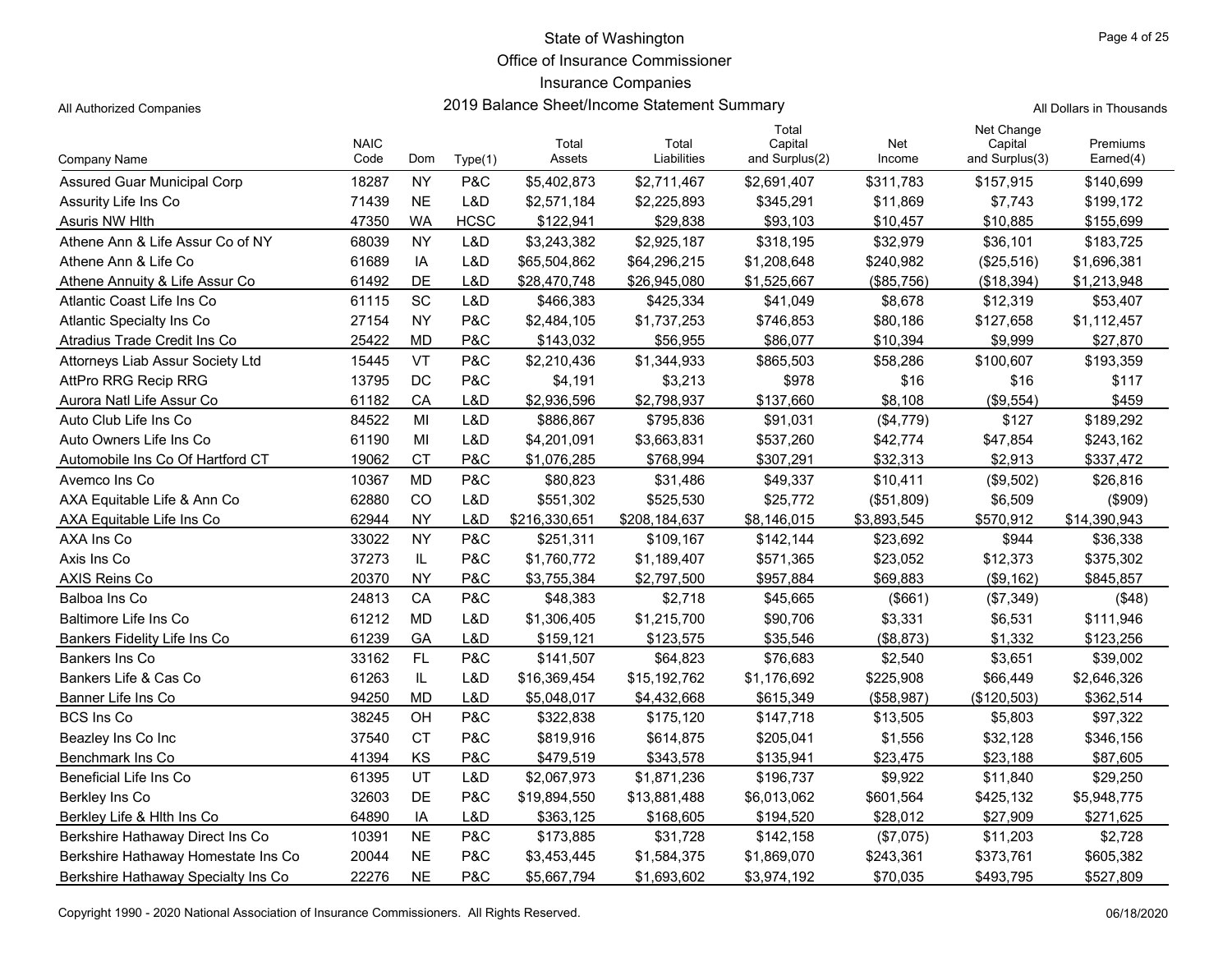Office of Insurance Commissioner

## Insurance Companies

All Authorized Companies **2019 Balance Sheet/Income Statement Summary** All Dollars in Thousands

|                                     | <b>NAIC</b> |           |              | Total         | Total         | Total<br>Capital | Net         | Net Change<br>Capital | Premiums     |
|-------------------------------------|-------------|-----------|--------------|---------------|---------------|------------------|-------------|-----------------------|--------------|
| Company Name                        | Code        | Dom       | Type(1)      | Assets        | Liabilities   | and Surplus(2)   | Income      | and Surplus(3)        | Earned(4)    |
| Berkshire Life Ins Co of Amer       | 71714       | <b>MA</b> | L&D          | \$4,181,542   | \$3,961,652   | \$219,890        | \$83,618    | \$27,231              | \$135,327    |
| Best Life & Hith Ins Co             | 90638       | <b>TX</b> | L&D          | \$24,263      | \$6,032       | \$18,230         | \$410       | \$462                 | \$39,966     |
| <b>BITCO Gen Ins Corp</b>           | 20095       | IL        | P&C          | \$1,009,495   | \$729,767     | \$279,728        | \$13,903    | \$13,042              | \$309,228    |
| <b>BITCO Natl Ins Co</b>            | 20109       | IL        | P&C          | \$365,604     | \$193,228     | \$172,377        | \$19,702    | \$30,059              | \$30,154     |
| <b>Bond Safeguard Ins Co</b>        | 27081       | SD        | P&C          | \$77,982      | \$33,247      | \$44,735         | \$4,432     | \$3,184               | \$4,035      |
| Bonded Builders Ins Co RRG          | 13010       | <b>NV</b> | P&C          | \$4,187       | \$1,617       | \$2,570          | \$292       | \$355                 | \$774        |
| Boston Mut Life Ins Co              | 61476       | <b>MA</b> | L&D          | \$1,529,502   | \$1,283,602   | \$245,900        | \$18,105    | \$26,815              | \$200,930    |
| BridgeSpan Hlth Co                  | 95303       | UT        | HMO          | \$44,762      | \$6,740       | \$38,023         | \$993       | \$738                 | \$15,566     |
| Brighthouse Life Ins Co             | 87726       | DE        | L&D          | \$177,445,154 | \$168,698,820 | \$8,746,334      | \$1,074,447 | \$2,015,506           | \$7,150,082  |
| Brooklyn Specialty Ins Co RRG Inc   | 16396       | <b>NC</b> | P&C          | \$5,474       | \$2,738       | \$2,736          | \$60        | \$1,470               | \$1,718      |
| Brotherhood Mut Ins Co              | 13528       | IN        | P&C          | \$796,404     | \$515,999     | \$280,406        | \$18,789    | \$39,820              | \$445,142    |
| <b>Build Amer Mut Assur Co</b>      | 14380       | <b>NY</b> | P&C          | \$534,884     | \$132,502     | \$402,381        | (\$38,328)  | (\$11,353)            | \$1,975      |
| California Cas Gen Ins Co of OR     | 35955       | <b>OR</b> | P&C          | \$107,486     | \$97,756      | \$9,730          | (\$3,962)   | (\$3,971)             | \$45,788     |
| California Hithcare Ins Co Inc RRG  | 44504       | HI        | P&C          | \$128,756     | \$66,227      | \$62,529         | \$2,881     | \$4,532               | \$16,830     |
| California Ins Co                   | 38865       | CA        | P&C          | \$1,176,244   | \$585,599     | \$590,645        | \$72,336    | \$32,154              | \$231,048    |
| Camico Mut Ins Co                   | 36340       | CA        | P&C          | \$97,546      | \$53,996      | \$43,550         | \$386       | \$906                 | \$28,550     |
| Canal Ins Co                        | 10464       | SC        | P&C          | \$914,553     | \$434,881     | \$479,672        | \$43,332    | \$39,946              | \$264,482    |
| Capitol Ind Corp                    | 10472       | WI        | P&C          | \$717,211     | \$443,569     | \$273,642        | \$31,708    | \$5,239               | \$228,861    |
| Capitol Life Ins Co                 | 61581       | <b>TX</b> | L&D          | \$298,888     | \$266,997     | \$31,891         | \$2,728     | \$2,315               | \$18,761     |
| <b>Caring Communities Recip RRG</b> | 12373       | DC        | P&C          | \$116,560     | \$53,940      | \$62,621         | \$4,895     | \$7,133               | \$26,016     |
| Caterpillar Ins Co                  | 11255       | <b>MO</b> | P&C          | \$980,163     | \$566,495     | \$413,668        | \$45,360    | \$60,155              | \$224,514    |
| Catlin Ins Co                       | 19518       | <b>TX</b> | P&C          | \$109,634     | \$73,214      | \$36,421         | (\$7,210)   | (\$14,337)            | \$34,326     |
| Central Security Life Ins Co        | 61735       | <b>TX</b> | L&D          | \$84,423      | \$78,574      | \$5,850          | \$794       | \$188                 | \$1,595      |
| Central States H & L Co Of Omaha    | 61751       | <b>NE</b> | L&D          | \$379,108     | \$229,929     | \$149,179        | \$7.712     | \$12,066              | \$108,418    |
| Central States Ind Co Of Omaha      | 34274       | <b>NE</b> | P&C          | \$641,451     | \$81,959      | \$559,491        | \$13,138    | \$94,833              | \$9,666      |
| Centre Life Ins Co                  | 80896       | MA        | L&D          | \$1,591,491   | \$1,504,203   | \$87,288         | (\$6,455)   | (\$6,625)             | \$1,049      |
| Charter Oak Fire Ins Co             | 25615       | <b>CT</b> | P&C          | \$985,285     | \$750,935     | \$234,350        | \$31,005    | \$5,617               | \$312,839    |
| Cherokee Guar Co Inc a RRG          | 14388       | AZ        | P&C          | \$27,565      | \$21,606      | \$5,959          | \$324       | \$636                 | \$9,590      |
| Cherokee Ins Co                     | 10642       | MI        | P&C          | \$627,445     | \$400,364     | \$227,081        | \$26,411    | \$40,733              | \$215,161    |
| Chesapeake Life Ins Co              | 61832       | OK        | L&D          | \$242,491     | \$94,634      | \$147,856        | \$22,580    | \$26,575              | \$233,049    |
| Chicago Title Ins Co                | 50229       | FL        | $\mathsf{T}$ | \$1,854,616   | \$845,350     | \$1,009,266      | \$353,747   | \$93,056              | \$2,316,936  |
| Christian Fidelity Life Ins Co      | 61859       | <b>TX</b> | L&D          | \$55,336      | \$29,031      | \$26,305         | \$8,043     | (\$927)               | \$23,661     |
| Church Life Ins Corp                | 61875       | <b>NY</b> | L&D          | \$305,287     | \$241,817     | \$63,469         | \$7,027     | \$11,856              | \$35,723     |
| Church Mut Ins Co.                  | 18767       | WI        | P&C          | \$1,981,276   | \$1,301,846   | \$679,430        | \$17,504    | \$59,573              | \$806,824    |
| CICA Life Ins Co of Amer            | 71463       | CO        | L&D          | \$153,574     | \$112,323     | \$41,250         | \$3,606     | (\$6,024)             | \$4,567      |
| Cigna Hlth & Life Ins Co            | 67369       | <b>CT</b> | L&D          | \$11,675,773  | \$6,468,340   | \$5,207,433      | \$2,184,456 | \$406,296             | \$18,363,754 |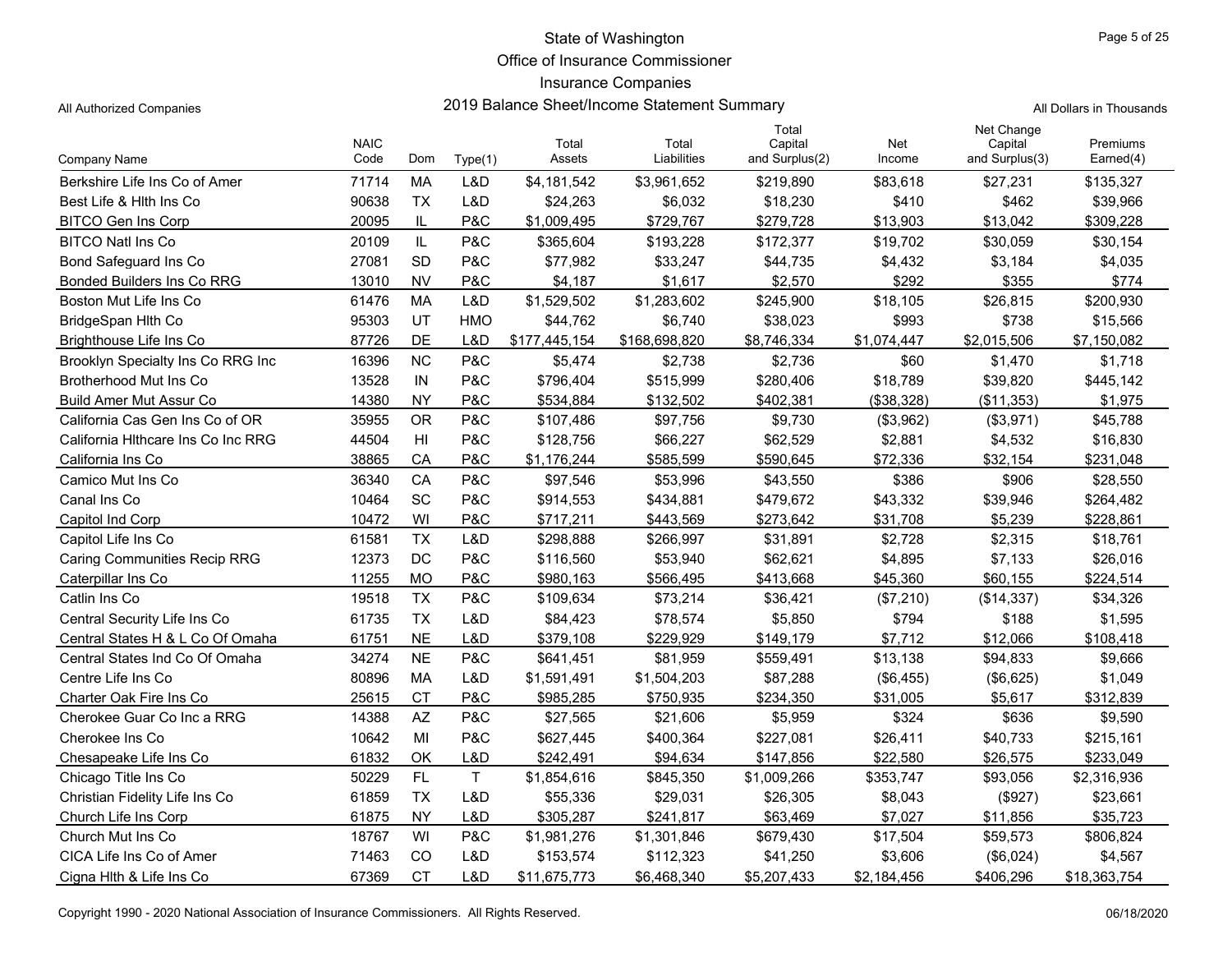Office of Insurance Commissioner

## Insurance Companies

All Authorized Companies **2019 Balance Sheet/Income Statement Summary** A

|  | All Dollars in Thousands |
|--|--------------------------|
|  |                          |

|                                      | <b>NAIC</b> |                |                | Total        | Total        | Total<br>Capital | Net         | Net Change<br>Capital | Premiums    |
|--------------------------------------|-------------|----------------|----------------|--------------|--------------|------------------|-------------|-----------------------|-------------|
| Company Name                         | Code        | Dom            | Type(1)        | Assets       | Liabilities  | and Surplus(2)   | Income      | and Surplus(3)        | Earned(4)   |
| Citizens Ins Co Of Amer              | 31534       | MI             | P&C            | \$1,688,250  | \$981,130    | \$707,120        | \$85,977    | \$3,860               | \$862,932   |
| Claim Professionals Liab ins Co RRG  | 12172       | VT             | P&C            | \$5,086      | \$2,036      | \$3,051          | \$27        | \$178                 | \$670       |
| Clarendon Natl Ins Co                | 20532       | <b>TX</b>      | P&C            | \$695,116    | \$490,366    | \$204,750        | \$71,222    | (\$18,356)            | \$835       |
| Clear Blue Ins Co                    | 28860       | IL             | P&C            | \$74,420     | \$27,763     | \$46,657         | \$2,354     | (\$1,667)             | (\$122)     |
| Clover Ins Co.                       | 86371       | <b>NJ</b>      | L&D            | \$145,254    | \$89,638     | \$55,616         | (\$60,670)  | \$20,556              | \$427,358   |
| CM Life Ins Co                       | 93432       | <b>CT</b>      | L&D            | \$8.639.008  | \$6,903,971  | \$1,735,038      | \$115,630   | \$97,720              | \$312,325   |
| CMFG Life Ins Co                     | 62626       | IA             | L&D            | \$21,403,630 | \$19,205,983 | \$2,197,648      | \$204,518   | (\$57,172)            | \$3,961,920 |
| Coface N Amer Ins Co                 | 31887       | MA             | P&C            | \$156,391    | \$106,972    | \$49,419         | \$3,958     | \$1,363               | \$54,765    |
| College Liab Ins Co Recip RRG        | 44598       | H <sub>l</sub> | P&C            | \$20,493     | \$12,918     | \$7,575          | \$154       | \$657                 | \$4,962     |
| College RRG Inc                      | 13613       | <b>VT</b>      | P&C            | \$31,513     | \$19,082     | \$12,431         | \$762       | \$1,030               | \$5,776     |
| Colonial Life & Accident Ins Co      | 62049       | SC             | L&D            | \$3,525,222  | \$2,914,358  | \$610,865        | \$233,391   | \$82,866              | \$1,612,694 |
| Colonial Penn Life Ins Co            | 62065       | PA             | L&D            | \$835,661    | \$753,451    | \$82,210         | (\$24,539)  | (\$10,220)            | \$390,617   |
| <b>Colonial Surety Co</b>            | 10758       | PA             | <b>P&amp;C</b> | \$75,499     | \$24,350     | \$51,149         | \$4,860     | \$4,906               | \$11,173    |
| Columbia Ins Co                      | 27812       | <b>NE</b>      | P&C            | \$30,808,515 | \$5,711,782  | \$25,096,733     | \$1,528,566 | \$5,874,679           | \$621,317   |
| Columbian Life Ins Co                | 76023       | IL             | L&D            | \$338,257    | \$315,649    | \$22,609         | (\$4, 144)  | (\$9,719)             | \$59,417    |
| Columbian Mut Life Ins Co            | 62103       | <b>NY</b>      | L&D            | \$1,455,721  | \$1,368,593  | \$87,127         | \$10,532    | (\$8,791)             | \$178,235   |
| Columbus Life Ins Co                 | 99937       | OH             | L&D            | \$4,286,479  | \$4,022,255  | \$264,225        | (\$49,310)  | (\$9,273)             | \$276,007   |
| Combined Ins Co Of Amer              | 62146       | IL             | L&D            | \$2,417,902  | \$2,199,242  | \$218,660        | \$16,814    | \$44,296              | \$1,076,416 |
| Commencement Bay Risk Mgmt Ins Co    | 78879       | <b>WA</b>      | L&D            | \$65,653     | \$21,345     | \$44,307         | \$7,765     | \$12,883              | \$65,782    |
| Commerce W Ins Co                    | 13161       | CA             | P&C            | \$180,353    | \$124,919    | \$55,434         | \$14,034    | \$1,317               | \$109,331   |
| Commercial Travelers Life Ins Co     | 81426       | <b>NY</b>      | L&D            | \$26.357     | \$12,924     | \$13,433         | (\$326)     | (\$522)               | \$3,269     |
| Commonwealth Ann & Life Ins Co       | 84824       | <b>MA</b>      | L&D            | \$23,125,955 | \$20,280,119 | \$2,845,836      | (\$32,476)  | \$57,835              | \$1,591,832 |
| Commonwealth Land Title Ins Co       | 50083       | <b>FL</b>      | T              | \$665,146    | \$275,819    | \$389,327        | \$56,081    | \$26,491              | \$703,396   |
| <b>Community Blood Cntr Exch RRG</b> | 13893       | IN             | P&C            | \$18,598     | \$3,687      | \$14,912         | \$215       | \$540                 | \$1,761     |
| Community Hith Plan of WA            | 47049       | <b>WA</b>      | <b>HCSC</b>    | \$459,344    | \$264,319    | \$195,026        | \$11,113    | \$23,878              | \$927,216   |
| Companion Life Ins Co                | 77828       | SC             | L&D            | \$464,328    | \$210,297    | \$254,031        | \$18,821    | \$25,884              | \$323,993   |
| Compbenefits Ins Co.                 | 60984       | <b>TX</b>      | L&D            | \$73.377     | \$28,741     | \$44,636         | \$3.693     | \$23,160              | \$163,881   |
| Connecticut Gen Life Ins Co          | 62308       | <b>CT</b>      | L&D            | \$19,753,416 | \$13,819,373 | \$5,934,043      | \$1,881,712 | \$439,560             | \$310,732   |
| Continental Amer Ins Co              | 71730       | <b>NE</b>      | L&D            | \$674,274    | \$546,507    | \$127,767        | (\$16,299)  | (\$29,576)            | \$434,496   |
| <b>Continental Cas Co</b>            | 20443       | IL             | P&C            | \$43,379,970 | \$32,593,424 | \$10,786,547     | \$1,023,932 | \$375,204             | \$6,193,769 |
| Continental Gen Ins Co               | 71404       | <b>TX</b>      | L&D            | \$4,297,282  | \$3,996,763  | \$300,518        | \$64,585    | \$45,010              | \$119,879   |
| Continental Heritage Ins Co          | 39551       | FL             | <b>P&amp;C</b> | \$34,766     | \$7,789      | \$26,977         | \$1,613     | \$1,286               | \$7,701     |
| Continental Ind Co                   | 28258       | IA             | P&C            | \$234,498    | \$124,350    | \$110,149        | \$13,851    | \$10,948              | \$49,745    |
| Continental Life Ins Co Brentwood    | 68500       | <b>TN</b>      | L&D            | \$377,306    | \$182,170    | \$195,136        | (\$26,892)  | (\$8,909)             | \$575,893   |
| Contractors Bonding & Ins Co         | 37206       | IL             | P&C            | \$234,161    | \$115,872    | \$118,289        | \$12,972    | \$4,156               | \$75,024    |
| Contractors Ins Co of N Amer Inc RRG | 11603       | HI             | P&C            | \$30,527     | \$19,879     | \$10,648         | (\$7,475)   | (\$7,596)             | \$1,756     |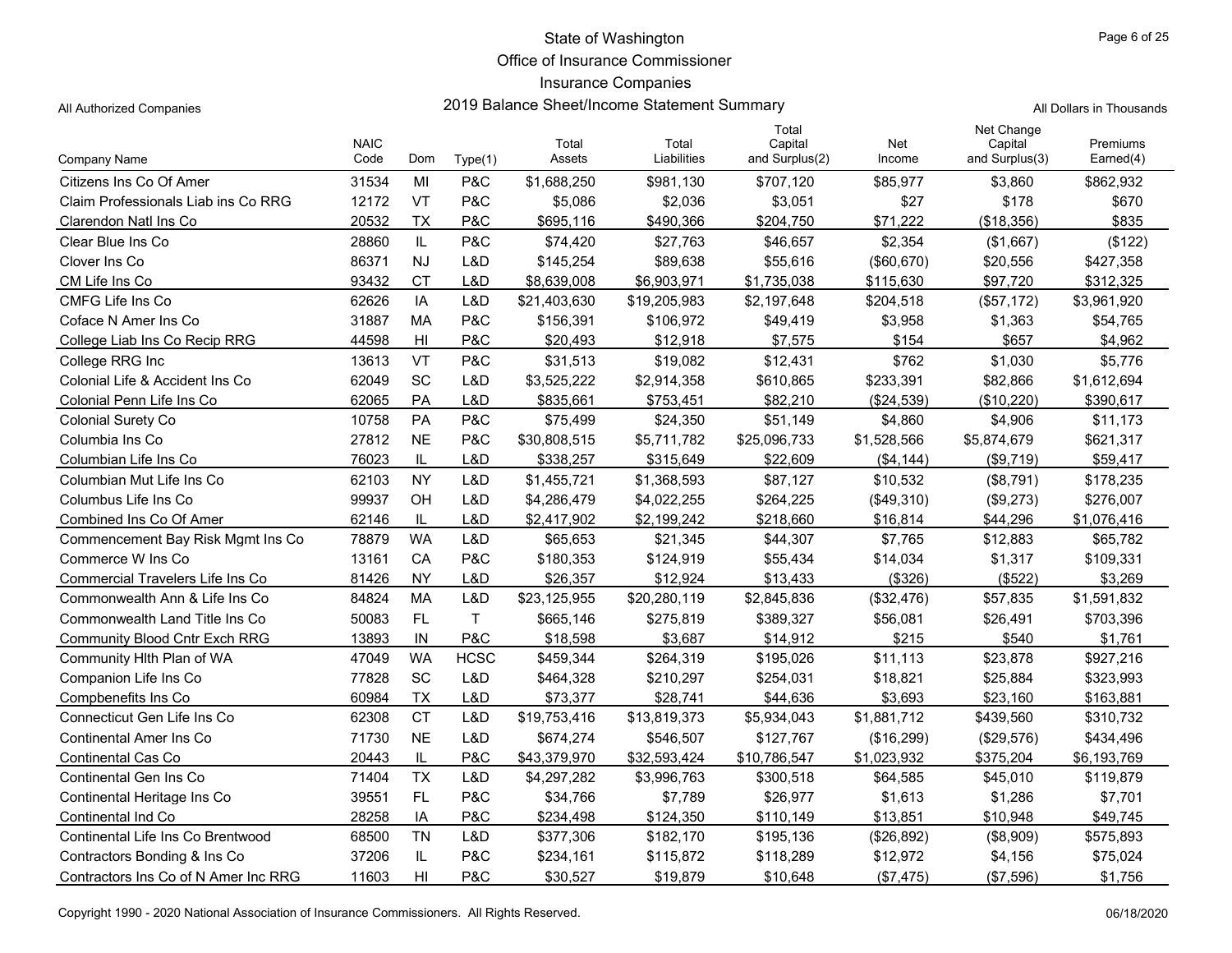Office of Insurance Commissioner

### Insurance Companies

All Authorized Companies **2019 Balance Sheet/Income Statement Summary** All Dollars in Thousands

| Company Name                         | <b>NAIC</b><br>Code | Dom       | Type(1)     | Total<br>Assets | Total<br>Liabilities | Total<br>Capital<br>and Surplus(2) | Net<br>Income | Net Change<br>Capital<br>and Surplus(3) | Premiums<br>Earned(4) |
|--------------------------------------|---------------------|-----------|-------------|-----------------|----------------------|------------------------------------|---------------|-----------------------------------------|-----------------------|
| <b>Coordinated Care Corp</b>         | 95831               | IN        | <b>HMO</b>  | \$504,774       | \$298,921            | \$205,853                          | \$22,522      | \$2,272                                 | \$1,764,842           |
| Coordinated Care of WA Inc           | 15352               | <b>WA</b> | <b>HCSC</b> | \$253,420       | \$163,389            | \$90,031                           | (\$9,033)     | \$5,572                                 | \$653,490             |
| Copic RRG                            | 14906               | DC        | P&C         | \$3,137         | \$1,736              | \$1,401                            | \$18          | \$712                                   | \$171                 |
| CorePointe Ins Co                    | 10499               | DE        | P&C         | \$17,213        | \$2,349              | \$14,863                           | \$357         | \$739                                   | \$42                  |
| Country Life Ins Co                  | 62553               | IL.       | L&D         | \$10,006,221    | \$8,733,379          | \$1,272,842                        | \$38,114      | \$65,281                                | \$638,851             |
| Country Mut Ins Co                   | 20990               | IL        | P&C         | \$5,380,685     | \$2,543,415          | \$2,837,271                        | \$89,707      | \$208,745                               | \$2,515,413           |
| County Hall Ins Co Inc A RRG         | 15947               | <b>NC</b> | P&C         | \$77,190        | \$61,695             | \$15,495                           | (\$11,769)    | (\$1,156)                               | \$45,452              |
| Courtesy Ins Co                      | 26492               | FL.       | P&C         | \$1,045,371     | \$560,138            | \$485,233                          | \$56,866      | \$58,820                                | \$204,858             |
| Cpa Mut Ins Co Of Amer RRG           | 10164               | VT        | P&C         | \$15,830        | \$10,277             | \$5,553                            | \$397         | \$407                                   | \$3,831               |
| CrossFit RRG Inc                     | 13720               | <b>MT</b> | P&C         | \$8,932         | \$6,281              | \$2,651                            | (\$681)       | \$1,059                                 | \$2,039               |
| Crum & Forster Ind Co                | 31348               | DE        | P&C         | \$61,500        | \$40,388             | \$21,112                           | \$1,101       | \$984                                   | \$21,938              |
| Crusader Ins Co                      | 14010               | CA        | P&C         | \$105,432       | \$58,933             | \$46,499                           | (\$2,191)     | ( \$3,649)                              | \$26,737              |
| CSI Life Ins Co                      | 82880               | <b>NE</b> | L&D         | \$23,865        | \$5,529              | \$18,336                           | \$903         | \$452                                   | \$1,454               |
| Cumis Ins Society Inc                | 10847               | IA        | P&C         | \$2,180,549     | \$1,171,930          | \$1,008,619                        | \$108,045     | \$66,264                                | \$882,101             |
| Dairyland Ins Co                     | 21164               | WI        | P&C         | \$1,494,482     | \$1,012,978          | \$481,504                          | \$31,235      | \$10,872                                | \$414,710             |
| DAN RRG Inc                          | 15928               | SC        | P&C         | \$4,158         | \$3,232              | \$925                              | (\$112)       | (\$143)                                 | (\$606)               |
| Dealers Assur Co                     | 16705               | OH        | P&C         | \$147,856       | \$65,653             | \$82,203                           | \$7,094       | \$7,479                                 | \$12,340              |
| Dearborn Life Ins Co                 | 71129               | IL        | L&D         | \$1,659,950     | \$1,198,208          | \$461,742                          | \$17,643      | \$8,717                                 | \$491,395             |
| Delaware Amer Life Ins Co            | 62634               | DE        | L&D         | \$115,079       | \$53,316             | \$61,763                           | \$8,789       | (\$3,365)                               | \$88,975              |
| Delaware Life Ins Co                 | 79065               | <b>DE</b> | L&D         | \$37,830,580    | \$36,247,268         | \$1,583,313                        | \$270,413     | \$28,028                                | \$2,412,284           |
| Delta Dental of WA                   | 47341               | <b>WA</b> | <b>HCSC</b> | \$232,595       | \$63,073             | \$169,523                          | \$30,648      | \$13,189                                | \$508,790             |
| Dental Hith Serv                     | 47490               | <b>WA</b> | LHCSC       | \$12,586        | \$3,956              | \$8,630                            | (\$1,171)     | (\$966)                                 | \$9,604               |
| Dentegra Ins Co                      | 73474               | DE        | L&D         | \$115,317       | \$77,075             | \$38,242                           | (\$2,381)     | (\$8,736)                               | \$122,186             |
| Dentists Ins Co                      | 40975               | CA        | P&C         | \$361,771       | \$191,310            | \$170,461                          | \$12,134      | \$5,239                                 | \$83,064              |
| Developers Surety & Ind Co           | 12718               | CA        | P&C         | \$682,763       | \$534,596            | \$148,167                          | \$22,868      | \$32,774                                | \$223,908             |
| Diamond State Ins Co                 | 42048               | IN        | P&C         | \$113,352       | \$80,399             | \$32,952                           | \$4,223       | \$4,272                                 | \$53,916              |
| Doctors Co An Interins Exch          | 34495               | CA        | P&C         | \$4,408,732     | \$2,203,467          | \$2,205,265                        | \$89,390      | \$190,324                               | \$623,780             |
| Doctors Professional Liabity RRG Inc | 15893               | <b>NC</b> | P&C         | \$11,041        | \$8,683              | \$2,358                            | (\$309)       | \$592                                   | \$3,827               |
| Eagle Builders Ins Co RRG Inc        | 16104               | <b>NC</b> | P&C         | \$2,963         | \$1,343              | \$1,620                            | \$34          | \$82                                    | \$155                 |
| Eagle Life Ins Co                    | 13183               | IA        | L&D         | \$1,689,866     | \$1,481,934          | \$207,932                          | \$16,170      | \$25,343                                | \$548,181             |
| Eagle W Ins Co                       | 12890               | CA        | P&C         | \$126,827       | \$95,581             | \$31,247                           | (\$3,204)     | \$10,106                                | \$61,236              |
| ELCO Mut Life & Ann                  | 84174               | IL.       | L&D         | \$941,430       | \$869,685            | \$71,745                           | \$3,193       | \$3,432                                 | \$242,419             |
| Electric Ins Co                      | 21261               | МA        | P&C         | \$1,242,206     | \$847,423            | \$394,783                          | \$27,844      | (\$9,769)                               | \$249,575             |
| Elips Life Ins Co                    | 85561               | <b>MO</b> | L&D         | \$38,533        | \$5,106              | \$33,427                           | (\$591)       | (\$854)                                 | \$1,593               |
| <b>EMC Natl Life Co</b>              | 62928               | IA        | L&D         | \$886,518       | \$781,907            | \$104,611                          | \$5,659       | (\$11,011)                              | \$56,232              |
| Emcasco Ins Co                       | 21407               | IA        | P&C         | \$522,968       | \$377,416            | \$145,552                          | \$15,922      | (\$528)                                 | \$230,273             |

Copyright 1990 - 2020 National Association of Insurance Commissioners. All Rights Reserved. 06/18/2020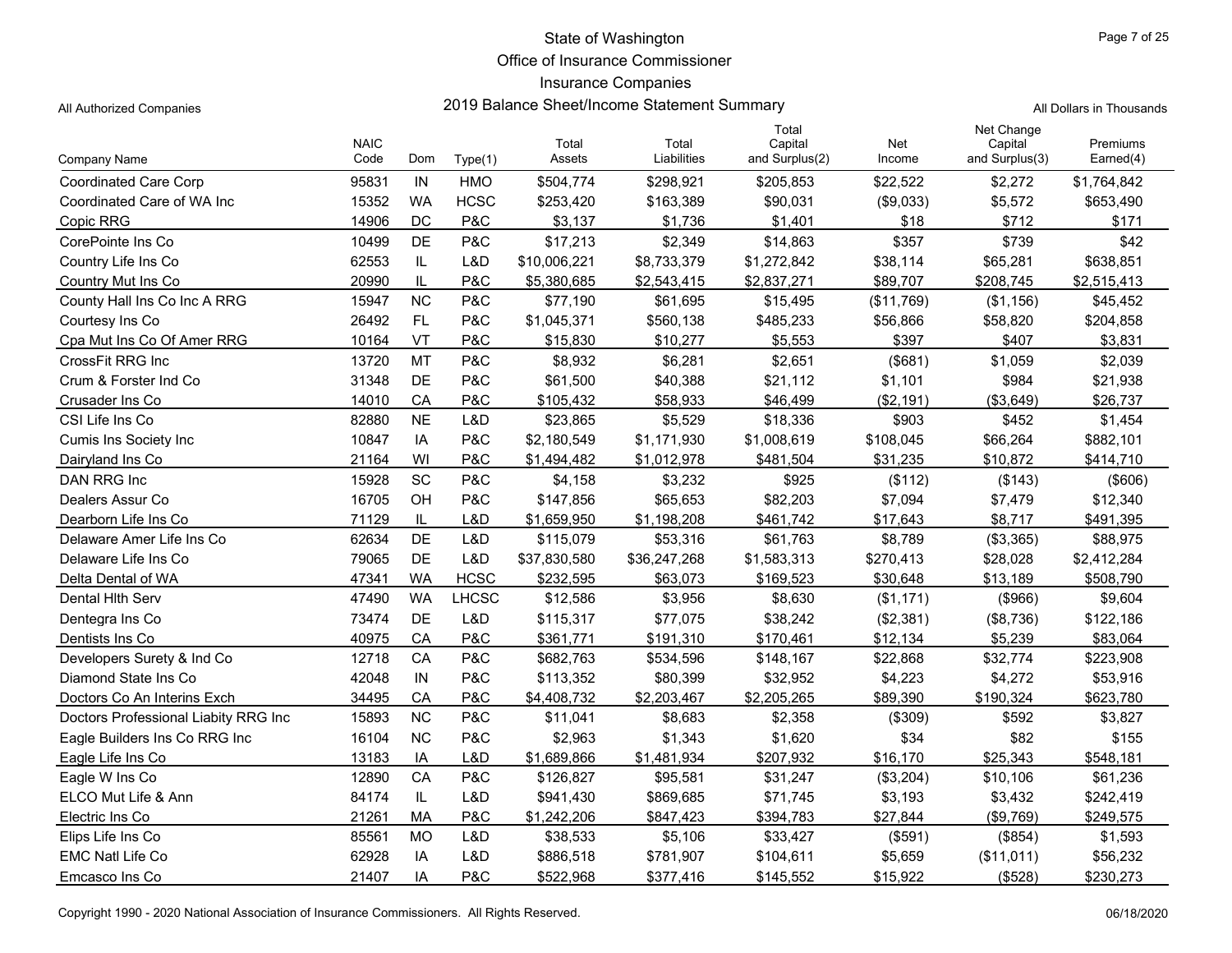Office of Insurance Commissioner

## Insurance Companies

All Authorized Companies **2019 Balance Sheet/Income Statement Summary** A

|  |  |  | All Dollars in Thousands |
|--|--|--|--------------------------|
|--|--|--|--------------------------|

Page 8 of 25

|                                             | <b>NAIC</b> |                |         | Total        | Total        | Total<br>Capital | Net         | Net Change<br>Capital | Premiums    |
|---------------------------------------------|-------------|----------------|---------|--------------|--------------|------------------|-------------|-----------------------|-------------|
| Company Name                                | Code        | Dom            | Type(1) | Assets       | Liabilities  | and Surplus(2)   | Income      | and Surplus(3)        | Earned(4)   |
| <b>Emergency Medicine Professional Asr</b>  | 12003       | <b>NV</b>      | P&C     | \$15,965     | \$7,410      | \$8,555          | \$301       | \$436                 | \$5,090     |
| <b>Emergency Physicians Ins Exchange RR</b> | 11714       | <b>VT</b>      | P&C     | \$15,243     | \$13,105     | \$2,138          | (\$3,901)   | (\$3,301)             | \$2,798     |
| Employers Ins Co of Wausau                  | 21458       | WI             | P&C     | \$6,826,298  | \$5,016,742  | \$1,809,556      | \$106,525   | \$153,569             | \$2,556,422 |
| Emplovers Mut Cas Co                        | 21415       | IA             | P&C     | \$3,817,654  | \$2,242,479  | \$1,575,175      | \$110,458   | \$141,433             | \$1,223,724 |
| Endurance Amer Ins Co                       | 10641       | DE             | P&C     | \$2,667,324  | \$1,935,936  | \$731,388        | \$26,510    | \$184,488             | \$526,700   |
| <b>Endurance Assur Corp</b>                 | 11551       | DE             | P&C     | \$3,824,173  | \$2,155,305  | \$1,668,868      | \$42,451    | \$560,131             | \$953,880   |
| Envision Ins Co                             | 12747       | OH             | L&D     | \$704,270    | \$649,488    | \$54,782         | \$6,257     | \$2,961               | \$424,976   |
| Equitable Life & Cas Ins Co                 | 62952       | UT             | L&D     | \$1,636,174  | \$1,514,886  | \$121,288        | \$11,945    | \$63,551              | \$278,244   |
| Equitable Natl Life Ins Co Inc              | 91785       | UT             | L&D     | \$13,528     | \$4,433      | \$9,095          | \$654       | \$663                 | \$789       |
| Equitrust Life Ins Co                       | 62510       | IL             | L&D     | \$20,735,507 | \$19,549,475 | \$1,186,032      | \$186,109   | \$346,071             | \$1,787,020 |
| Equity Ins Co                               | 28746       | <b>TX</b>      | P&C     | \$94,407     | \$63,217     | \$31,190         | \$443       | \$501                 | \$47,683    |
| <b>Essent Guar Inc</b>                      | 13634       | PA             | P&C     | \$2,584,786  | \$1,552,370  | \$1,032,416      | \$443,675   | \$160,311             | \$561,421   |
| Euler Hermes N Amer Ins Co                  | 20516       | <b>MD</b>      | P&C     | \$616,913    | \$406,113    | \$210,800        | \$34,761    | \$32,378              | \$332,195   |
| Everest Reins Co                            | 26921       | DE             | P&C     | \$12,518,844 | \$8,779,704  | \$3,739,140      | \$363,034   | \$88,546              | \$5,516,142 |
| Evergreen Natl Ind Co                       | 12750       | OH             | P&C     | \$56,874     | \$19,932     | \$36,942         | \$1,793     | \$2,514               | \$16,339    |
| Excess Share Ins Corp                       | 10003       | OH             | P&C     | \$58,044     | \$34,897     | \$23,147         | \$664       | \$658                 | \$2,082     |
| Executive Risk Ind Inc                      | 35181       | DE             | P&C     | \$5,643,492  | \$4,051,075  | \$1,592,417      | \$214,871   | \$8,156               | \$1,772,372 |
| Factory Mut Ins Co                          | 21482       | R <sub>l</sub> | P&C     | \$20,170,332 | \$6,462,675  | \$13,707,656     | \$1,258,051 | \$2,466,390           | \$3,208,167 |
| Fair Amer Ins & Reins Co                    | 35157       | <b>NY</b>      | P&C     | \$225,239    | \$18,719     | \$206,520        | \$7,057     | \$7,075               | \$8,448     |
| Falls Lake Natl Ins Co                      | 31925       | OH             | P&C     | \$500,096    | \$400,872    | \$99,224         | \$1,043     | \$5,193               | \$10,854    |
| Family Heritage Life Ins Co Of Amer         | 77968       | OH             | L&D     | \$1,287,309  | \$1,177,568  | \$109,741        | \$32.025    | $($ \$15.701)         | \$298.707   |
| Family Life Ins Co                          | 63053       | <b>TX</b>      | L&D     | \$141.172    | \$114,616    | \$26,556         | \$1,808     | (\$1,844)             | \$26,496    |
| Farm Bureau Life Ins Co                     | 63088       | IA             | L&D     | \$9,340,683  | \$8,698,273  | \$642,409        | \$100,141   | \$5,205               | \$603,717   |
| Farmers Ins Co Of WA                        | 21644       | <b>WA</b>      | P&C     | \$560,033    | \$332,192    | \$227,842        | \$10,458    | \$11,099              | \$279,735   |
| <b>Farmers Ins Exch</b>                     | 21652       | CA             | P&C     | \$17,456,500 | \$12,962,784 | \$4,493,716      | \$55,274    | \$397,372             | \$7,238,145 |
| <b>Farmers New World Life Ins Co</b>        | 63177       | <b>WA</b>      | L&D     | \$5,260,856  | \$4,821,058  | \$439,797        | \$161,995   | (\$8,363)             | \$539,605   |
| Farmington Cas Co                           | 41483       | <b>CT</b>      | P&C     | \$1,121,961  | \$838,679    | \$283.283        | \$32.923    | (\$2,951)             | \$364,570   |
| Federal Ins Co                              | 20281       | IN             | P&C     | \$15,513,662 | \$11,474,328 | \$4,039,335      | \$674,556   | (\$750,507)           | \$4,430,930 |
| Federal Life Ins Co                         | 63223       | IL             | L&D     | \$253,396    | \$231,096    | \$22,300         | (\$2,235)   | (\$2,564)             | \$16,249    |
| Federated Life Ins Co                       | 63258       | <b>MN</b>      | L&D     | \$2,139,616  | \$1,671,953  | \$467,663        | \$37,587    | \$42,210              | \$209,683   |
| Federated Mut Ins Co                        | 13935       | <b>MN</b>      | P&C     | \$6,820,238  | \$2,998,485  | \$3,821,754      | \$173,566   | \$367,929             | \$1,407,642 |
| <b>Federated Reserve Ins Co</b>             | 16024       | <b>MN</b>      | P&C     | \$125,391    | \$65,881     | \$59,510         | \$2,941     | \$3,627               | \$31,281    |
| <b>Federated Rural Electric Ins Exch</b>    | 11118       | KS             | P&C     | \$611,161    | \$385.857    | \$225,304        | \$23.990    | \$16,152              | \$130.788   |
| <b>Federated Serv Ins Co</b>                | 28304       | <b>MN</b>      | P&C     | \$472,631    | \$199,512    | \$273,118        | \$13,154    | \$15,684              | \$93,843    |
| Fidelity & Guar Life Ins Co                 | 63274       | IA             | L&D     | \$26,975,929 | \$25,462,650 | \$1,513,279      | \$151,682   | (\$31,899)            | \$2,569,767 |
| Fidelity Investments Life Ins Co            | 93696       | UT             | L&D     | \$32,999,808 | \$31,937,886 | \$1,061,922      | \$102,715   | \$104,395             | \$1,402,890 |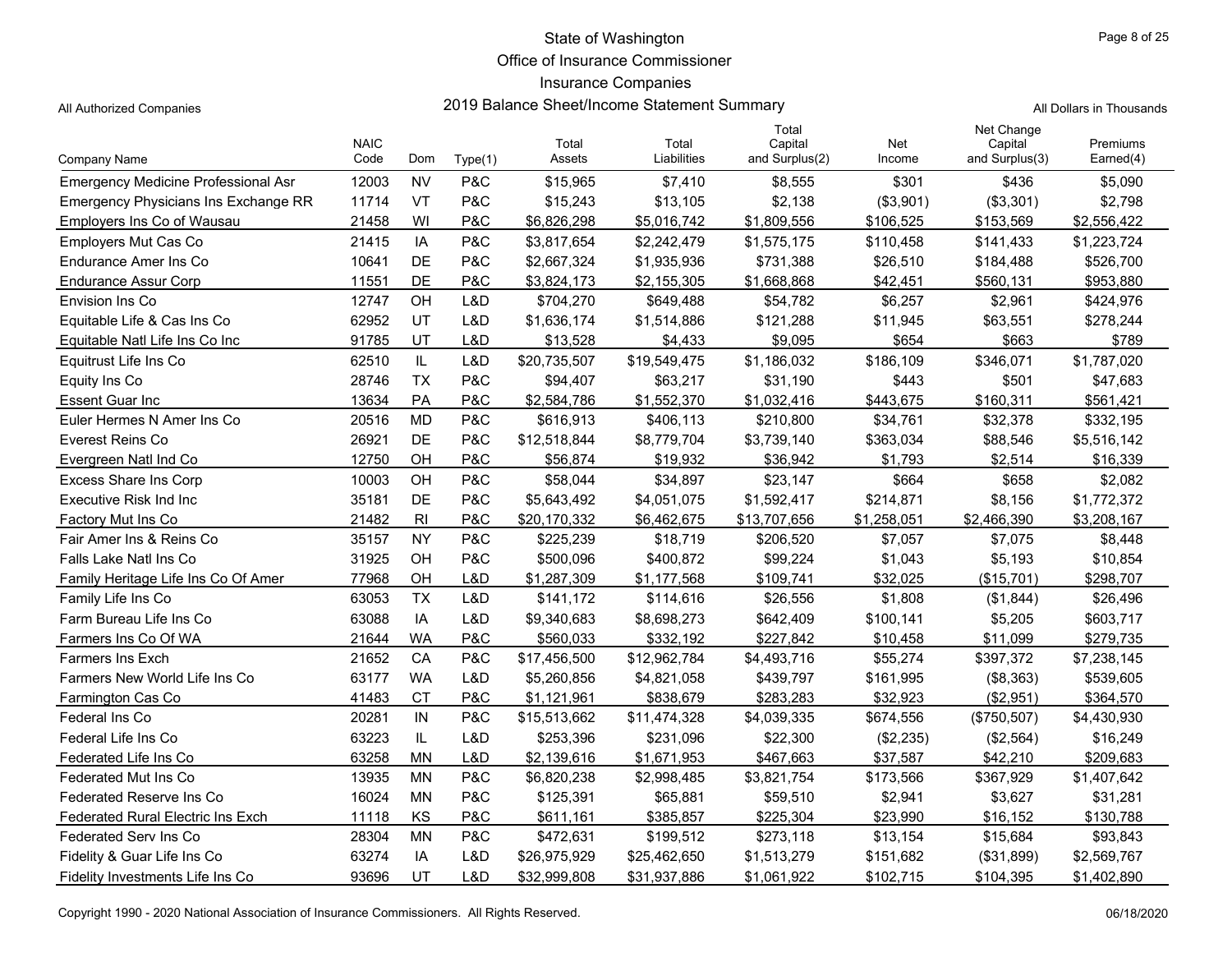Office of Insurance Commissioner

## Insurance Companies

All Authorized Companies **2019 Balance Sheet/Income Statement Summary** A

|  | All Dollars in Thousands |
|--|--------------------------|
|  |                          |

|                                         | <b>NAIC</b> |           |         | Total        | Total        | Total<br>Capital | Net         | Net Change<br>Capital | Premiums    |
|-----------------------------------------|-------------|-----------|---------|--------------|--------------|------------------|-------------|-----------------------|-------------|
| Company Name                            | Code        | Dom       | Type(1) | Assets       | Liabilities  | and Surplus(2)   | Income      | and Surplus(3)        | Earned(4)   |
| Fidelity Life Assn A Legal Reserve L    | 63290       | IL        | L&D     | \$420,515    | \$305,839    | \$114,676        | \$7,594     | (\$7,190)             | (\$1,154)   |
| Fidelity Natl Title Ins Co              | 51586       | FL        | T       | \$1,277,130  | \$727,264    | \$549,866        | \$159,832   | \$105,314             | \$2,111,705 |
| Fidelity Security Life Ins Co           | 71870       | <b>MO</b> | L&D     | \$952,286    | \$685,663    | \$266,622        | \$25,514    | \$24,275              | \$126,779   |
| Financial Cas & Surety Inc              | 35009       | <b>TX</b> | P&C     | \$22,466     | \$9,784      | \$12,682         | \$791       | (\$550)               | \$14,143    |
| Fire Ins Exch                           | 21660       | CA        | P&C     | \$2,661,014  | \$1,776,149  | \$884,865        | \$10,674    | \$55,119              | \$1,049,006 |
| First Allmerica Fin Life Ins Co         | 69140       | МA        | L&D     | \$3.233.831  | \$2,988,196  | \$245.635        | (\$5,782)   | \$21.608              | \$41,353    |
| First Amer Prop & Cas Ins Co            | 37710       | CA        | P&C     | \$116,967    | \$81,771     | \$35,196         | \$709       | \$642                 | \$61,668    |
| First Amer Title Ins Co                 | 50814       | <b>NE</b> | Τ       | \$3,187,680  | \$1,673,004  | \$1,514,677      | \$473,648   | \$282,800             | \$3,535,602 |
| First Colonial Ins Co                   | 29980       | <b>FL</b> | P&C     | \$255,241    | \$126,690    | \$128,551        | (\$2,790)   | \$535                 | \$30,167    |
| <b>First Community Ins Co</b>           | 13990       | FL        | P&C     | \$106,766    | \$75,686     | \$31,080         | (\$350)     | \$274                 | \$56,341    |
| <b>First Guard Ins Co</b>               | 10676       | <b>AZ</b> | P&C     | \$43,310     | \$4,037      | \$39,273         | \$5,618     | \$5,668               | \$28,746    |
| First Hith Life & Hith Ins Co           | 90328       | <b>TX</b> | L&D     | \$391,686    | \$171,146    | \$220,540        | \$55,309    | \$27,746              | \$550,579   |
| First Penn Pacific Life Ins Co          | 67652       | IN        | L&D     | \$1,360,657  | \$1,221,891  | \$138,766        | \$29,313    | (\$41,136)            | \$120,346   |
| <b>Florists Mut Ins Co</b>              | 13978       | IL        | P&C     | \$141,207    | \$112,344    | \$28,863         | \$1,168     | \$1,216               | \$23,698    |
| Foresters Life Ins Ann Co               | 63495       | <b>NY</b> | L&D     | \$2,725,014  | \$2,638,993  | \$86,021         | \$14,198    | \$18,201              | \$119,266   |
| Forethought Life Ins Co                 | 91642       | IN        | L&D     | \$36,338,346 | \$34,449,297 | \$1,889,049      | \$189,300   | \$171,658             | \$4,810,280 |
| Fortress Ins Co                         | 10801       | IL        | P&C     | \$144,374    | \$69.792     | \$74,582         | \$5,811     | \$7,062               | \$24,439    |
| Frankenmuth Mut Ins Co                  | 13986       | MI        | P&C     | \$1,525,223  | \$839,901    | \$685,322        | \$20,455    | \$44,421              | \$550,555   |
| Franklin Cas Ins Co RRG                 | 10842       | VT        | P&C     | \$35,460     | \$29,834     | \$5,626          | \$561       | \$561                 | \$3,532     |
| <b>Fraternal Beneficial Association</b> | 29360       | <b>WA</b> | P&C     | \$3,582      | \$0          | \$3,582          | \$50        | \$480                 | \$56        |
| Freedom Life Ins Co Of Amer             | 62324       | <b>TX</b> | L&D     | \$321,149    | \$99,372     | \$221,777        | \$62,786    | \$99,004              | \$533,741   |
| Garden State Life Ins Co                | 63657       | <b>TX</b> | L&D     | \$145,221    | \$55,458     | \$89,762         | \$10,171    | \$8,315               | \$23,588    |
| Garrison Prop & Cas Ins Co              | 21253       | <b>TX</b> | P&C     | \$3,164,755  | \$2,078,982  | \$1,085,772      | \$120,065   | \$176,955             | \$2,236,011 |
| <b>GEICO Advantage Ins Co</b>           | 14138       | <b>NE</b> | P&C     | \$3,683,904  | \$1,999,224  | \$1,684,679      | (\$113,762) | \$154,067             | \$1,814,501 |
| Geico Cas Co                            | 41491       | <b>MD</b> | P&C     | \$4,661,463  | \$2,938,277  | \$1,723,186      | \$73,987    | \$492,888             | \$2,659,827 |
| <b>GEICO Choice Ins Co</b>              | 14139       | <b>NE</b> | P&C     | \$1,572,326  | \$891,113    | \$681,213        | \$26,956    | \$167,426             | \$877,126   |
| Geico Ind Co                            | 22055       | <b>MD</b> | P&C     | \$12,640,596 | \$4,265,188  | \$8,375,407      | \$293,077   | \$2,346,541           | \$3,075,327 |
| <b>GEICO Marine Ins Co</b>              | 37923       | <b>MD</b> | P&C     | \$177,596    | \$102,110    | \$75,486         | ( \$3,866)  | \$4,956               | \$67,568    |
| <b>GEICO Secure Ins Co</b>              | 14137       | <b>NE</b> | P&C     | \$1,510,364  | \$414,238    | \$1,096,126      | \$24,106    | \$727,407             | \$364,185   |
| General Cas Co Of WI                    | 24414       | WI        | P&C     | \$1,141,399  | \$857,525    | \$283,874        | (\$25,230)  | \$29,371              | \$521,861   |
| General Fidelity Life Ins Co            | 93521       | SC        | L&D     | \$8,065      | \$230        | \$7,835          | \$3,231     | (\$7,908)             | \$85        |
| <b>General Reins Corp</b>               | 22039       | DE        | P&C     | \$18,421,844 | \$6,317,914  | \$12,103,931     | \$439,529   | \$1,553,787           | \$1,552,877 |
| General Security Natl Ins Co            | 39322       | <b>NY</b> | P&C     | \$447,424    | \$342,300    | \$105,124        | (\$9,552)   | (\$4,761)             | \$115,044   |
| General Star Natl Ins Co                | 11967       | DE        | P&C     | \$234,815    | \$53,578     | \$181,237        | \$4,511     | (\$1,718)             | \$14,142    |
| Generali Us Branch                      | 11231       | <b>NY</b> | P&C     | \$96,899     | \$46,529     | \$50,370         | \$3,133     | \$15,068              | \$5,722     |
| Genesis Ins Co                          | 38962       | DE        | P&C     | \$189,439    | \$74,758     | \$114,681        | (\$2,123)   | \$507                 | \$9,027     |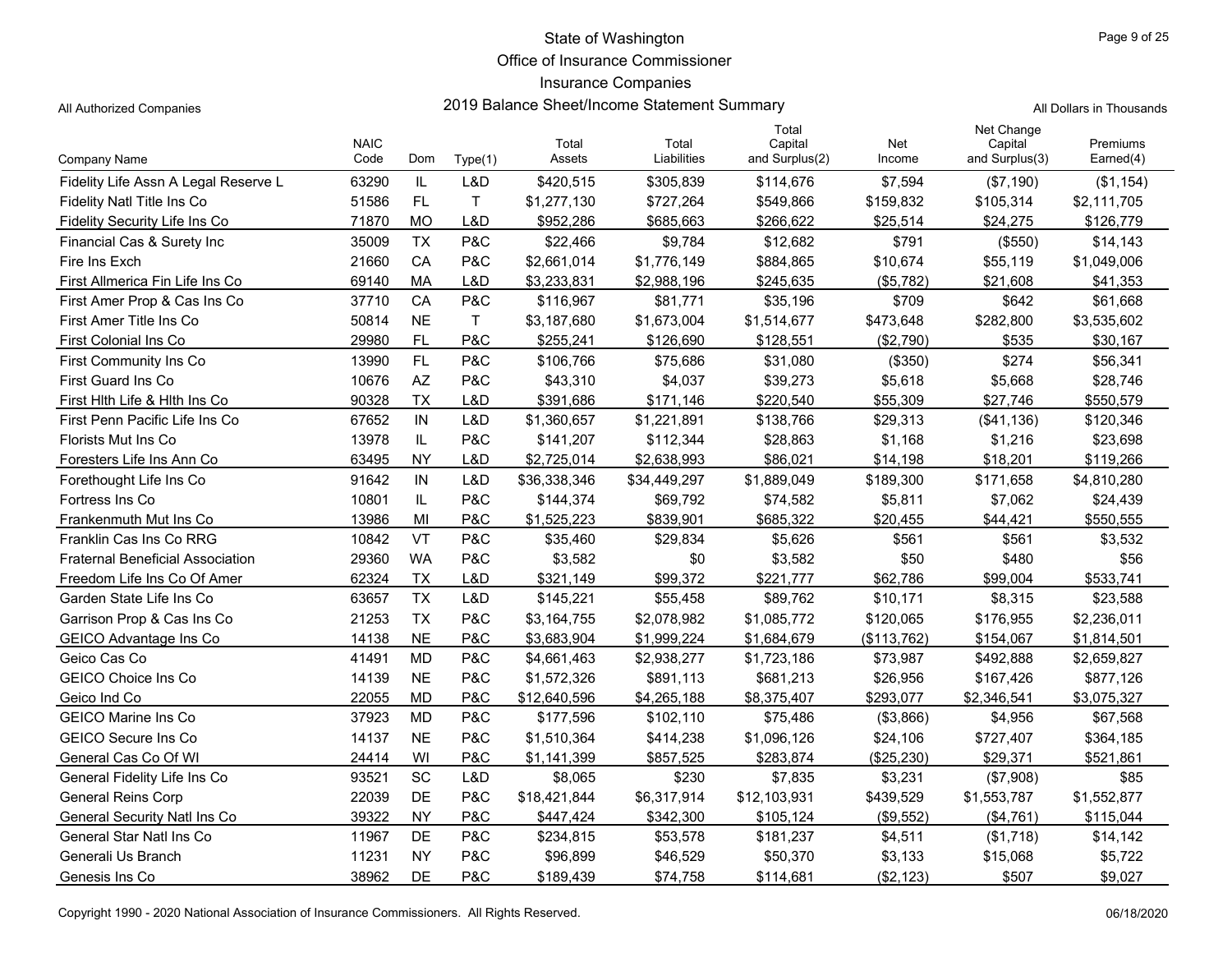Office of Insurance Commissioner

### Insurance Companies

All Authorized Companies **2019 Balance Sheet/Income Statement Summary** All Dollars in Thousands

| Page 10 of 25 |  |
|---------------|--|
|---------------|--|

|                                      | <b>NAIC</b> |           |         | Total        | Total        | Total<br>Capital | Net         | Net Change<br>Capital | Premiums      |
|--------------------------------------|-------------|-----------|---------|--------------|--------------|------------------|-------------|-----------------------|---------------|
| Company Name                         | Code        | Dom       | Type(1) | Assets       | Liabilities  | and Surplus(2)   | Income      | and Surplus(3)        | Earned(4)     |
| Genworth Life & Ann Ins Co           | 65536       | VA        | L&D     | \$21,575,087 | \$20,206,633 | \$1,368,453      | \$185,786   | \$214,549             | (\$900, 987)  |
| Genworth Life Ins Co                 | 70025       | <b>DE</b> | L&D     | \$40,635,138 | \$38,455,323 | \$2,179,815      | \$89,045    | \$308,807             | \$2,323,095   |
| Genworth Mortgage Ins Corp           | 38458       | <b>NC</b> | P&C     | \$4,278,143  | \$2,722,630  | \$1,555,512      | \$823,350   | \$174,952             | \$860,280     |
| Geovera Ins Co                       | 10799       | CA        | P&C     | \$133,455    | \$104,557    | \$28,898         | \$4,458     | \$2,609               | \$37,366      |
| Gerber Life Ins Co                   | 70939       | <b>NY</b> | L&D     | \$4,508,999  | \$3,996,884  | \$512.115        | \$4,492     | \$200,389             | \$817,903     |
| Global Hawk Ins Co RRG               | 11948       | VT        | P&C     | \$42,668     | \$34,927     | \$7,741          | \$1,393     | \$1,515               | \$17,034      |
| Globe Life & Accident Ins Co         | 91472       | <b>NE</b> | L&D     | \$4,831,902  | \$4,484,688  | \$347,214        | \$110,569   | (\$24,584)            | \$698,529     |
| Golden Ins Co RRG                    | 11145       | <b>NC</b> | P&C     | \$15,210     | \$12,116     | \$3,094          | \$684       | \$1,164               | \$3,658       |
| Golden Rule Ins Co                   | 62286       | IN        | L&D     | \$594,316    | \$335,309    | \$259,007        | \$156,648   | \$16,973              | \$1,470,025   |
| Government Employees Ins Co          | 22063       | <b>MD</b> | P&C     | \$41,582,051 | \$14,825,462 | \$26,756,589     | \$1,051,949 | \$6,990,517           | \$8,559,702   |
| Government Personnel Mut Life Ins Co | 63967       | <b>TX</b> | L&D     | \$812,132    | \$706,666    | \$105,466        | (\$5,862)   | (\$9,285)             | \$51,889      |
| GPM Hith & Life Ins Co               | 67059       | <b>WA</b> | L&D     | \$146,996    | \$127,041    | \$19,955         | \$488       | \$5,690               | \$8,890       |
| Grange Ins Assn                      | 22101       | <b>WA</b> | P&C     | \$311,822    | \$180,265    | \$131,557        | (\$341)     | \$7,811               | \$169,324     |
| Granite Re Inc                       | 26310       | OK        | P&C     | \$113,045    | \$68,013     | \$45,032         | \$2,379     | \$3,067               | \$31,281      |
| Granwest Prop & Cas                  | 22128       | <b>WA</b> | P&C     | \$25,068     | \$3,301      | \$21,767         | \$463       | \$448                 | \$0           |
| Gray Ins Co                          | 36307       | LA        | P&C     | \$350,335    | \$217,577    | \$132,758        | (\$9,991)   | \$5,012               | \$86,944      |
| Great Amer Ins Co                    | 16691       | OH        | P&C     | \$8.975.460  | \$6,640,783  | \$2,334,677      | \$332,357   | \$428,760             | \$3,148,194   |
| Great Amer Life Ins Co               | 63312       | OH        | L&D     | \$40,018,796 | \$37,150,682 | \$2,868,113      | \$13,587    | \$166,721             | \$4,704,442   |
| Great Midwest Ins Co                 | 18694       | <b>TX</b> | P&C     | \$208,562    | \$79,185     | \$129,377        | \$365       | \$188                 | \$76,300      |
| Great Southern Life Ins Co           | 90212       | <b>TX</b> | L&D     | \$207,201    | \$155,032    | \$52,170         | (\$2,559)   | (\$1,348)             | \$5,425       |
| Great W Life & Ann Ins Co            | 68322       | CO        | L&D     | \$48,781,351 | \$47,339,596 | \$1,441,755      | \$382,805   | \$114,836             | (\$5,366,421) |
| <b>Great West Cas Co</b>             | 11371       | <b>NE</b> | P&C     | \$2,306,974  | \$1,619,802  | \$687,172        | \$89,745    | \$74,139              | \$924,577     |
| Great Western Ins Co                 | 71480       | IA        | L&D     | \$1,369,597  | \$1,337,577  | \$32,020         | \$834       | \$8,603               | (\$4,379)     |
| Green Hills Ins Co RRG               | 11941       | VT        | P&C     | \$11.479     | \$6,848      | \$4,632          | \$2,133     | (\$279)               | \$4,164       |
| Greenwich Ins Co                     | 22322       | <b>DE</b> | P&C     | \$1,587,342  | \$1,106,118  | \$481,224        | (\$9,996)   | \$47,716              | \$312,856     |
| Guarantee Co Of N Amer USA           | 36650       | MI        | P&C     | \$276,369    | \$62,027     | \$214,342        | \$12,600    | \$14,419              | \$64,485      |
| Guarantee Trust Life Ins Co          | 64211       | IL        | L&D     | \$679,862    | \$573,559    | \$106,302        | \$16,022    | \$14,032              | \$232,395     |
| Guaranty Income Life Ins Co          | 64238       | IA        | L&D     | \$1,790,699  | \$1,334,805  | \$455,893        | \$10,191    | \$382,941             | \$517,121     |
| Guardian Ins & Ann Co Inc            | 78778       | DE        | L&D     | \$14,070,086 | \$13,554,573 | \$515,513        | (\$48,903)  | \$60,200              | \$407,288     |
| Guardian Life Ins Co Of Amer         | 64246       | <b>NY</b> | L&D     | \$62,203,964 | \$54,588,412 | \$7,615,552      | \$548,540   | \$443,799             | \$8,742,040   |
| Guggenheim Life & Ann Co             | 83607       | DE        | L&D     | \$13,885,268 | \$13,171,205 | \$714,064        | \$76,679    | \$15,219              | \$949,675     |
| Guideone Mut Ins Co                  | 15032       | IA        | P&C     | \$1,009,836  | \$635,829    | \$374,007        | \$9,727     | \$20,050              | \$293,427     |
| Guideone Specialty Mut Ins Co        | 14559       | IA        | P&C     | \$217,558    | \$136,060    | \$81,498         | \$2.441     | \$2,908               | \$73,357      |
| Hallmark Ins Co                      | 34037       | AZ        | P&C     | \$320,893    | \$229,561    | \$91,332         | (\$4,083)   | (\$11,275)            | \$139,800     |
| Hanover Ins Co                       | 22292       | <b>NH</b> | P&C     | \$8,552,205  | \$6,087,587  | \$2,464,619      | \$365,320   | \$297,556             | \$3,615,652   |
| Harco Natl Ins Co                    | 26433       | IL        | P&C     | \$1,217,157  | \$410,592    | \$806,566        | (\$4,345)   | \$652,011             | \$232,748     |

Copyright 1990 - 2020 National Association of Insurance Commissioners. All Rights Reserved.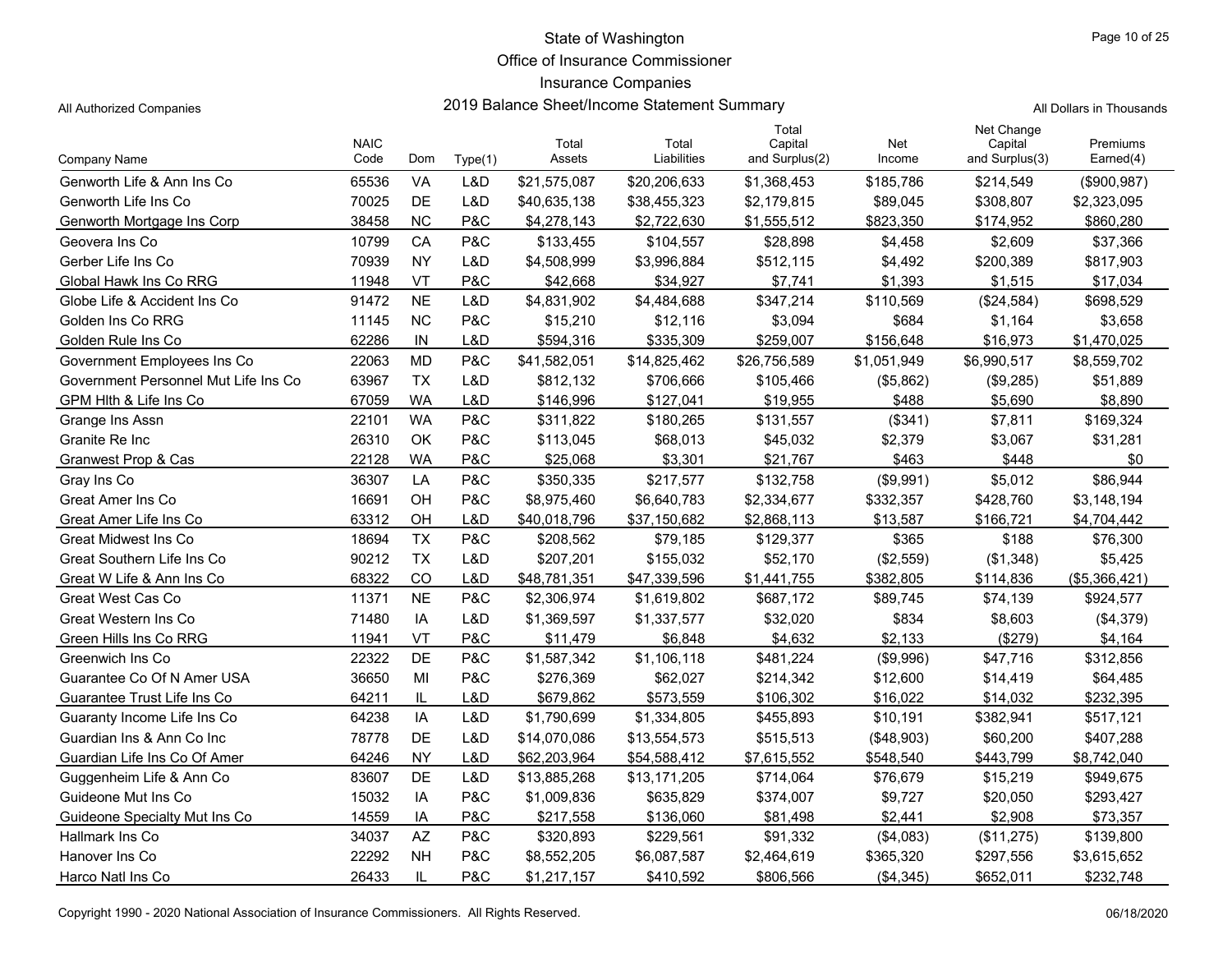Office of Insurance Commissioner

### Insurance Companies

All Authorized Companies **2019 Balance Sheet/Income Statement Summary** A

Page 11 of 25

|                                       | <b>NAIC</b> |           |                | Total        | Total        | Total<br>Capital | Net         | Net Change<br>Capital | Premiums      |
|---------------------------------------|-------------|-----------|----------------|--------------|--------------|------------------|-------------|-----------------------|---------------|
| Company Name                          | Code        | Dom       | Type(1)        | Assets       | Liabilities  | and Surplus(2)   | Income      | and Surplus(3)        | Earned(4)     |
| Hartford Accident & Ind Co            | 22357       | <b>CT</b> | P&C            | \$12,140,882 | \$9,063,612  | \$3,077,270      | \$641,410   | \$224,764             | \$3,444,778   |
| Hartford Cas Ins Co                   | 29424       | IN        | P&C            | \$2,422,031  | \$1,512,509  | \$909,522        | \$108,319   | \$15,667              | \$579,574     |
| Hartford Fire Ins Co                  | 19682       | <b>CT</b> | P&C            | \$24,014,271 | \$13,283,213 | \$10,731,058     | \$1,328,972 | \$2,075,846           | \$4,373,151   |
| Hartford Ins Co Of The Midwest        | 37478       | IN        | P&C            | \$708,205    | \$145,928    | \$562,277        | \$34,985    | \$34,925              | \$52,689      |
| Hartford Life & Accident Ins Co       | 70815       | CT        | L&D            | \$12,877,681 | \$10,233,785 | \$2,643,896      | \$514,727   | \$236,472             | \$4,083,073   |
| Hartford Steam Boil Inspec & Ins Co   | 11452       | <b>CT</b> | P&C            | \$1,572,350  | \$980,268    | \$592,082        | \$83,652    | \$9.999               | \$1,007,444   |
| <b>Hartford Underwriters Ins Co</b>   | 30104       | <b>CT</b> | <b>P&amp;C</b> | \$1,696,934  | \$1,094,597  | \$602,337        | \$77,249    | \$14,404              | \$421,509     |
| <b>HCC Life Ins Co</b>                | 92711       | IN        | L&D            | \$1,182,575  | \$537,802    | \$644,773        | \$85,915    | \$83,224              | \$1,248,740   |
| <b>HDI Global Ins Co</b>              | 41343       | IL        | P&C            | \$619,646    | \$450,146    | \$169,500        | \$7,372     | \$15,737              | \$216,085     |
| Health Alliance NW Hith Plan          | 15082       | <b>WA</b> | <b>HCSC</b>    | \$22,786     | \$5,688      | \$17,098         | \$693       | \$5,602               | \$99,121      |
| Health Care Industry Liab Recip Ins   | 11832       | DC        | P&C            | \$58,077     | \$39,332     | \$18,745         | \$772       | \$1,254               | \$4,695       |
| Health Net Hith Plan of OR Inc        | 95800       | <b>OR</b> | <b>HMO</b>     | \$144,033    | \$88,266     | \$55,767         | (\$23,377)  | (\$17,963)            | \$487.009     |
| Health Net Life Ins Co                | 66141       | CA        | L&D            | \$606,106    | \$230,508    | \$375,598        | \$66,625    | \$12,591              | \$739,936     |
| <b>Health Providers Ins Recip RRG</b> | 10080       | HI        | <b>P&amp;C</b> | \$83,144     | \$30,576     | \$52,568         | (\$4,024)   | (\$1,034)             | \$5,601       |
| Highmark Cas Ins Co                   | 35599       | PA        | <b>P&amp;C</b> | \$293,419    | \$106,126    | \$187,294        | \$15,391    | (\$1,975)             | \$277,581     |
| Hiscox Ins Co Inc                     | 10200       | IL.       | P&C            | \$778,267    | \$562,933    | \$215,334        | \$8,406     | \$37,045              | \$359,260     |
| HM Life Ins Co                        | 93440       | PA        | L&D            | \$727,155    | \$295,684    | \$431,471        | \$44,410    | \$40,153              | \$398,290     |
| Homesteaders Life Co                  | 64505       | IA        | L&D            | \$3,213,162  | \$2,997,827  | \$215,334        | \$15,608    | \$8,333               | \$490,047     |
| Horace Mann Ins Co                    | 22578       | IL.       | <b>P&amp;C</b> | \$534,399    | \$341,326    | \$193,073        | \$26,073    | \$18,090              | \$279,052     |
| Horace Mann Life Ins Co               | 64513       | IL        | L&D            | \$7,419,913  | \$7,101,499  | \$318,415        | \$20,304    | (\$147,688)           | (\$1,827,122) |
| Horace Mann Prop & Cas Ins Co         | 22756       | IL        | P&C            | \$310,326    | \$186,330    | \$123.996        | \$20,232    | \$11,071              | \$179,682     |
| Housing Authority Prop A Mut Co       | 10069       | <b>VT</b> | P&C            | \$213,813    | \$72,800     | \$141.013        | \$10,505    | \$16,806              | \$53,793      |
| Housing Authority RRG Inc             | 26797       | VT        | P&C            | \$340,825    | \$132,094    | \$208,731        | \$9,628     | \$18,632              | \$36,067      |
| Housing Enterprise Ins Co Inc         | 11206       | VT        | P&C            | \$97,885     | \$53,072     | \$44,813         | \$6,871     | \$7,395               | \$32,263      |
| Hudson Ins Co                         | 25054       | DE        | P&C            | \$1,616,864  | \$1,139,711  | \$477,153        | \$24,925    | \$35,660              | \$279,751     |
| Humana Hith Plan Inc                  | 95885       | KY        | <b>HMO</b>     | \$641,023    | \$390,217    | \$250,806        | \$44,321    | (\$507, 117)          | \$1,123,992   |
| Humana Ins Co                         | 73288       | WI        | L&D            | \$7,990,534  | \$3,861,129  | \$4,129,405      | \$1,184,663 | \$408,732             | \$26,445,947  |
| Humanadental Ins Co                   | 70580       | WI        | L&D            | \$142,330    | \$66,777     | \$75,553         | (\$11,060)  | \$19,936              | \$384,272     |
| IA Amer Life Ins Co                   | 91693       | <b>TX</b> | L&D            | \$167,905    | \$103,227    | \$64,679         | (\$46)      | \$2,279               | \$29,878      |
| <b>ICI Mut Ins Co RRG</b>             | 11268       | VT        | P&C            | \$389,150    | \$83,917     | \$305.233        | \$23,724    | \$33,068              | \$29,128      |
| Idealife Ins Co                       | 97764       | <b>CT</b> | L&D            | \$23,381     | \$8,587      | \$14,795         | (\$495)     | (\$487)               | \$1,435       |
| Illinois Mut Life Ins Co              | 64580       | IL        | L&D            | \$1,530,661  | \$1,275,266  | \$255,396        | \$475       | \$15,289              | \$100,934     |
| Imperium Ins Co                       | 35408       | <b>TX</b> | P&C            | \$496,272    | \$304,684    | \$191,588        | \$1,069     | \$10,286              | \$192,715     |
| Independence Amer Ins Co              | 26581       | DE        | P&C            | \$135,989    | \$51,456     | \$84,533         | \$19,030    | \$1,547               | \$159,235     |
| Individual Assur Co Life Hith & Acc   | 81779       | OK        | L&D            | \$21,810     | \$14,197     | \$7,613          | \$1,080     | (\$2,124)             | \$5,936       |
| Industrial Alliance Ins & Fin Serv I  | 14406       | <b>TX</b> | L&D            | \$274,144    | \$209,529    | \$64,615         | ( \$5, 123) | (\$5,684)             | \$81,679      |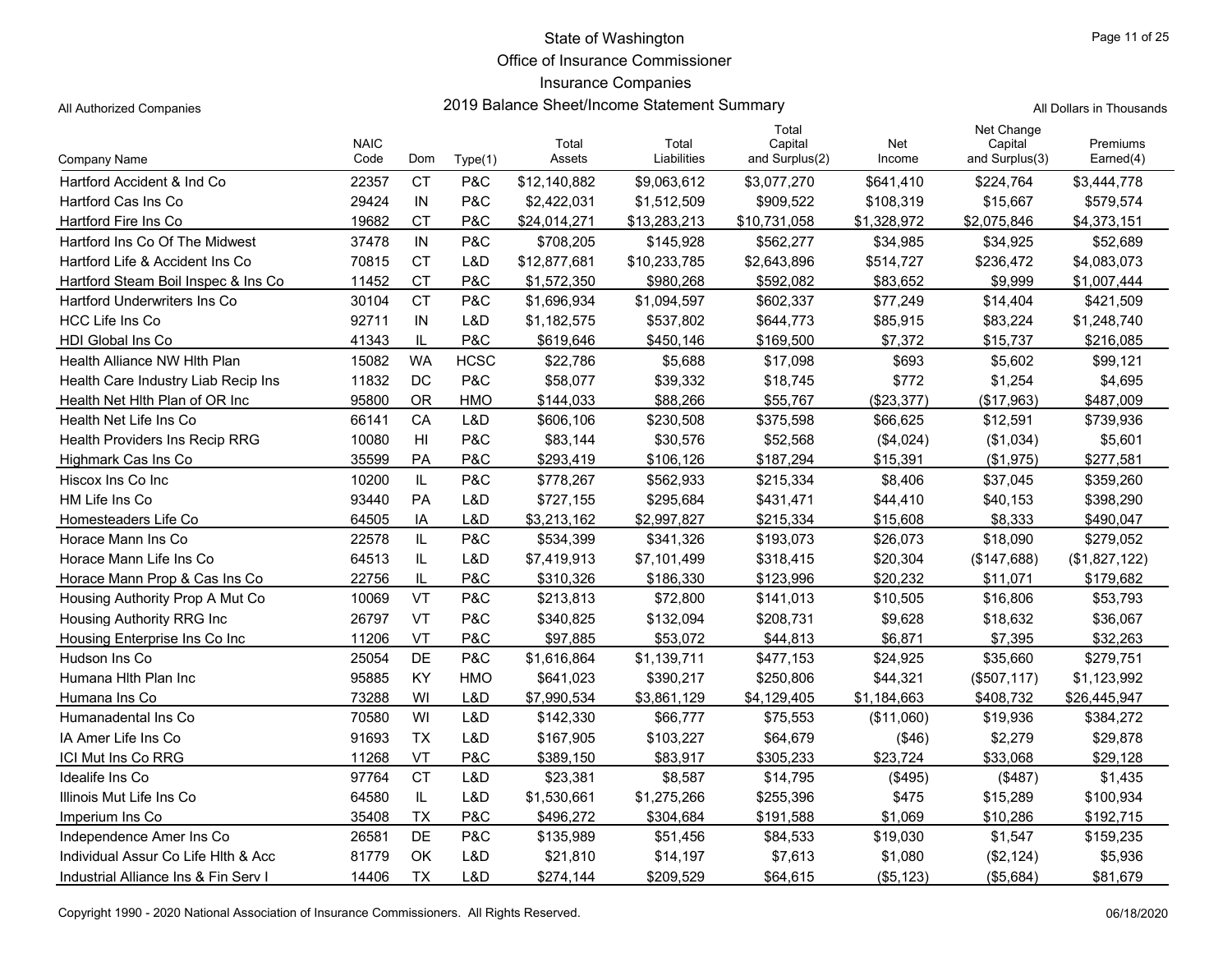Office of Insurance Commissioner

## Insurance Companies

All Authorized Companies **2019 Balance Sheet/Income Statement Summary** All Dollars in Thousands

| Page 12 of 25 |  |  |
|---------------|--|--|
|               |  |  |

| Company Name                         | <b>NAIC</b><br>Code | Dom           | Type(1)     | Total<br>Assets | Total<br>Liabilities | Total<br>Capital<br>and Surplus(2) | Net<br>Income | Net Change<br>Capital<br>and Surplus(3) | Premiums<br>Earned(4) |
|--------------------------------------|---------------------|---------------|-------------|-----------------|----------------------|------------------------------------|---------------|-----------------------------------------|-----------------------|
| Insurance Co Of The West             | 27847               | CA            | P&C         | \$3,301,795     | \$2,001,013          | \$1,300,781                        | \$91,489      | \$191,435                               | \$628,515             |
| Integon Natl Ins Co                  | 29742               | <b>NC</b>     | P&C         | \$4,556,330     | \$3,352,535          | \$1,203,795                        | \$151,507     | \$183,749                               | \$2,173,559           |
| Integrity Life Ins Co                | 74780               | OH            | L&D         | \$9,914,360     | \$8,643,016          | \$1,271,344                        | \$13,125      | \$140,077                               | \$477,243             |
| International Fidelity Ins Co        | 11592               | <b>NJ</b>     | P&C         | \$266,951       | \$158,469            | \$108,482                          | \$18,145      | \$12,606                                | \$87,165              |
| Investors Heritage Life Ins Co       | 64904               | KY            | L&D         | \$833,298       | \$774,840            | \$58,458                           | (\$7,384)     | \$17,566                                | \$265,224             |
| Investors Life Ins Co N Amer         | 63487               | <b>TX</b>     | L&D         | \$535,837       | \$511,183            | \$24,655                           | \$2,913       | (\$31,847)                              | $($ \$60)             |
| Jackson Natl Life Ins Co             | 65056               | MI            | L&D         | \$255,055,912   | \$250,296,335        | \$4,759,578                        | (\$263,498)   | (\$28,863)                              | \$20,569,181          |
| Jefferson Ins Co                     | 11630               | <b>NY</b>     | P&C         | \$584,161       | \$184,319            | \$399,842                          | \$35,732      | \$34,934                                | \$417,279             |
| Jefferson Natl Life Ins Co           | 64017               | <b>TX</b>     | L&D         | \$7,674,726     | \$7,622,389          | \$52,337                           | \$8,563       | \$9,676                                 | \$1,024,612           |
| Jewelers Mut Ins Co                  | 14354               | WI            | P&C         | \$517,122       | \$187,050            | \$330,072                          | \$27,656      | \$34,894                                | \$227,732             |
| John Alden Life Ins Co               | 65080               | WI            | L&D         | \$193,827       | \$174,618            | \$19,209                           | \$1,243       | \$1,294                                 | (\$107)               |
| John Hancock Life & Hith Ins Co      | 93610               | MA            | L&D         | \$16,068,034    | \$14,959,195         | \$1,108,839                        | \$91,658      | \$116,046                               | \$682,110             |
| John Hancock Life Ins Co USA         | 65838               | MI            | L&D         | \$243,305,426   | \$234,829,626        | \$8,475,800                        | \$1,216,026   | (\$393,504)                             | \$14,948,094          |
| Kaiser Found Hith Plan of the NW     | 95540               | <b>OR</b>     | <b>HCSC</b> | \$1,179,977     | \$796,763            | \$383,215                          | \$113,257     | (\$79,869)                              | \$4,307,740           |
| Kaiser Found Hith Plan of WA Options | 47055               | <b>WA</b>     | <b>HCSC</b> | \$296,677       | \$180,377            | \$116,300                          | (\$2,656)     | (\$3,410)                               | \$945,736             |
| Kaiser Foundation Hith Plan of WA    | 95672               | <b>WA</b>     | <b>HMO</b>  | \$1,600,446     | \$895,249            | \$705,197                          | \$5,503       | (\$117,453)                             | \$3,026,397           |
| Kansas City Life Ins Co              | 65129               | <b>MO</b>     | L&D         | \$3,399,892     | \$3,139,088          | \$260,804                          | \$6,929       | (\$17,353)                              | \$286,787             |
| Knightbrook Ins Co                   | 13722               | DE            | P&C         | \$176,555       | \$75,101             | \$101,455                          | \$19,570      | \$28,980                                | \$44,662              |
| Lafayette Life Ins Co                | 65242               | OH            | L&D         | \$5,797,493     | \$5,438,629          | \$358,863                          | \$517         | \$24,478                                | \$575,407             |
| Lancer Ins Co                        | 26077               | $\mathsf{IL}$ | P&C         | \$713,800       | \$481,977            | \$231,823                          | \$16,053      | \$17,046                                | \$261,648             |
| Landcar Cas Co                       | 37109               | UT            | P&C         | \$57,826        | \$33,845             | \$23,981                           | \$3,086       | \$5,708                                 | \$11,982              |
| Lexington Natl Ins Corp              | 37940               | FL.           | P&C         | \$69,334        | \$50,431             | \$18,902                           | \$1,353       | (\$849)                                 | \$13,115              |
| Lexon Ins Co                         | 13307               | <b>TX</b>     | P&C         | \$330,952       | \$256,647            | \$74,305                           | \$7,593       | \$5,486                                 | \$5,114               |
| Liberty Bankers Life Ins Co          | 68543               | OK            | L&D         | \$2,006,202     | \$1,764,084          | \$242.118                          | \$12,126      | \$10,416                                | \$460,364             |
| Liberty Mut Fire Ins Co              | 23035               | WI            | P&C         | \$7,032,603     | \$5,206,633          | \$1,825,969                        | \$103,255     | \$140,931                               | \$2,556,422           |
| Liberty Mut Ins Co                   | 23043               | <b>MA</b>     | P&C         | \$51,103,580    | \$34,292,195         | \$16,811,384                       | \$598,403     | \$446,054                               | \$15,977,637          |
| Liberty Natl Life Ins Co             | 65331               | <b>NE</b>     | L&D         | \$8,043,501     | \$7,487,557          | \$555,944                          | \$133,861     | (\$14, 120)                             | \$939,812             |
| Life Ins Co Of N Amer                | 65498               | PA            | L&D         | \$9,469,345     | \$7,165,407          | \$2,303,938                        | \$330,255     | \$527,761                               | \$3,930,957           |
| Life Ins Co Of The Southwest         | 65528               | <b>TX</b>     | L&D         | \$22,877,628    | \$21,362,022         | \$1,515,606                        | \$289,240     | \$274,501                               | \$2,629,515           |
| Life Of The South Ins Co             | 97691               | GA            | L&D         | \$131,216       | \$109,566            | \$21,650                           | \$663         | (\$1,104)                               | \$72,289              |
| LifeMap Assur Co                     | 97985               | <b>OR</b>     | L&D         | \$103,591       | \$47,940             | \$55,651                           | \$3,932       | \$7,611                                 | \$76,533              |
| LifeSecure Ins Co                    | 77720               | MI            | L&D         | \$467,119       | \$419,132            | \$47,986                           | \$791         | \$1,091                                 | \$82,292              |
| LifeShield Natl Ins Co               | 99724               | OK            | L&D         | \$81,194        | \$59,646             | \$21,548                           | \$1,317       | (\$8,807)                               | \$57,698              |
| Lifewise Assur Co                    | 94188               | <b>WA</b>     | L&D         | \$249,550       | \$71,357             | \$178,193                          | \$24,738      | \$24,607                                | \$173,435             |
| LifeWise Hith Plan of WA             | 52633               | <b>WA</b>     | <b>HCSC</b> | \$121,949       | \$28,913             | \$93,036                           | \$9,841       | \$9,884                                 | \$121,044             |
| Lincoln Benefit Life Co              | 65595               | <b>NE</b>     | L&D         | \$9,172,932     | \$8,820,323          | \$352,610                          | \$34,149      | (\$27,320)                              | (\$913,357)           |

Copyright 1990 - 2020 National Association of Insurance Commissioners. All Rights Reserved.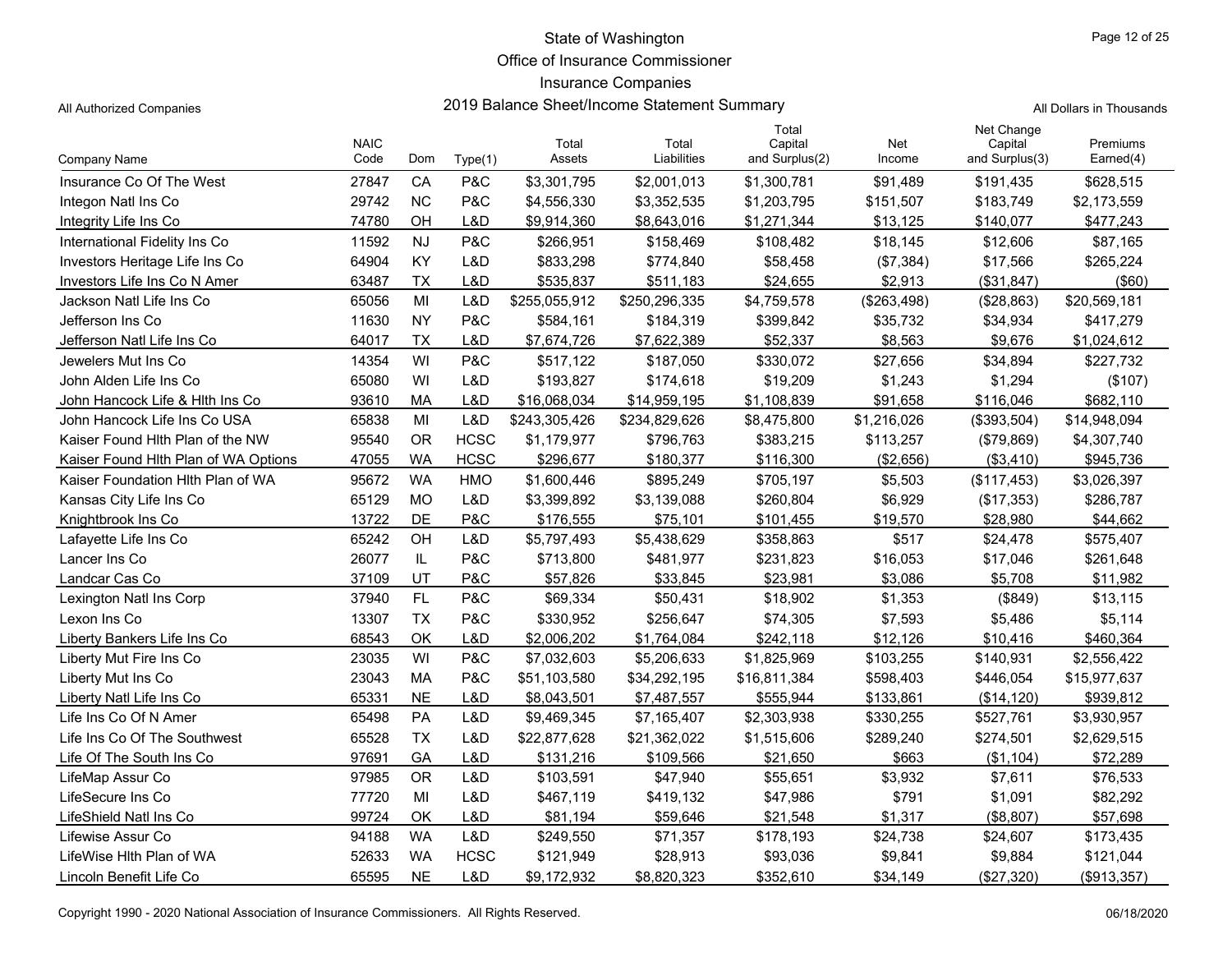Office of Insurance Commissioner

## Insurance Companies

| Page 13 of 25 |  |  |
|---------------|--|--|

All Authorized Companies **2019 Balance Sheet/Income Statement Summary** All Dollars in Thousands

|                                 | <b>NAIC</b> |           |         | Total         | Total         | Total<br>Capital | Net         | Net Change<br>Capital | Premiums     |
|---------------------------------|-------------|-----------|---------|---------------|---------------|------------------|-------------|-----------------------|--------------|
| <b>Company Name</b>             | Code        | Dom       | Type(1) | Assets        | Liabilities   | and Surplus(2)   | Income      | and Surplus(3)        | Earned(4)    |
| Lincoln Heritage Life Ins Co    | 65927       | IL        | L&D     | \$1,092,253   | \$997,963     | \$94,290         | \$8,033     | \$4,712               | \$360,790    |
| Lincoln Life & Ann Co of NY     | 62057       | <b>NY</b> | L&D     | \$15,653,835  | \$14,548,275  | \$1,105,560      | \$98,947    | (\$12,008)            | \$741,783    |
| Lincoln Life Assur Co of Boston | 65315       | NΗ        | L&D     | \$4,269,303   | \$3,875,299   | \$394,005        | \$35,028    | \$18,603              | \$1,154      |
| Lincoln Natl Life Ins Co        | 65676       | IN        | L&D     | \$267,230,225 | \$259,075,697 | \$8,154,527      | \$398,890   | \$74,819              | \$25,549,176 |
| Lombard Intl Life Assur Co      | 60232       | <b>PA</b> | L&D     | \$7,374,044   | \$7,350,442   | \$23,601         | \$496       | (\$2,566)             | \$639,058    |
| Lone Star Alliance RRG          | 15211       | DC        | P&C     | \$26.668      | \$22.261      | \$4.407          | \$920       | \$944                 | \$1.157      |
| Loval Amer Life Ins Co          | 65722       | OH        | L&D     | \$367,867     | \$233,002     | \$134,865        | \$14,011    | \$18,024              | \$371,940    |
| Lumico Life Ins Co              | 73504       | MO        | L&D     | \$127,474     | \$29,938      | \$97,536         | (\$12,813)  | \$51,388              | \$9,472      |
| Lyndon Southern Ins Co          | 10051       | DE        | P&C     | \$349,607     | \$287,637     | \$61,970         | \$4,397     | \$803                 | \$155,088    |
| Madison Natl Life Ins Co Inc    | 65781       | WI        | L&D     | \$201,922     | \$118,666     | \$83,256         | \$16,460    | (\$112,775)           | \$100,405    |
| Manhattan Life Ins Co           | 65870       | <b>NY</b> | L&D     | \$647,343     | \$581,335     | \$66,008         | \$13,047    | \$6,963               | \$93,712     |
| Manhattan Natl Life Ins Co      | 67083       | OH        | L&D     | \$144,080     | \$134,219     | \$9,860          | \$544       | \$914                 | \$5,461      |
| ManhattanLife Assur Co of Amer  | 61883       | <b>AR</b> | L&D     | \$737,784     | \$558,337     | \$179,447        | \$7,242     | \$25,775              | \$237,721    |
| Manufacturers Alliance Ins Co   | 36897       | PA        | P&C     | \$277,752     | \$199,830     | \$77,922         | \$3,241     | \$5,717               | \$73,180     |
| Markel Amer Ins Co              | 28932       | VA        | P&C     | \$1,120,601   | \$873,136     | \$247,465        | \$5,728     | \$66,021              | \$484,222    |
| Markel Ins Co                   | 38970       | IL        | P&C     | \$2,828,360   | \$1,349,316   | \$1,479,044      | \$63,517    | \$286,643             | \$631,083    |
| Massachusetts Mut Life Ins Co   | 65935       | <b>MA</b> | L&D     | \$268,249,286 | \$249,356,376 | \$18,892,910     | \$424,247   | \$3,283,124           | \$22,752,212 |
| <b>MD RRG Inc</b>               | 12355       | <b>MT</b> | P&C     | \$28,687      | \$8,787       | \$19,900         | \$2,559     | \$2,859               | \$4,826      |
| Medamerica Ins Co               | 69515       | PA        | L&D     | \$1,126,888   | \$1,098,100   | \$28,788         | (\$102,785) | (\$2,219)             | (\$52,457)   |
| MedChoice RRG Inc               | 15738       | VT        | P&C     | \$8,429       | \$5,818       | \$2,610          | (\$252)     | \$748                 | \$882        |
| Medco Containment Life Ins Co   | 63762       | PA        | L&D     | \$981,022     | \$712,729     | \$268,293        | \$21,268    | (\$120,063)           | \$896,814    |
| Medical Ins Exch Of CA          | 32433       | CA        | P&C     | \$410,163     | \$223,590     | \$186,573        | \$6,070     | \$16,082              | \$51,000     |
| <b>Medical Protective Co</b>    | 11843       | IN        | P&C     | \$4,188,805   | \$1,559,038   | \$2,629,767      | \$181,682   | \$691,292             | \$274,598    |
| Medico Ins Co                   | 31119       | IA        | L&D     | \$52,700      | \$19,915      | \$32,785         | \$1,300     | (\$4,940)             | \$392        |
| Medmarc Cas Ins Co              | 22241       | VT        | P&C     | \$266,113     | \$92,084      | \$174,030        | \$11,934    | \$2,198               | \$30,635     |
| Mental Hith RRG                 | 44237       | VT        | P&C     | \$34,103      | \$15,387      | \$18,716         | \$1,013     | \$1,890               | \$4,407      |
| Merchants Bonding Co a Mut      | 14494       | IA        | P&C     | \$265,319     | \$102,629     | \$162,691        | \$19,699    | \$27,949              | \$106,908    |
| Merchants Natl Bonding Inc      | 11595       | IA        | P&C     | \$49,421      | \$28,474      | \$20,947         | \$2,728     | \$3,726               | \$14,578     |
| Merit Life Ins Co               | 65951       | <b>TX</b> | L&D     | \$59,209      | \$39,015      | \$20,194         | \$23,376    | (\$73,906)            | (\$179,250)  |
| Meritplan Ins Co                | 24821       | CA        | P&C     | \$12,363      | \$826         | \$11,537         | \$79        | (\$1,921)             | ( \$2)       |
| Metromile Ins Co                | 16187       | DE        | P&C     | \$80,077      | \$55,001      | \$25,076         | (\$3,595)   | \$7,503               | \$26,632     |
| Metropolitan Life Ins Co        | 65978       | <b>NY</b> | L&D     | \$389,508,221 | \$378,593,461 | \$10,914,760     | \$3,859,177 | (\$183,320)           | \$25,210,419 |
| Metropolitan Prop & Cas Ins Co  | 26298       | RI        | P&C     | \$6,771,171   | \$4,612,052   | \$2,159,119      | \$354,186   | (\$162,923)           | \$3,752,553  |
| Metropolitan Tower Life Ins Co  | 97136       | <b>NE</b> | L&D     | \$26,314,677  | \$24,812,200  | \$1,502,477      | (\$13,207)  | (\$46,959)            | \$4,865,342  |
| <b>MGIC Ind Corp</b>            | 18740       | WI        | P&C     | \$156,310     | \$56,563      | \$99,747         | \$2,722     | \$2,803               | \$1,062      |
| Mid Century Ins Co              | 21687       | CA        | P&C     | \$6,792,094   | \$2,829,683   | \$3,962,411      | \$569,343   | \$177,307             | \$2,237,880  |

Copyright 1990 - 2020 National Association of Insurance Commissioners. All Rights Reserved.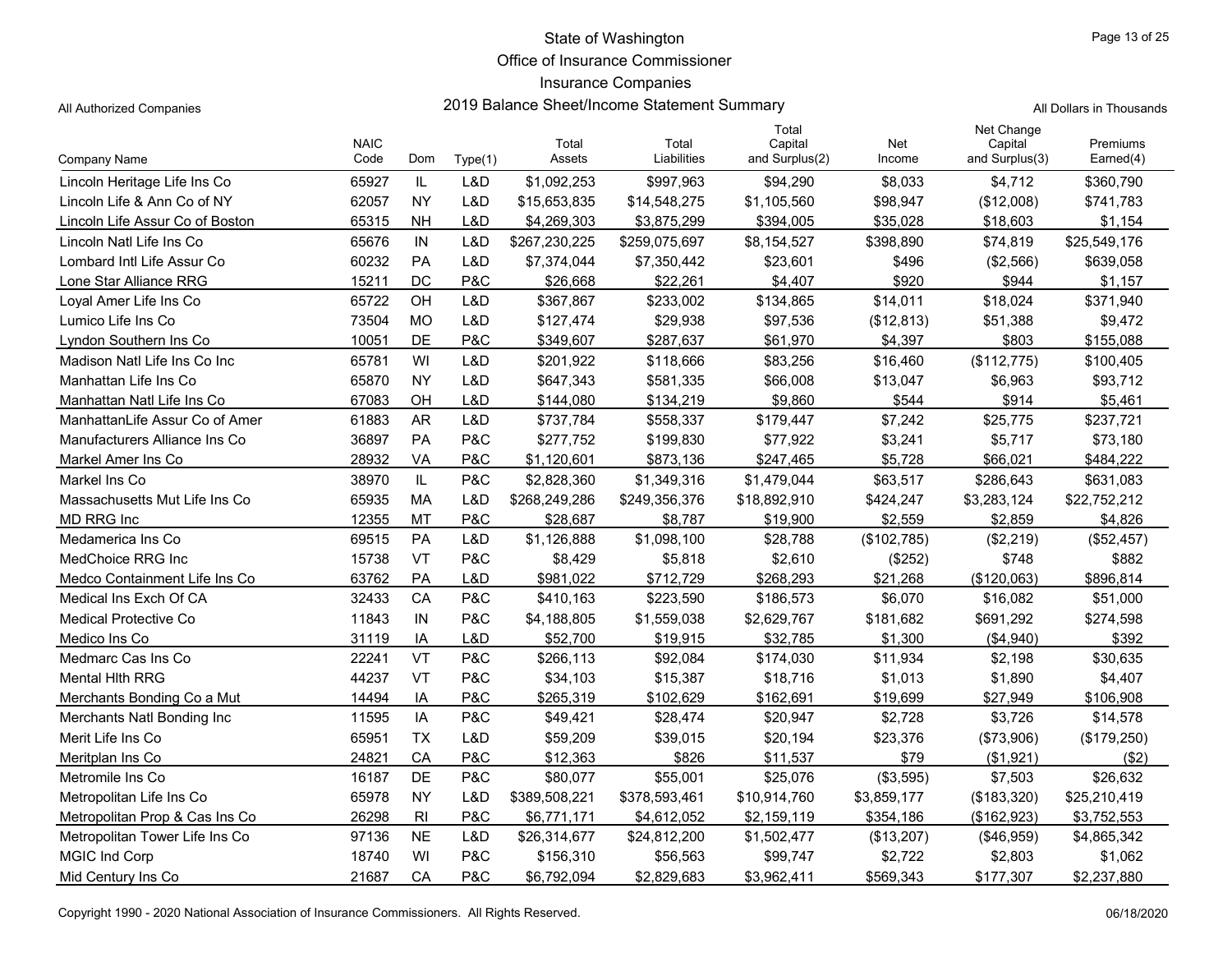Office of Insurance Commissioner

# Insurance Companies

|                                      | <b>NAIC</b> |               |                | Total         | Total         | Total<br>Capital | Net          | Net Change<br>Capital | Premiums     |
|--------------------------------------|-------------|---------------|----------------|---------------|---------------|------------------|--------------|-----------------------|--------------|
| Company Name                         | Code        | Dom           | Type(1)        | Assets        | Liabilities   | and Surplus(2)   | Income       | and Surplus(3)        | Earned(4)    |
| Mid Continent Cas Co                 | 23418       | OH            | <b>P&amp;C</b> | \$542,041     | \$372,815     | \$169,226        | \$3,236      | (\$7,650)             | \$129,396    |
| Mid West Natl Life Ins Co Of TN      | 66087       | <b>TX</b>     | L&D            | \$63,897      | \$33,368      | \$30,529         | \$3,669      | \$1,670               | \$5,703      |
| Middlesex Ins Co                     | 23434       | WI            | P&C            | \$834,026     | \$585,249     | \$248,776        | \$12,811     | \$5,488               | \$236,977    |
| Midland Natl Life Ins Co             | 66044       | IA            | L&D            | \$60,416,250  | \$56,563,818  | \$3,852,432      | \$371,200    | \$281,224             | \$3,256,048  |
| Midwestern United Life Ins Co        | 66109       | IN            | L&D            | \$231,359     | \$88,161      | \$143,199        | \$14,359     | \$15,028              | \$2,698      |
| Minnesota Life Ins Co                | 66168       | <b>MN</b>     | L&D            | \$56,377,324  | \$53,228,459  | \$3,148,865      | (\$156, 231) | \$299,898             | \$8,622,143  |
| Mitsui Sumitomo Ins Co of Amer       | 20362       | <b>NY</b>     | P&C            | \$1,611,241   | \$634,580     | \$976,661        | \$24,547     | \$598,989             | \$195,755    |
| Mitsui Sumitomo Ins USA Inc          | 22551       | <b>NY</b>     | P&C            | \$137,939     | \$78,433      | \$59,506         | (\$943)      | (\$8,521)             | \$24,469     |
| MML Bay State Life Ins Co            | 70416       | <b>CT</b>     | L&D            | \$5,117,785   | \$4,824,331   | \$293.454        | \$13,732     | (\$16,478)            | \$2,942      |
| Molina Hithcare of WA Inc            | 96270       | <b>WA</b>     | <b>HMO</b>     | \$944,979     | \$627,697     | \$317,282        | \$59,176     | (\$21,704)            | \$2,746,484  |
| Monterey Ins Co                      | 23540       | CA            | P&C            | \$88,466      | \$64,928      | \$23,537         | (\$2,269)    | \$11,191              | \$42,099     |
| Mony Life Ins Co                     | 66370       | <b>NY</b>     | L&D            | \$6,887,227   | \$6,497,705   | \$389,522        | \$28,700     | (\$32,274)            | \$209,461    |
| Mony Life Ins Co Of Amer             | 78077       | AZ            | L&D            | \$4,460,549   | \$4,193,985   | \$266.564        | (\$29,787)   | \$44,117              | \$633,451    |
| Mortgage Guar Ins Corp               | 29858       | WI            | P&C            | \$5,701,025   | \$4,082,157   | \$1,618,868      | \$273,238    | (\$62,467)            | \$982,926    |
| Motors Ins Corp                      | 22012       | MI            | P&C            | \$2,019,966   | \$1,212,565   | \$807,400        | \$135,070    | \$44,725              | \$513,097    |
| Mutual Of Amer Life Ins Co           | 88668       | <b>NY</b>     | L&D            | \$23,658,085  | \$22,820,855  | \$837,230        | (\$21,304)   | (\$89,975)            | \$2,560,554  |
| Mutual Of Enumclaw Ins Co            | 14761       | <b>OR</b>     | <b>P&amp;C</b> | \$806,969     | \$444,162     | \$362,807        | \$15,229     | \$32,997              | \$425,394    |
| Mutual Of Omaha Ins Co               | 71412       | <b>NE</b>     | L&D            | \$9,107,411   | \$5,967,427   | \$3,139,984      | (\$130,642)  | (\$32,734)            | \$3,538,507  |
| Mutual Trust Life Ins Co a Pan Amer  | 66427       | $\mathsf{IL}$ | L&D            | \$2,115,968   | \$1,953,711   | \$162,257        | \$10,881     | \$9,356               | \$189,579    |
| Nassau Life & Ann Co                 | 93734       | <b>CT</b>     | L&D            | \$275,879     | \$238,098     | \$37,781         | (\$2,567)    | \$27,225              | \$54,038     |
| Nassau Life Ins Co                   | 67814       | <b>NY</b>     | L&D            | \$11,733,900  | \$11,285,600  | \$448.299        | (\$14,651)   | (\$66, 612)           | \$244,619    |
| Nassau Life Ins Co of KS             | 68284       | KS            | L&D            | \$75,529      | \$57,348      | \$18,182         | \$2,079      | \$1,230               | \$11,231     |
| Nassau Life Ins Co of TX             | 62359       | <b>TX</b>     | L&D            | \$401,796     | \$362,573     | \$39,224         | \$5,740      | (\$335)               | \$40,022     |
| <b>NASW RRG Inc</b>                  | 14366       | DC            | P&C            | \$20,642      | \$6,810       | \$13,832         | \$1,843      | \$1,343               | \$5,381      |
| National Amer Ins Co                 | 23663       | OK            | <b>P&amp;C</b> | \$258,667     | \$178,494     | \$80,173         | \$9,273      | \$5,803               | \$104,828    |
| National Benefit Life Ins Co         | 61409       | <b>NY</b>     | L&D            | \$592,388     | \$447,661     | \$144,727        | \$19,629     | (\$9,222)             | \$98,014     |
| National Continental Ins Co          | 10243       | <b>NY</b>     | P&C            | \$199,057     | \$110,879     | \$88.178         | \$17.583     | \$7,547               | \$12,893     |
| National Farmers Union Life Ins Co   | 66540       | <b>TX</b>     | L&D            | \$169,834     | \$137,861     | \$31,973         | \$7,830      | (\$16,335)            | \$5,405      |
| National Farmers Union Prop & Cas    | 16217       | <b>NC</b>     | P&C            | \$84,456      | \$44,865      | \$39,591         | (\$3,801)    | (\$1,876)             | \$34,248     |
| National Guardian Life Ins Co        | 66583       | WI            | L&D            | \$4,301,642   | \$3,934,230   | \$367,412        | \$31.194     | \$34,172              | \$659,888    |
| National Hith Ins Co                 | 82538       | <b>TX</b>     | L&D            | \$87,247      | \$56,283      | \$30,964         | (\$122)      | \$12,112              | \$10,280     |
| National Ind Co                      | 20087       | <b>NE</b>     | P&C            | \$285,940,319 | \$118,221,640 | \$167,718,679    | \$9,198,063  | \$45,247,592          | \$26,184,876 |
| National Independent Truckers IC RRG | 11197       | SC            | P&C            | \$17,491      | \$7,829       | \$9,662          | \$293        | \$551                 | \$4,487      |
| National Interstate Ins Co           | 32620       | OH            | P&C            | \$1,349,540   | \$1,061,673   | \$287,867        | \$56,355     | \$22,349              | \$340,024    |
| National Liab & Fire Ins Co          | 20052       | <b>CT</b>     | P&C            | \$3,307,990   | \$1,885,663   | \$1,422,327      | \$989        | \$275,297             | \$646,674    |
| National Life Ins Co                 | 66680       | VT            | L&D            | \$10.102.739  | \$7,813,433   | \$2.289.306      | \$39.894     | \$158.199             | \$338.669    |

Copyright 1990 - 2020 National Association of Insurance Commissioners. All Rights Reserved. 06/18/2020 Commissioners. All Rights Reserved.

All Authorized Companies **2019 Balance Sheet/Income Statement Summary** All Dollars in Thousands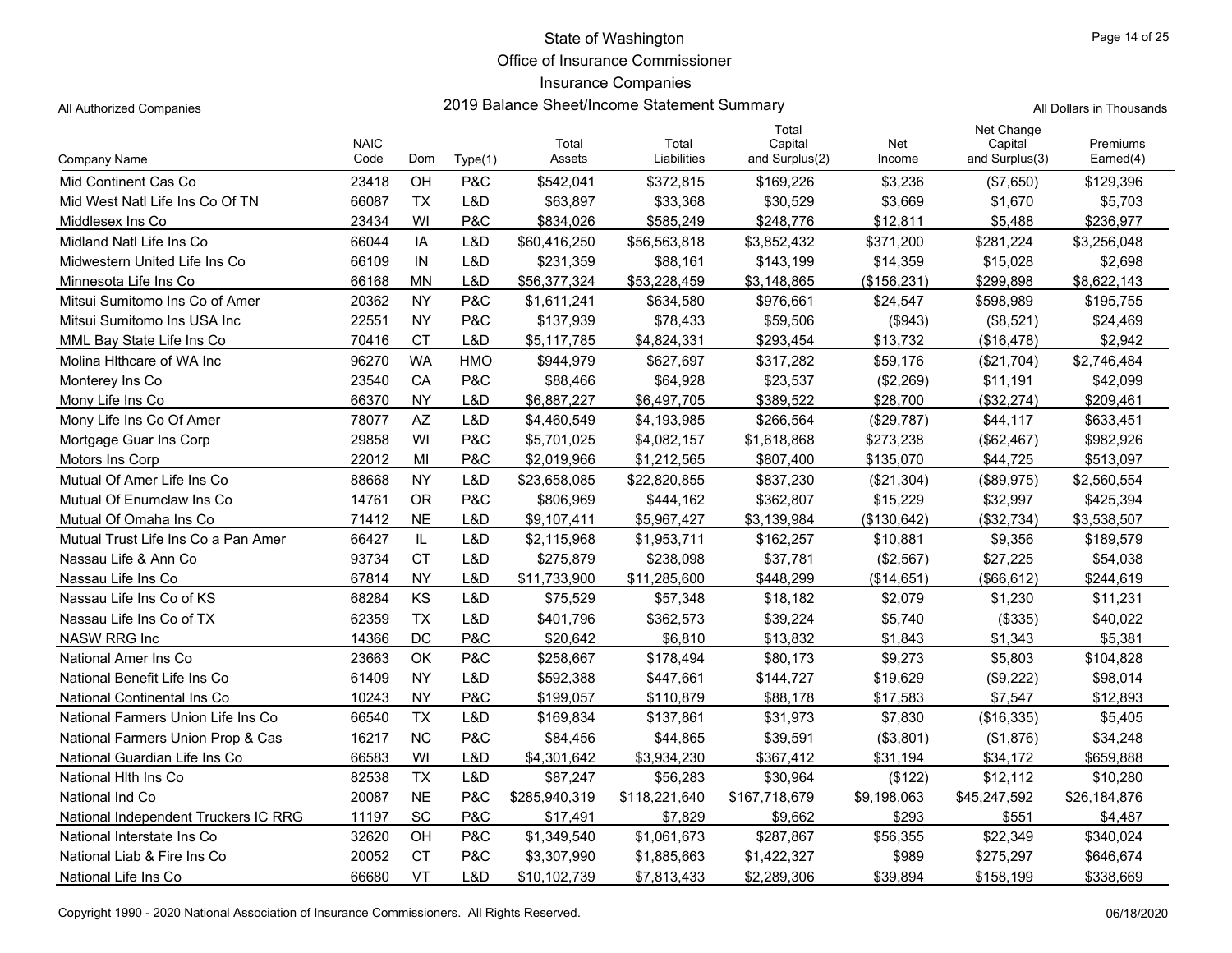Office of Insurance Commissioner

## Insurance Companies

All Authorized Companies **2019 Balance Sheet/Income Statement Summary** All Dollars in Thousands

|                                      | <b>NAIC</b> |           |              | Total         | Total         | Total<br>Capital | Net         | Net Change<br>Capital | Premiums     |
|--------------------------------------|-------------|-----------|--------------|---------------|---------------|------------------|-------------|-----------------------|--------------|
| Company Name                         | Code        | Dom       | Type(1)      | Assets        | Liabilities   | and Surplus(2)   | Income      | and Surplus(3)        | Earned(4)    |
| National Mortgage Ins Corp           | 13695       | WI        | P&C          | \$1,177,887   | \$756,547     | \$421,340        | \$14,613    | \$18,199              | \$293,442    |
| National Serv Contract Ins Co RRG    | 10234       | DC        | P&C          | \$3,863       | \$1,152       | \$2,710          | \$277       | \$288                 | \$515        |
| National Specialty Ins Co            | 22608       | <b>TX</b> | P&C          | \$102,538     | \$44,075      | \$58,463         | \$5,569     | \$3,067               | \$25,468     |
| National Teachers Assoc Life Ins Co  | 87963       | <b>TX</b> | L&D          | \$541,017     | \$472,653     | \$68,364         | (\$15,729)  | (\$70,350)            | \$130,272    |
| National Title Ins Of NY Inc         | 51020       | <b>NY</b> | T.           | \$107,559     | \$64,505      | \$43,054         | \$9,060     | \$2,029               | \$89,111     |
| National Transportation Ins Co RRG L | 16011       | MT        | P&C          | \$20,581      | \$14,175      | \$6,406          | \$66        | \$1,896               | \$5,326      |
| National Union Fire Ins Co Of Pitts  | 19445       | PA        | P&C          | \$23,089,337  | \$17,242,565  | \$5,846,772      | \$389,218   | \$327,083             | \$5,338,881  |
| National Western Life Ins Co         | 66850       | <b>CO</b> | L&D          | \$10,792,618  | \$9,263,130   | \$1,529,487      | \$151,316   | \$110,461             | \$527,305    |
| Nationwide Gen Ins Co                | 23760       | OH        | P&C          | \$901,969     | \$672,069     | \$229,901        | (\$12,635)  | (\$5,116)             | \$177,767    |
| Nationwide Life & Ann Ins Co         | 92657       | OH        | L&D          | \$34,069,652  | \$31,853,890  | \$2,215,762      | (\$623,461) | \$748,051             | \$6,727,353  |
| Nationwide Life Ins Co               | 66869       | OH        | L&D          | \$155,132,805 | \$146,311,234 | \$8,821,570      | \$629,044   | \$1,976,484           | \$10,167,642 |
| Nationwide Mut Fire Ins Co           | 23779       | OH        | P&C          | \$8,354,899   | \$5,899,852   | \$2,455,047      | \$125,830   | \$202,406             | \$4,088,632  |
| Nationwide Mut Ins Co                | 23787       | OH        | P&C          | \$36,051,198  | \$22,761,969  | \$13,289,229     | \$176,138   | \$1,067,982           | \$12,799,197 |
| Natl Foundation Life Ins Co          | 98205       | <b>TX</b> | L&D          | \$70,834      | \$24,018      | \$46,816         | \$13,786    | \$13,864              | \$96,174     |
| <b>NAU Country Ins Co</b>            | 25240       | <b>MN</b> | P&C          | \$1,066,535   | \$796,560     | \$269.975        | (\$23,100)  | (\$24,681)            | \$568,218    |
| Navigators Ins Co                    | 42307       | <b>NY</b> | P&C          | \$3,725,680   | \$2,739,965   | \$985,715        | (\$62, 877) | (\$19,366)            | \$1,155,296  |
| <b>NCMIC Ins Co</b>                  | 15865       | IA        | P&C          | \$877,683     | \$556,321     | \$321,361        | \$13.711    | \$14,887              | \$210,871    |
| New England Life Ins Co              | 91626       | <b>MA</b> | L&D          | \$9,118,516   | \$9,002,712   | \$115,804        | \$61,089    | (\$97,332)            | \$150,570    |
| New Era Life Ins Co                  | 78743       | <b>TX</b> | L&D          | \$552,527     | \$451,606     | \$100,922        | \$1,973     | \$10,711              | \$180,042    |
| New Home Warranty Ins Co a RRG       | 13792       | DC        | P&C          | \$27,514      | \$19,990      | \$7,523          | \$312       | \$452                 | \$2,943      |
| New York Life Ins & Ann Corp         | 91596       | DE        | L&D          | \$164,737,210 | \$155,382,602 | \$9.354.607      | \$631.422   | \$768.497             | \$13,267,855 |
| New York Life Ins Co                 | 66915       | <b>NY</b> | L&D          | \$189,231,108 | \$167,198,836 | \$22,032,272     | \$377,611   | \$1,025,801           | \$15,962,493 |
| New York Marine & Gen Ins Co         | 16608       | <b>NY</b> | P&C          | \$2,283,541   | \$1,714,764   | \$568,777        | \$39,825    | \$95,203              | \$646,772    |
| Nippon Life Ins Co Of Amer           | 81264       | IA        | L&D          | \$226,481     | \$82,310      | \$144,171        | \$3,502     | \$865                 | \$360,018    |
| Norcal Mut Ins Co                    | 33200       | CA        | P&C          | \$1,601,778   | \$1,031,112   | \$570,666        | (\$210,885) | (\$171, 677)          | \$342,093    |
| North Amer Co Life & Hith Ins        | 66974       | IA        | L&D          | \$29,479,087  | \$27,939,344  | \$1,539,744      | \$45,634    | \$108,571             | \$2,485,183  |
| North Amer Elite Ins Co              | 29700       | <b>NH</b> | P&C          | \$116,375     | \$71,645      | \$44,731         | \$6,279     | \$3,549               | \$0          |
| North Amer Specialty Ins Co.         | 29874       | <b>NH</b> | P&C          | \$495,963     | \$172,662     | \$323,300        | \$36,756    | (\$10,951)            | \$35         |
| North Amer Title Ins Co              | 50130       | CA        | $\mathsf{T}$ | \$103,649     | \$70,273      | \$33,375         | \$9,500     | (\$1,202)             | \$271,781    |
| North River Ins Co                   | 21105       | <b>NJ</b> | P&C          | \$1,138,625   | \$838,936     | \$299,690        | \$8,943     | \$17,423              | \$482,640    |
| Northland Ins Co                     | 24015       | <b>CT</b> | P&C          | \$1,300,253   | \$761,466     | \$538,787        | \$42,989    | \$34,498              | \$300,523    |
| Northwestern Mut Life Ins Co         | 67091       | WI        | L&D          | \$290,318,369 | \$266,102,119 | \$24,216,250     | \$1,267,518 | \$2,082,099           | \$18,796,809 |
| NYLife Ins Co Of AZ                  | 81353       | <b>AZ</b> | L&D          | \$163,797     | \$55,655      | \$108,142        | \$4,718     | (\$5,287)             | \$11,364     |
| Oak River Ins Co                     | 34630       | <b>NE</b> | P&C          | \$1,040,573   | \$554,070     | \$486,503        | \$63,894    | \$160,031             | \$178,983    |
| Occidental Fire & Cas Co Of NC       | 23248       | <b>NC</b> | P&C          | \$457,153     | \$240,018     | \$217,135        | \$9,508     | \$44,182              | \$97,147     |
| Occidental Life Ins Co Of NC         | 67148       | <b>TX</b> | L&D          | \$259.889     | \$230,715     | \$29,174         | \$4,792     | \$1,469               | \$53,860     |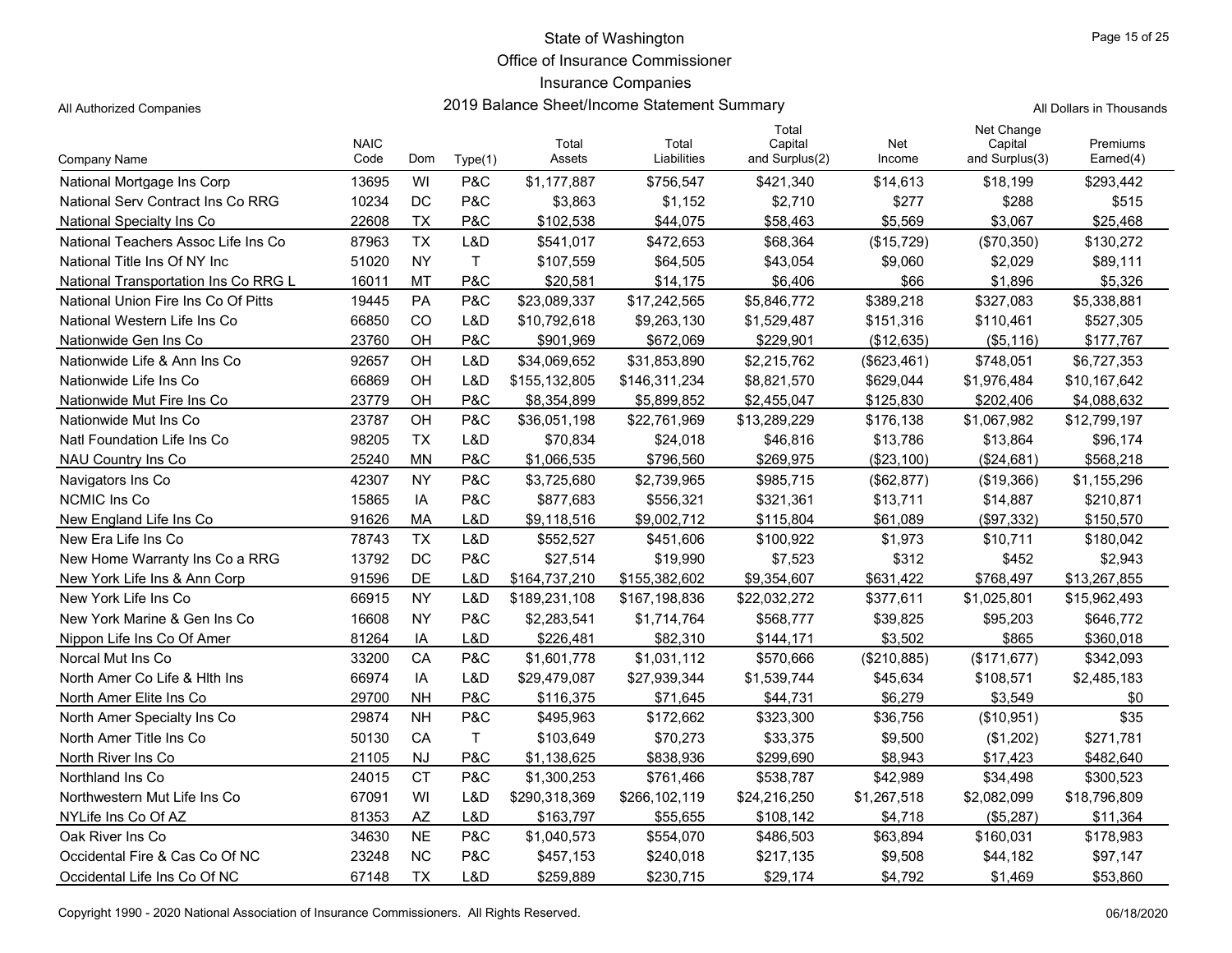Office of Insurance Commissioner

## Insurance Companies

All Authorized Companies **2019 Balance Sheet/Income Statement Summary** All Authorized Companies

|  | Il Dollars in Thousands |
|--|-------------------------|
|  |                         |

|                                  | <b>NAIC</b> |                |             | Total         | Total         | Total<br>Capital | Net         | Net Change<br>Capital | Premiums     |
|----------------------------------|-------------|----------------|-------------|---------------|---------------|------------------|-------------|-----------------------|--------------|
| Company Name                     | Code        | Dom            | Type(1)     | Assets        | Liabilities   | and Surplus(2)   | Income      | and Surplus(3)        | Earned(4)    |
| Ohio Cas Ins Co                  | 24074       | <b>NH</b>      | P&C         | \$6,906,099   | \$4,923,367   | \$1,982,732      | \$110,847   | \$152,326             | \$2,556,422  |
| Ohio Farmers Ins Co              | 24104       | OH             | P&C         | \$3,270,649   | \$759,472     | \$2,511,177      | \$48,634    | \$233,778             | \$346,554    |
| Ohio Ind Co                      | 26565       | OH             | P&C         | \$171,600     | \$124,125     | \$47,475         | \$15,275    | \$772                 | \$94,415     |
| Ohio Natl Life Assur Corp        | 89206       | OH             | L&D         | \$2,998,569   | \$2,741,126   | \$257,443        | \$62,913    | (\$32,984)            | \$141,151    |
| Ohio Natl Life Ins Co            | 67172       | OH             | L&D         | \$28,224,758  | \$27,204,895  | \$1,019,863      | (\$83,815)  | \$790                 | \$272,013    |
| Old Amer Ins Co                  | 67199       | MO             | L&D         | \$278.247     | \$258.508     | \$19.738         | (\$389)     | (\$1,866)             | \$94.102     |
| Old Republic Gen Ins Corp        | 24139       | IL             | P&C         | \$2,236,959   | \$1,503,733   | \$733,225        | \$74,941    | \$64,758              | \$226,407    |
| Old Republic Ins Co              | 24147       | <b>PA</b>      | P&C         | \$2,869,921   | \$1,668,742   | \$1,201,178      | \$106,944   | \$93,274              | \$464,287    |
| Old Republic Life Ins Co         | 67261       | IL             | L&D         | \$107,792     | \$67,706      | \$40,086         | \$3,716     | \$6,524               | \$12,984     |
| Old Republic Natl Title Ins Co   | 50520       | FL             | T           | \$1,314,940   | \$749,365     | \$565,575        | \$138,761   | \$92,419              | \$2,352,522  |
| Old Republic Surety Co.          | 40444       | WI             | P&C         | \$142,866     | \$63,893      | \$78,973         | \$9,816     | \$8,359               | \$58,690     |
| Omaha Hith Ins Co                | 88080       | <b>NE</b>      | L&D         | \$93,086      | \$30,489      | \$62,597         | (\$34,455)  | \$53,190              | \$47,952     |
| Omaha Ins Co                     | 13100       | <b>NE</b>      | L&D         | \$109,452     | \$54,506      | \$54,945         | (\$8,974)   | \$5,665               | \$73,623     |
| Omni Ins Co                      | 39098       | IL             | P&C         | \$53,575      | \$34,180      | \$19,395         | \$1,562     | \$1,200               | \$20,868     |
| Oms Natl Ins Co Rrg              | 44121       | IL             | P&C         | \$484,856     | \$189,862     | \$294.995        | \$19,478    | \$36,569              | \$71,208     |
| Onyx Ins Co Inc a RRG            | 15208       | <b>TN</b>      | P&C         | \$27,521      | \$18,403      | \$9,118          | (\$14,301)  | \$9,149               | (\$3,721)    |
| Ooida RRG Inc                    | 10353       | <b>VT</b>      | P&C         | \$104,444     | \$80,664      | \$23,780         | (\$1,510)   | (\$154)               | \$20,264     |
| Ophthalmic Mut Ins Co RRG        | 44105       | VT             | P&C         | \$316,107     | \$93,085      | \$223,022        | \$3.054     | \$9,400               | \$38,956     |
| Oregon Mut Ins Co                | 14907       | <b>OR</b>      | P&C         | \$224,932     | \$149,358     | \$75,574         | \$183       | \$4,091               | \$135,849    |
| Oxford Life Ins Co               | 76112       | <b>AZ</b>      | L&D         | \$2,377,064   | \$2,153,800   | \$223,264        | \$20,083    | \$19,541              | \$314,722    |
| Pacific Guardian Life Ins Co Ltd | 64343       | H <sub>l</sub> | L&D         | \$565,469     | \$478,966     | \$86,503         | \$1,401     | (\$7,526)             | \$77,122     |
| Pacific Ind Co                   | 20346       | WI             | P&C         | \$11,476,637  | \$8,105,630   | \$3,371,007      | \$472,861   | \$192,984             | \$3,544,744  |
| Pacific Life Ins Co              | 67466       | <b>NE</b>      | L&D         | \$145,661,155 | \$135,151,554 | \$10,509,601     | \$1,715,880 | \$818,166             | \$13,440,678 |
| Pacific Star Ins Co              | 29793       | WI             | P&C         | \$16,016      | \$5,248       | \$10,768         | \$299       | \$344                 | \$2,645      |
| Pacificare Life & Hith Ins Co    | 70785       | IN             | L&D         | \$191,009     | \$5,027       | \$185,983        | \$3,632     | \$3,593               | \$12,034     |
| Pacificsource Comm Hith Plans    | 12595       | <b>OR</b>      | <b>HCSC</b> | \$195,450     | \$38,992      | \$156,458        | \$3,588     | \$70,039              | \$343,576    |
| Palomar Specialty Ins Co         | 20338       | ΟR             | P&C         | \$248,745     | \$132,449     | \$116,296        | (\$17,911)  | \$52,565              | \$81,248     |
| Pan Amer Assur Co                | 93459       | LA             | L&D         | \$22,422      | \$3,050       | \$19,372         | \$643       | (\$71)                | \$38         |
| Pan Amer Life Ins Co             | 67539       | LA             | L&D         | \$1,276,266   | \$1,044,688   | \$231,579        | \$5,141     | (\$11,985)            | \$344,627    |
| Paratransit Ins Co Mut RRG       | 44130       | <b>TN</b>      | P&C         | \$39,125      | \$23,406      | \$15,719         | \$736       | \$2,285               | \$7,789      |
| Park Avenue Life Ins Co          | 60003       | DE             | L&D         | \$220,590     | \$175,131     | \$45,459         | \$5,438     | (\$4,971)             | \$1,384      |
| PartnerRe Amer Ins Co            | 11835       | DE             | P&C         | \$377,037     | \$278,076     | \$98,961         | (\$6, 102)  | (\$9,332)             | \$86,217     |
| Paul Revere Life Ins Co          | 67598       | MA             | L&D         | \$3,213,512   | \$3,040,343   | \$173,170        | \$63,790    | (\$17,959)            | \$90,204     |
| Pavonia Life Ins Co of MI        | 93777       | MI             | L&D         | \$1,061,292   | \$990,361     | \$70,931         | (\$6,599)   | (\$2,825)             | \$39,378     |
| PCH Mut Ins Co Inc RRG           | 11973       | VT             | P&C         | \$7,258       | \$4,775       | \$2,484          | \$438       | \$628                 | \$3,515      |
| Pemco Mut Ins Co                 | 24341       | <b>WA</b>      | P&C         | \$840,660     | \$514,669     | \$325,991        | \$19,954    | \$25,600              | \$485,067    |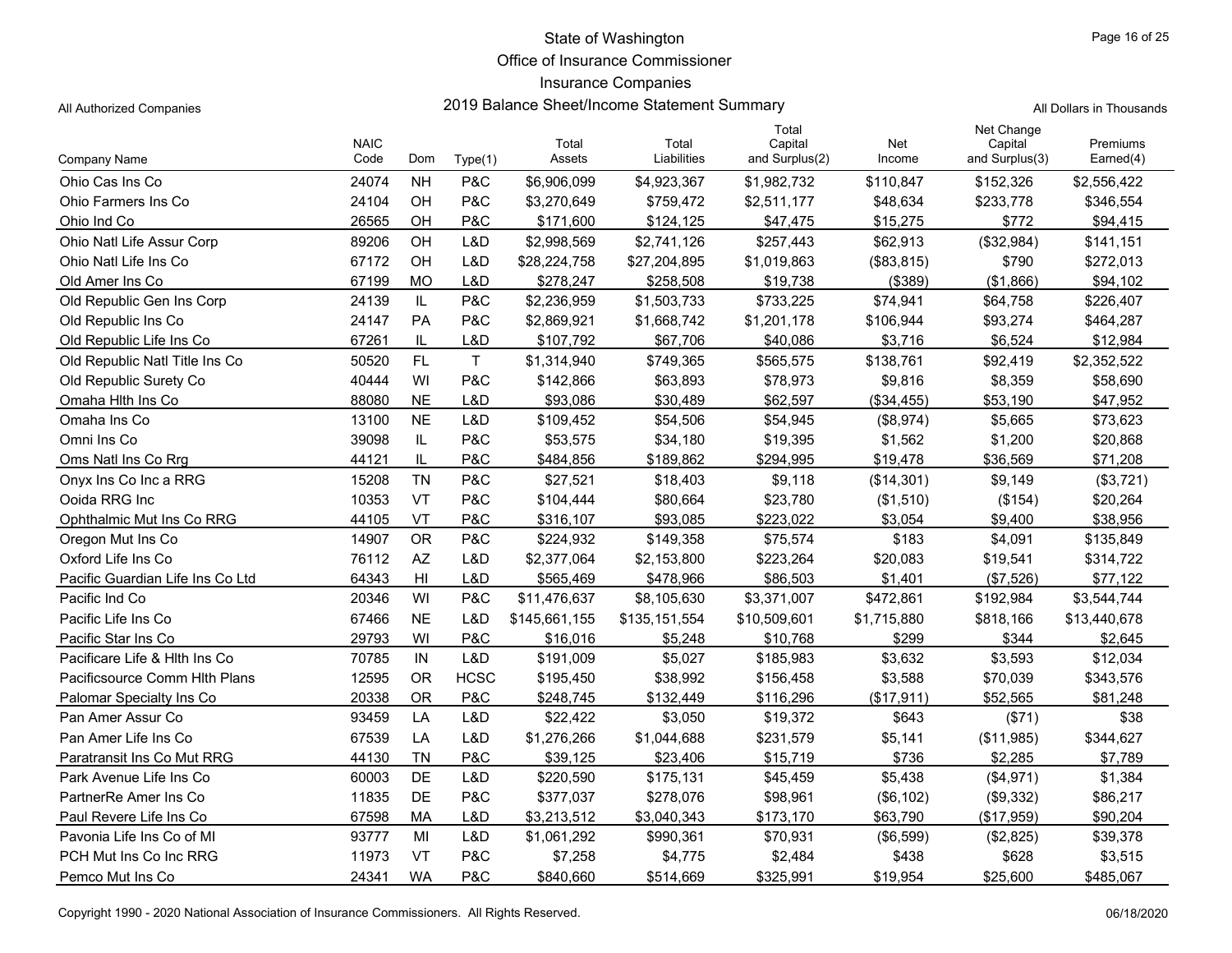Office of Insurance Commissioner

### Insurance Companies

All Authorized Companies **2019 Balance Sheet/Income Statement Summary** A

|  |  | All Dollars in Thousands |
|--|--|--------------------------|
|--|--|--------------------------|

|                                      | <b>NAIC</b> |           |             | Total         | Total         | Total<br>Capital | Net          | Net Change<br>Capital | Premiums      |
|--------------------------------------|-------------|-----------|-------------|---------------|---------------|------------------|--------------|-----------------------|---------------|
| Company Name                         | Code        | Dom       | Type(1)     | Assets        | Liabilities   | and Surplus(2)   | Income       | and Surplus(3)        | Earned(4)     |
| Penn Amer Ins Co                     | 32859       | <b>PA</b> | P&C         | \$131,415     | \$57,005      | \$74,410         | \$1,336      | \$9,335               | \$22,465      |
| Penn Ins & Ann Co                    | 93262       | <b>DE</b> | L&D         | \$7,173,482   | \$6,548,196   | \$625,286        | (\$21,905)   | \$152,700             | \$768,576     |
| Penn Mut Life Ins Co                 | 67644       | PA        | L&D         | \$23,326,946  | \$21,328,259  | \$1,998,686      | \$57,571     | \$145,110             | \$1,148,606   |
| Pennsylvania Lumbermens Mut Ins      | 14974       | <b>PA</b> | P&C         | \$458,267     | \$317,178     | \$141,089        | \$15,173     | \$21,047              | \$154,143     |
| Pennsylvania Manufacturers Assoc Ins | 12262       | <b>PA</b> | P&C         | \$1,248,238   | \$902,118     | \$346,121        | \$15,483     | \$20,885              | \$219,540     |
| Pennsylvania Manufacturers Ind Co    | 41424       | PA        | P&C         | \$288,253     | \$201,368     | \$86,885         | \$2,803      | \$4,737               | \$73,180      |
| Pennsylvania Natl Mut Cas Ins Co     | 14990       | PA        | P&C         | \$1,320,282   | \$669,765     | \$650,517        | \$25,219     | \$70,357              | \$363,602     |
| Pharmacists Mut Ins Co               | 13714       | IA        | P&C         | \$391,420     | \$215,859     | \$175,562        | \$7,795      | \$38,054              | \$133,928     |
| Philadelphia Amer Life Ins Co        | 67784       | <b>TX</b> | L&D         | \$326,106     | \$267,760     | \$58,346         | \$14,785     | \$14,028              | \$239,876     |
| Philadelphia Ind Ins Co              | 18058       | PA        | P&C         | \$9,437,333   | \$7,135,983   | \$2,301,351      | \$234,406    | (\$68,131)            | \$3,220,829   |
| <b>PHL Variable Ins Co</b>           | 93548       | <b>CT</b> | L&D         | \$5,931,062   | \$5,877,836   | \$53,226         | (\$109, 147) | (\$64,600)            | (\$1,111,320) |
| Phoenix Ins Co                       | 25623       | <b>CT</b> | P&C         | \$4,361,151   | \$2,751,794   | \$1,609,357      | \$147,374    | \$11,718              | \$1,232,052   |
| Physicians Ins A Mut Co              | 40738       | <b>WA</b> | P&C         | \$536,896     | \$266,730     | \$270,166        | \$6,249      | \$17,242              | \$104,381     |
| Physicians Life Ins Co               | 72125       | <b>NE</b> | L&D         | \$1,726,294   | \$1,553,482   | \$172,813        | \$15,961     | \$14,195              | \$283,959     |
| Physicians Mut Ins Co                | 80578       | <b>NE</b> | L&D         | \$2,480,536   | \$1,443,151   | \$1,037,384      | \$47,269     | \$44,023              | \$485,800     |
| Pioneer Amer Ins Co                  | 67873       | <b>TX</b> | L&D         | \$87,027      | \$55,186      | \$31,841         | (\$2,610)    | (\$4,487)             | \$35,541      |
| Pioneer Mut Life Ins Co              | 67911       | <b>ND</b> | L&D         | \$510,720     | \$467,163     | \$43,557         | (\$4,469)    | (\$3,340)             | \$13,260      |
| Pioneer Security Life Ins Co         | 67946       | <b>TX</b> | L&D         | \$104.372     | \$37,942      | \$66,430         | \$265        | \$3,962               | \$23,617      |
| Pioneer Specialty Ins Co             | 40312       | <b>MN</b> | P&C         | \$90.891      | \$57,250      | \$33.641         | \$2.756      | \$2,764               | \$31,506      |
| Plateau Cas Ins Co                   | 10817       | <b>TN</b> | P&C         | \$51,661      | \$24,496      | \$27,166         | \$1,581      | \$2,897               | \$20,167      |
| Plateau Ins Co                       | 97152       | <b>TN</b> | L&D         | \$29,650      | \$12,092      | \$17,557         | \$1,506      | \$2,179               | \$18,983      |
| Platte River Ins Co.                 | 18619       | <b>NE</b> | P&C         | \$172,180     | \$120,355     | \$51,825         | \$5,819      | \$2,156               | \$49,042      |
| Praetorian Ins Co                    | 37257       | PA        | P&C         | \$393,929     | \$165,421     | \$228,508        | \$4,703      | \$9,137               | \$129,651     |
| Preferred Contractors Ins Co RRG LLC | 12497       | <b>MT</b> | P&C         | \$188,194     | \$179,571     | \$8,623          | (\$5,181)    | \$321                 | \$2,592       |
| Preferred Professional Ins Co        | 36234       | <b>NE</b> | P&C         | \$285,287     | \$178,655     | \$106,632        | (\$2,846)    | (\$1,164)             | \$52,693      |
| Premera Blue Cross                   | 47570       | <b>WA</b> | <b>HCSC</b> | \$3,602,189   | \$1,287,956   | \$2,314,233      | \$101,933    | \$121,213             | \$3,925,096   |
| Primerica Life Ins Co                | 65919       | <b>TN</b> | L&D         | \$1,594,604   | \$928,599     | \$666,005        | \$507,773    | ( \$8, 159)           | \$357,118     |
| Principal Life Ins Co                | 61271       | IA        | L&D         | \$209,684,961 | \$204,491,591 | \$5,193,370      | \$989,302    | (\$126,220)           | \$10,407,105  |
| Principal Natl Life Ins Co           | 71161       | IA        | L&D         | \$476,406     | \$255,537     | \$220,870        | (\$1,710)    | \$15,686              | \$8           |
| Privilege Underwriters Recp Exch     | 12873       | FL        | P&C         | \$832,939     | \$517,952     | \$314,987        | (\$29,879)   | \$26,028              | \$205,635     |
| ProAssurance Ind Co Inc              | 33391       | <b>AL</b> | P&C         | \$962,307     | \$714,622     | \$247,685        | (\$3,858)    | (\$46, 135)           | \$183,101     |
| ProAssurance Ins Co of Amer          | 14460       | IL        | P&C         | \$332,588     | \$217,262     | \$115,326        | \$8,648      | (\$21,033)            | \$75,304      |
| Professional Ins Co                  | 68047       | <b>TX</b> | L&D         | \$113,672     | \$58,725      | \$54,947         | \$4.774      | \$4,721               | \$16,991      |
| Professional Solutions Ins Co        | 11127       | IA        | P&C         | \$26,653      | \$16,482      | \$10,171         | \$311        | \$2,334               | \$2,859       |
| Progressive Amer Ins Co              | 24252       | OH        | P&C         | \$807,410     | \$457,493     | \$349,918        | \$37,470     | \$37,850              | \$352,485     |
| Progressive Cas Ins Co               | 24260       | <b>OH</b> | P&C         | \$11,662,778  | \$8,627,280   | \$3,035,498      | \$1,110,433  | \$624,313             | \$8,635,880   |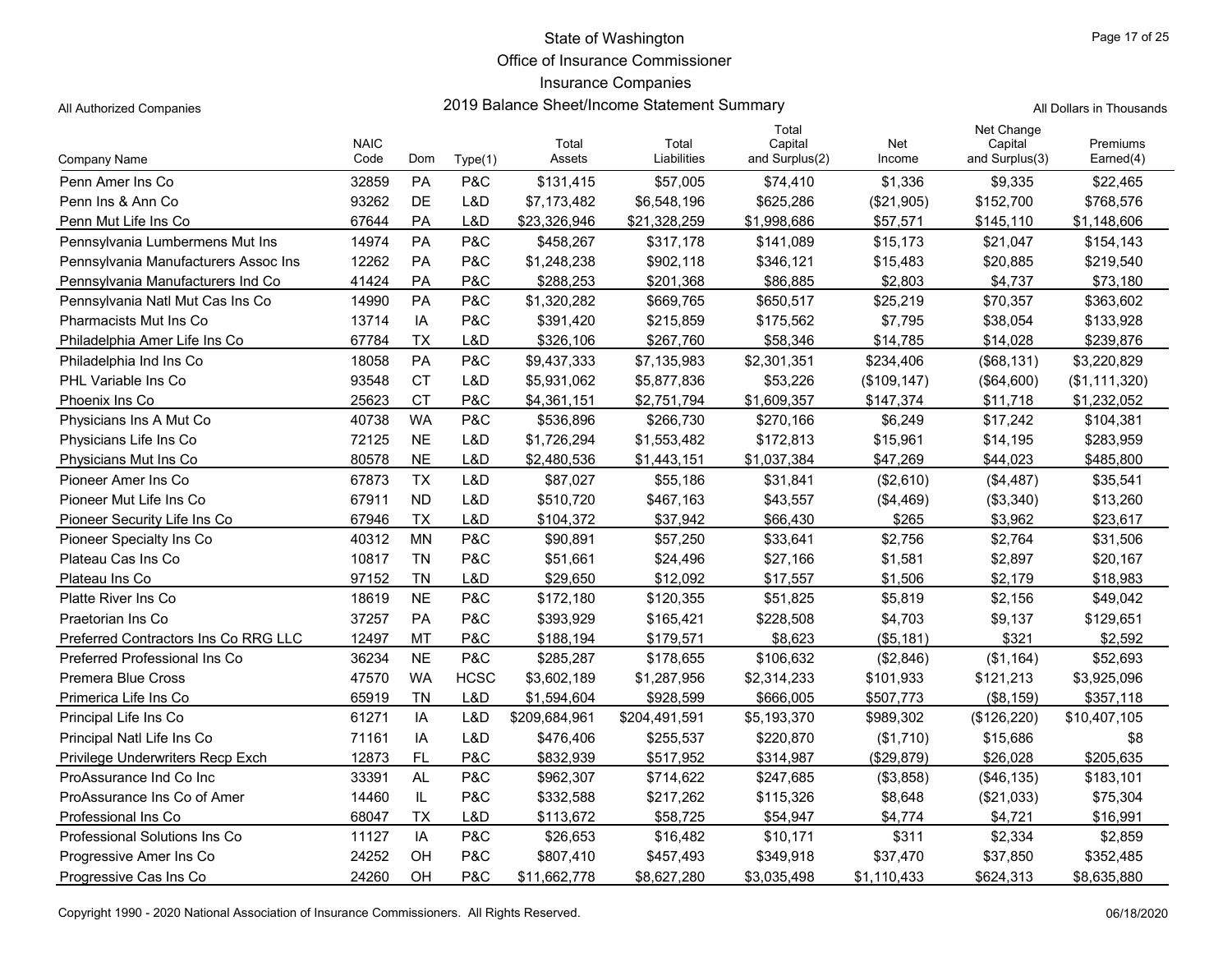Office of Insurance Commissioner

## Insurance Companies

|                                      |             |              |                |               |               | Total          |               | Net Change     |              |
|--------------------------------------|-------------|--------------|----------------|---------------|---------------|----------------|---------------|----------------|--------------|
|                                      | <b>NAIC</b> |              |                | Total         | Total         | Capital        | Net           | Capital        | Premiums     |
| <b>Company Name</b>                  | Code        | Dom          | Type(1)        | Assets        | Liabilities   | and Surplus(2) | Income        | and Surplus(3) | Earned(4)    |
| Progressive Classic Ins Co           | 42994       | WI           | P&C            | \$612,000     | \$433,504     | \$178,496      | \$57,475      | \$22,364       | \$528,727    |
| Progressive Direct Ins Co            | 16322       | OH           | P&C            | \$10,479,030  | \$7,160,634   | \$3,318,397    | \$861,460     | \$489,158      | \$9,916,977  |
| Progressive Max Ins Co               | 24279       | OH           | P&C            | \$775,302     | \$518,626     | \$256,676      | \$66,079      | \$39,241       | \$772,751    |
| Progressive Northern Ins Co          | 38628       | WI           | P&C            | \$2,482,902   | \$1,766,488   | \$716,414      | \$233,466     | \$91,841       | \$2,114,909  |
| Progressive Northwestern Ins Co      | 42919       | OH           | P&C            | \$2,431,977   | \$1,717,634   | \$714,342      | \$242,095     | \$88,438       | \$2,114,909  |
| Progressive Preferred Ins Co         | 37834       | OH           | P&C            | \$1,250,397   | \$894,379     | \$356,018      | \$119,597     | \$41,219       | \$1,057,455  |
| Property & Cas Ins Co Of Hartford    | 34690       | IN           | P&C            | \$262,160     | \$138,281     | \$123,880      | \$14,648      | \$14,589       | \$52,689     |
| Protective Ins Co                    | 12416       | IN           | <b>P&amp;C</b> | \$1,078,985   | \$708,475     | \$370,509      | \$14,014      | (\$24,102)     | \$407,672    |
| Protective Life & Annuity Ins Co     | 88536       | <b>AL</b>    | L&D            | \$5,998,822   | \$5,653,331   | \$345,491      | \$24,409      | \$77,231       | \$1,339,177  |
| Protective Life Ins Co               | 68136       | <b>TN</b>    | L&D            | \$70,360,857  | \$65,445,112  | \$4,915,745    | (\$619,941)   | \$575,472      | \$23,428,672 |
| Protective Prop & Cas Ins Co         | 35769       | <b>MO</b>    | P&C            | \$360,266     | \$177,759     | \$182,508      | \$14,592      | \$8,680        | \$47,384     |
| Providence Hlth Assur                | 15203       | <b>OR</b>    | <b>HCSC</b>    | \$450,292     | \$160,018     | \$290,274      | \$10.492      | \$5,868        | \$868,356    |
| Providence Hith Plan                 | 95005       | <b>OR</b>    | <b>HMO</b>     | \$844,430     | \$240,565     | \$603,865      | \$81,658      | \$48,402       | \$1,278,813  |
| Provident Life & Accident Ins Co     | 68195       | <b>TN</b>    | L&D            | \$7,893,440   | \$7,234,575   | \$658,865      | \$219,362     | \$51,603       | \$763,602    |
| Provident Life & Cas Ins Co          | 68209       | TN           | L&D            | \$739,263     | \$614,882     | \$124,381      | \$2,110       | $(\$6,797)$    | \$99,693     |
| Pruco Life Ins Co                    | 79227       | <b>AZ</b>    | L&D            | \$130,478,925 | \$128,813,566 | \$1,665,359    | \$223,842     | \$204,463      | \$1,137,205  |
| Prudential Ann Life Assur Corp       | 86630       | AZ           | L&D            | \$59,047,336  | \$54,298,858  | \$4,748,478    | (\$2,051,638) | (\$1,647,632)  | \$7,944,106  |
| Prudential Ins Co Of Amer            | 68241       | NJ           | L&D            | \$292,318,261 | \$280,834,947 | \$11,483,314   | (\$169,298)   | \$788,478      | \$29,746,033 |
| Prudential Retirement Ins & Ann Co.  | 93629       | <b>CT</b>    | L&D            | \$80,985,848  | \$79,807,846  | \$1,178,002    | \$37,189      | \$95,710       | \$1,209,304  |
| Puritan Life Ins Co of Amer          | 71390       | AZ           | L&D            | \$188,101     | \$165,231     | \$22,870       | (\$165)       | \$1,312        | \$71,231     |
| QBE Ins Corp                         | 39217       | PA           | <b>P&amp;C</b> | \$2,532,433   | \$1,782,618   | \$749,816      | (\$57,510)    | \$9,165        | \$1,180,222  |
| Radian Guar Inc                      | 33790       | PA           | P&C            | \$4,381,746   | \$3,744,028   | \$637,718      | \$703,380     | (\$176,394)    | \$978,024    |
| Radian Title Ins Inc.                | 51632       | OH           | $\sf T$        | \$29,610      | \$2,262       | \$27,349       | \$331         | \$388          | \$11,793     |
| <b>Recreation RRG Inc.</b>           | 15905       | VT           | P&C            | \$4,467       | \$1,427       | \$3,040        | \$203         | \$284          | \$1,119      |
| Red Shield Ins Co                    | 41580       | <b>WA</b>    | P&C            | \$45,175      | \$20,291      | \$24,884       | \$877         | \$2,006        | \$15,487     |
| Redwood Fire & Cas Ins Co            | 11673       | <b>NE</b>    | <b>P&amp;C</b> | \$2,326,968   | \$1,391,615   | \$935,353      | \$133,419     | \$280,187      | \$480,673    |
| Regence BCBS of OR                   | 54933       | <b>OR</b>    | <b>HCSC</b>    | \$1,462,401   | \$625,779     | \$836,622      | \$60,606      | \$60,054       | \$2,128,531  |
| Regence BlueShield                   | 53902       | <b>WA</b>    | <b>HCSC</b>    | \$1,759,451   | \$455,252     | \$1,304,199    | \$64,137      | \$109,041      | \$1,715,829  |
| Regence Blueshield Of ID Inc         | 60131       | ID           | L&D            | \$373,328     | \$127,587     | \$245,741      | \$20,677      | \$31,374       | \$408,161    |
| Reliance Standard Life Ins Co        | 68381       | IL           | L&D            | \$15,902,859  | \$14,385,730  | \$1,517,129    | \$220,489     | \$238,861      | \$2,355,954  |
| Reliastar Life Ins Co                | 67105       | <b>MN</b>    | L&D            | \$19,707,319  | \$18,171,040  | \$1,536,279    | \$35,465      | (\$96,657)     | \$666,820    |
| Reliastar Life Ins Co Of NY          | 61360       | <b>NY</b>    | L&D            | \$2,848,634   | \$2,545,272   | \$303,362      | \$13,575      | \$24,613       | \$130,681    |
| Renaissance Life & Hlth Ins Co of Am | 61700       | IN           | L&D            | \$92,618      | \$36,441      | \$56,177       | \$3,348       | (\$11,665)     | \$170,516    |
| Republic Mortgage Ins Co             | 28452       | <b>NC</b>    | P&C            | \$479,654     | \$389,095     | \$90,559       | (\$55,805)    | \$38,418       | \$49,203     |
| Repwest Ins Co                       | 31089       | <b>AZ</b>    | <b>P&amp;C</b> | \$349,379     | \$122,380     | \$226,999      | \$28,614      | \$10,237       | \$51,011     |
| Reserve Natl Ins Co                  | 68462       | $\mathbf{H}$ | L&D            | \$149,935     | \$110,276     | \$39,659       | (\$13, 173)   | \$8,755        | \$177,202    |

All Authorized Companies **2019 Balance Sheet/Income Statement Summary** All Dollars in Thousands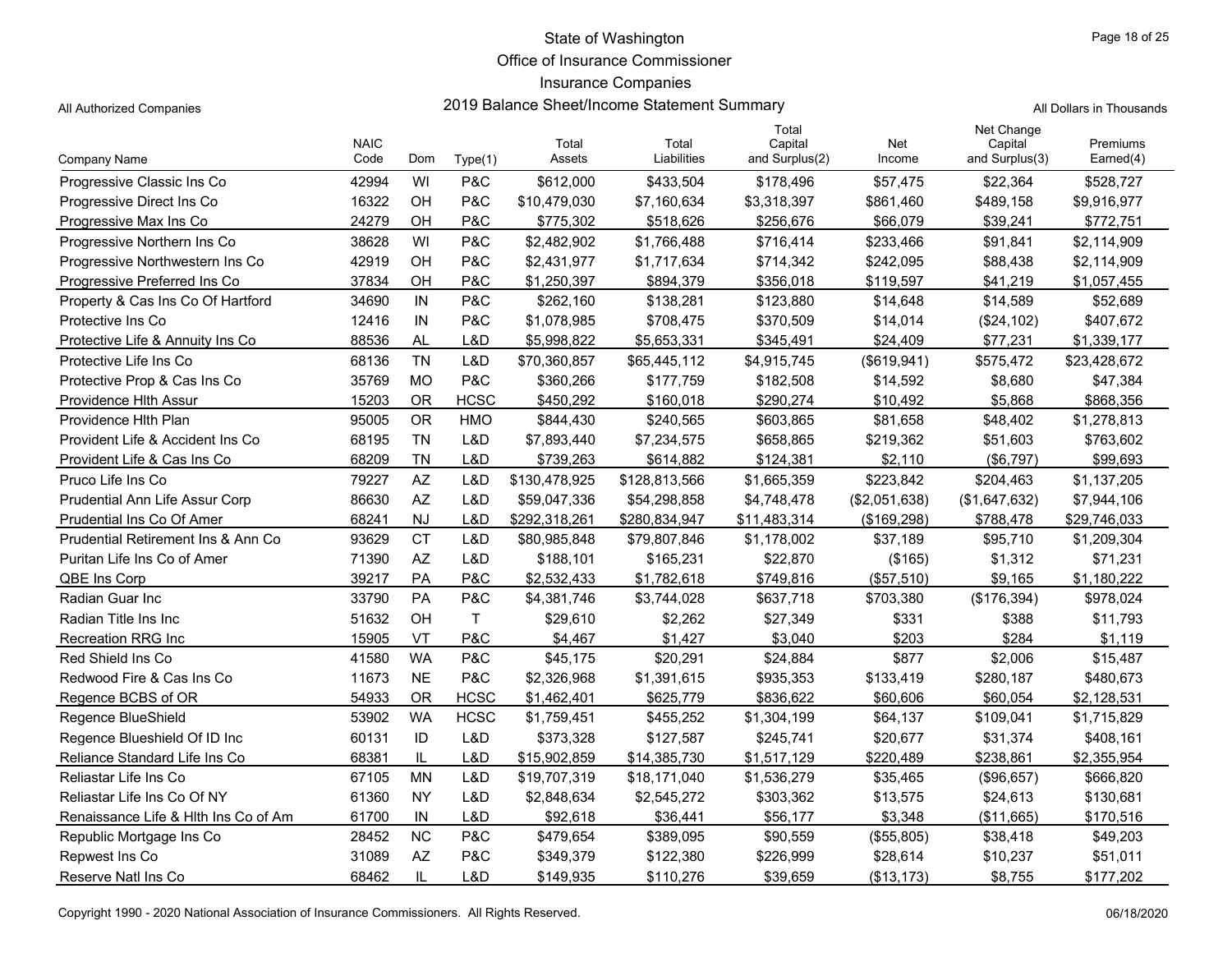Office of Insurance Commissioner

## Insurance Companies

All Authorized Companies **2019 Balance Sheet/Income Statement Summary** All Dollars in Thousands

Page 19 of 25

|                                  | <b>NAIC</b> |           |             | Total         | Total         | Total<br>Capital | Net         | Net Change<br>Capital | Premiums      |
|----------------------------------|-------------|-----------|-------------|---------------|---------------|------------------|-------------|-----------------------|---------------|
| Company Name                     | Code        | Dom       | Type(1)     | Assets        | Liabilities   | and Surplus(2)   | Income      | and Surplus(3)        | Earned(4)     |
| <b>Restoration RRG Inc.</b>      | 12209       | VT        | P&C         | \$99,512      | \$45,051      | \$54,460         | \$9,282     | \$11,353              | \$15,583      |
| <b>RETitle Insurance Company</b> | 50962       | <b>WA</b> | T.          | \$679         | \$21          | \$658            | (\$30)      | (\$36)                | \$0           |
| RGA Reins Co                     | 93572       | <b>MO</b> | L&D         | \$41,587,906  | \$39,437,823  | \$2,150,083      | \$280,425   | \$71,428              | \$3,377,343   |
| RiverSource Life Ins Co          | 65005       | <b>MN</b> | L&D         | \$106,703,124 | \$103,789,047 | \$2,914,078      | \$786,152   | (\$366,066)           | \$3,293,049   |
| <b>RLI Ins Co</b>                | 13056       | IL.       | P&C         | \$2,152,194   | \$1,122,523   | \$1,029,671      | \$124,279   | \$199,896             | \$511,033     |
| Roche Surety & Cas Co Inc        | 42706       | <b>FL</b> | P&C         | \$24,858      | \$14,593      | \$10,265         | \$159       | \$208                 | \$2,455       |
| <b>RSUI Ind Co</b>               | 22314       | <b>NH</b> | P&C         | \$3,891,487   | \$2,109,730   | \$1,781,757      | \$273,599   | \$177,939             | \$758,415     |
| <b>RVI Amer Ins Co</b>           | 23132       | <b>CT</b> | P&C         | \$114,789     | \$36,646      | \$78,142         | \$2,929     | \$2,934               | \$5,280       |
| S USA Life Ins Co Inc            | 60183       | <b>AZ</b> | L&D         | \$78,361      | \$66,918      | \$11,442         | (\$7,514)   | (\$5,778)             | \$13,334      |
| Safeco Ins Co Of Amer            | 24740       | <b>NH</b> | P&C         | \$5,377,696   | \$3,673,790   | \$1,703,906      | \$99,588    | \$137,435             | \$1,917,316   |
| Safety Natl Cas Corp             | 15105       | <b>MO</b> | P&C         | \$9,056,647   | \$6,341,461   | \$2,715,186      | \$266,512   | \$348,279             | \$1,073,645   |
| Sagamore Ins Co                  | 40460       | IN        | P&C         | \$205,053     | \$59,937      | \$145,115        | \$9,881     | \$9,390               | \$38,201      |
| Sagicor Life Ins Co              | 60445       | <b>TX</b> | L&D         | \$2,037,280   | \$1,938,521   | \$98,759         | (\$48,641)  | (\$3,743)             | \$443,228     |
| Samsung Fire & Marine Ins Co Ltd | 38300       | <b>NY</b> | P&C         | \$111,977     | \$38,745      | \$73,232         | \$3,196     | \$4,940               | \$14,131      |
| SBLI USA Life Ins Co Inc         | 60176       | <b>NY</b> | L&D         | \$1,716,654   | \$1,620,515   | \$96,138         | \$15,941    | \$7,065               | \$209,605     |
| Securian Cas Co                  | 10054       | <b>MN</b> | P&C         | \$412,076     | \$277,756     | \$134,320        | \$12,102    | \$1,258               | \$264,786     |
| Securian Life Ins Co             | 93742       | <b>MN</b> | L&D         | \$1,437,178   | \$989,890     | \$447,287        | \$19,336    | \$86,478              | \$450,119     |
| Security Benefit Life Ins Co     | 68675       | KS        | L&D         | \$36,450,727  | \$33,418,965  | \$3,031,762      | \$216,518   | \$633,683             | \$2,767,319   |
| Security Life Of Denver Ins Co   | 68713       | CO        | L&D         | \$15,511,326  | \$14,630,263  | \$881,063        | (\$226,462) | (\$84,314)            | (\$1,021,811) |
| Security Mut Life Ins Co Of NY   | 68772       | <b>NY</b> | L&D         | \$2,830,113   | \$2,656,869   | \$173,243        | \$9,417     | \$8,317               | \$216,187     |
| Security Natl Ins Co             | 19879       | DE        | P&C         | \$809.152     | \$609,376     | \$199,776        | \$33.865    | \$64,601              | \$223.908     |
| Selective Ins Co Of Amer         | 12572       | <b>NJ</b> | P&C         | \$2,696,320   | \$2,016,230   | \$680,090        | \$113,906   | \$47,287              | \$831,094     |
| Sentinel Ins Co Ltd              | 11000       | <b>CT</b> | P&C         | \$318,759     | \$90,015      | \$228,745        | \$16,918    | \$16,883              | \$31,613      |
| Sentinel Security Life Ins Co    | 68802       | UT        | L&D         | \$690,366     | \$634,051     | \$56,315         | \$8,716     | \$16,723              | \$59,971      |
| Sentry Cas Co                    | 28460       | WI        | P&C         | \$376,075     | \$303,423     | \$72,652         | \$7,203     | \$1,925               | \$59,244      |
| Sentry Ins A Mut Co              | 24988       | WI        | P&C         | \$9,511,093   | \$3,544,303   | \$5,966,790      | \$294,742   | \$550,004             | \$1,279,678   |
| Sentry Life Ins Co               | 68810       | WI        | L&D         | \$8,168,803   | \$7,859,919   | \$308,884        | \$35,703    | \$13,063              | \$764,570     |
| Sentry Select Ins Co             | 21180       | WI        | P&C         | \$900,624     | \$669,472     | \$231,152        | \$16,721    | \$5,345               | \$236,977     |
| Service Amer Ind Co              | 39152       | OK        | P&C         | \$32,700      | \$13,736      | \$18,964         | (\$522)     | \$8,779               | \$5,689       |
| Settlers Life Ins Co             | 97241       | WI        | L&D         | \$443,671     | \$385,018     | \$58,652         | \$10,598    | \$12,159              | \$47,724      |
| Shenandoah Life Ins Co           | 68845       | VA        | L&D         | \$1,001,213   | \$901,825     | \$99,388         | \$8,055     | (\$9,239)             | \$90,745      |
| Sierra Hith & Life Ins Co Inc    | 71420       | <b>NV</b> | L&D         | \$5,301,100   | \$2,344,263   | \$2,956,837      | \$1,124,569 | \$840,350             | \$18,882,766  |
| SilverScript Ins Co              | 12575       | <b>TN</b> | <b>HCSC</b> | \$2,875,305   | \$1,747,075   | \$1,128,230      | \$109,298   | \$129,386             | \$2,577,979   |
| Sirius Amer Ins Co               | 38776       | <b>NY</b> | P&C         | \$1,263,149   | \$741,073     | \$522,076        | (\$24,989)  | (\$121)               | \$227,376     |
| Sompo Amer Ins Co                | 11126       | <b>NY</b> | P&C         | \$1,173,792   | \$820,781     | \$353,010        | \$72,441    | (\$259,649)           | \$168,288     |
| Soundpath Hith                   | 12909       | <b>WA</b> | <b>HCSC</b> | \$48,589      | \$586         | \$48,003         | \$2,121     | \$2,506               | \$212         |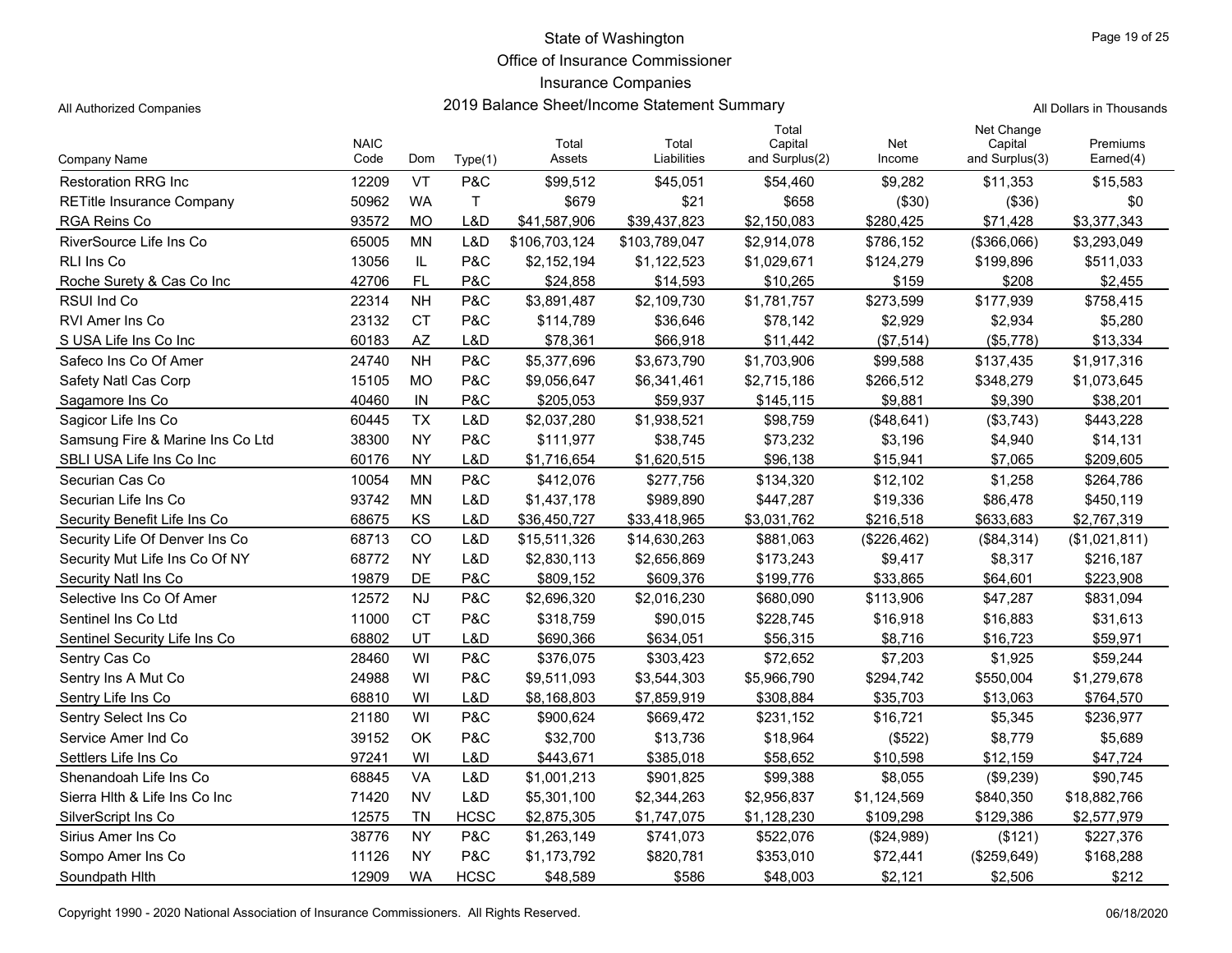Office of Insurance Commissioner

### Insurance Companies

All Authorized Companies **2019 Balance Sheet/Income Statement Summary** A

|  |  | All Dollars in Thousands |
|--|--|--------------------------|
|--|--|--------------------------|

|                                     | <b>NAIC</b> |           |         | Total         | Total        | Total<br>Capital | Net         | Net Change<br>Capital | Premiums     |
|-------------------------------------|-------------|-----------|---------|---------------|--------------|------------------|-------------|-----------------------|--------------|
| Company Name                        | Code        | Dom       | Type(1) | Assets        | Liabilities  | and Surplus(2)   | Income      | and Surplus(3)        | Earned(4)    |
| Southern Guar Ins Co                | 19178       | WI        | P&C     | \$32,148      | \$1,716      | \$30,431         | \$1,620     | \$4,718               | \$2,634      |
| Southern Ins Co                     | 19216       | <b>TX</b> | P&C     | \$43,977      | \$8,670      | \$35,306         | \$2,921     | \$2,877               | \$500        |
| Southwest Marine & Gen Ins Co.      | 12294       | <b>AZ</b> | P&C     | \$314,804     | \$242,975    | \$71,829         | \$4,998     | \$5,096               | \$40,423     |
| Spirit Mountain Ins Co RRG Inc      | 10754       | <b>AL</b> | P&C     | \$6,414       | \$2,887      | \$3,527          | \$268       | \$240                 | \$2,070      |
| St Charles Ins Co RRG               | 11114       | SC        | P&C     | \$23,426      | \$3,200      | \$20,226         | \$2,135     | \$3,774               | \$2,582      |
| St Paul Fire & Marine Ins Co        | 24767       | <b>CT</b> | P&C     | \$20,090,122  | \$14,221,397 | \$5,868,725      | \$822,307   | \$164.157             | \$6,189,076  |
| St Paul Mercury Ins Co              | 24791       | <b>CT</b> | P&C     | \$334,589     | \$219,669    | \$114,920        | \$9,619     | (\$167)               | \$98,532     |
| Standard Fire Ins Co                | 19070       | <b>CT</b> | P&C     | \$4,007,758   | \$2,795,352  | \$1,212,405      | \$122,019   | (\$9,080)             | \$1,192,239  |
| Standard Guar Ins Co                | 42986       | DE        | P&C     | \$303,005     | \$171,265    | \$131,740        | \$23,096    | \$1,653               | \$194,150    |
| Standard Ins Co                     | 69019       | <b>OR</b> | L&D     | \$26,665,364  | \$25,221,679 | \$1,443,685      | \$197,909   | \$149,704             | \$5,161,634  |
| Standard Life & Accident Ins Co     | 86355       | <b>TX</b> | L&D     | \$500,366     | \$206,675    | \$293,692        | \$12,380    | \$1,801               | \$81,392     |
| Standard Security Life Ins Co Of NY | 69078       | <b>NY</b> | L&D     | \$114,521     | \$57,452     | \$57,069         | \$5,246     | (\$13,723)            | \$81,233     |
| Star Ins Co                         | 18023       | MI        | P&C     | \$1,885,516   | \$1,252,484  | \$633,032        | \$58,193    | \$53,444              | \$513,267    |
| Starmount Life Ins Co               | 68985       | <b>ME</b> | L&D     | \$110,155     | \$61,117     | \$49,038         | (\$14,328)  | \$3,709               | \$250,633    |
| Starr Ind & Liab Co                 | 38318       | <b>TX</b> | P&C     | \$5,894,361   | \$3,707,380  | \$2,186,981      | \$89,829    | \$163,081             | \$1,529,995  |
| <b>Starr Surplus Lines Ins Co</b>   | 13604       | <b>TX</b> | P&C     | \$673,230     | \$506,302    | \$166,927        | \$19,050    | \$16,297              | \$59,283     |
| StarStone Natl Ins Co               | 25496       | DE        | P&C     | \$644.693     | \$511,470    | \$133,223        | (\$6,422)   | \$21,162              | \$255,135    |
| State Farm Fire & Cas Co            | 25143       | IL        | P&C     | \$44,361,249  | \$22,727,848 | \$21,633,401     | \$1,760,563 | \$2,750,880           | \$17,179,816 |
| State Farm Life Ins Co              | 69108       | IL        | L&D     | \$78,649,704  | \$66,289,303 | \$12,360,401     | \$631,316   | \$836,413             | \$5,283,691  |
| State Farm Mut Auto Ins Co          | 25178       | IL        | P&C     | \$178,475,801 | \$62,317,641 | \$116,158,160    | \$2,309,920 | \$15,404,503          | \$42,137,305 |
| State Life Ins Co                   | 69116       | IN        | L&D     | \$9,334,498   | \$8,789,535  | \$544,962        | \$61,063    | \$49,007              | \$625,901    |
| State Mut Ins Co                    | 69132       | GA        | L&D     | \$180,076     | \$158,882    | \$21,194         | (\$6,319)   | (\$5,059)             | \$39,446     |
| State Natl Ins Co Inc               | 12831       | <b>TX</b> | P&C     | \$620,246     | \$152,214    | \$468,032        | \$10,864    | \$73,654              | \$50,936     |
| Sterling Investors Life Ins Co      | 89184       | IN        | L&D     | \$93,701      | \$83,446     | \$10,255         | \$28        | \$53                  | \$21,318     |
| Sterling Life Ins Co                | 77399       | IL        | L&D     | \$32,117      | \$18,799     | \$13,318         | \$8,950     | (\$1,169)             | \$56,218     |
| <b>Stewart Title Guar Co</b>        | 50121       | <b>TX</b> | T       | \$1,188,122   | \$570,220    | \$617,901        | \$38,336    | \$43,064              | \$1,333,706  |
| STICO Mut Ins Co RRG                | 10476       | VT        | P&C     | \$23.994      | \$11,240     | \$12.755         | \$371       | \$695                 | \$3,692      |
| Stillwater Ins Co                   | 25180       | CA        | P&C     | \$433,812     | \$211,355    | \$222,457        | \$64,876    | \$51,364              | \$255,485    |
| Stillwater Prop & Cas Ins Co        | 16578       | <b>NY</b> | P&C     | \$107,076     | \$12,614     | \$94,461         | \$7,721     | (\$24,748)            | \$2,889      |
| Stratford Ins Co                    | 40436       | <b>NH</b> | P&C     | \$764,603     | \$670,840    | \$93,763         | \$6,423     | \$4,958               | \$6,253      |
| Sun Life & Hith Ins Co              | 80926       | MI        | L&D     | \$964,902     | \$856,958    | \$107,944        | \$2,710     | \$2,515               | \$120,627    |
| Sun Surety Ins Co                   | 10909       | <b>SD</b> | P&C     | \$22,044      | \$11,824     | \$10,221         | \$340       | (\$1,271)             | \$4,068      |
| Sunset Life Ins Co Of Amer          | 69272       | <b>MO</b> | L&D     | \$297,803     | \$272,911    | \$24,892         | \$2,463     | \$201                 | \$6,656      |
| Suretec Ins Co                      | 10916       | <b>TX</b> | P&C     | \$298,249     | \$168,008    | \$130,242        | \$14,433    | \$22,963              | \$75,300     |
| Sutter Ins Co                       | 32107       | CA        | P&C     | \$45,067      | \$22,083     | \$22,984         | \$1,888     | \$1,830               | \$22,600     |
| Symetra Life Ins Co                 | 68608       | IA        | L&D     | \$42,241,900  | \$40,100,282 | \$2,141,618      | \$170,617   | \$15,052              | \$4,138,517  |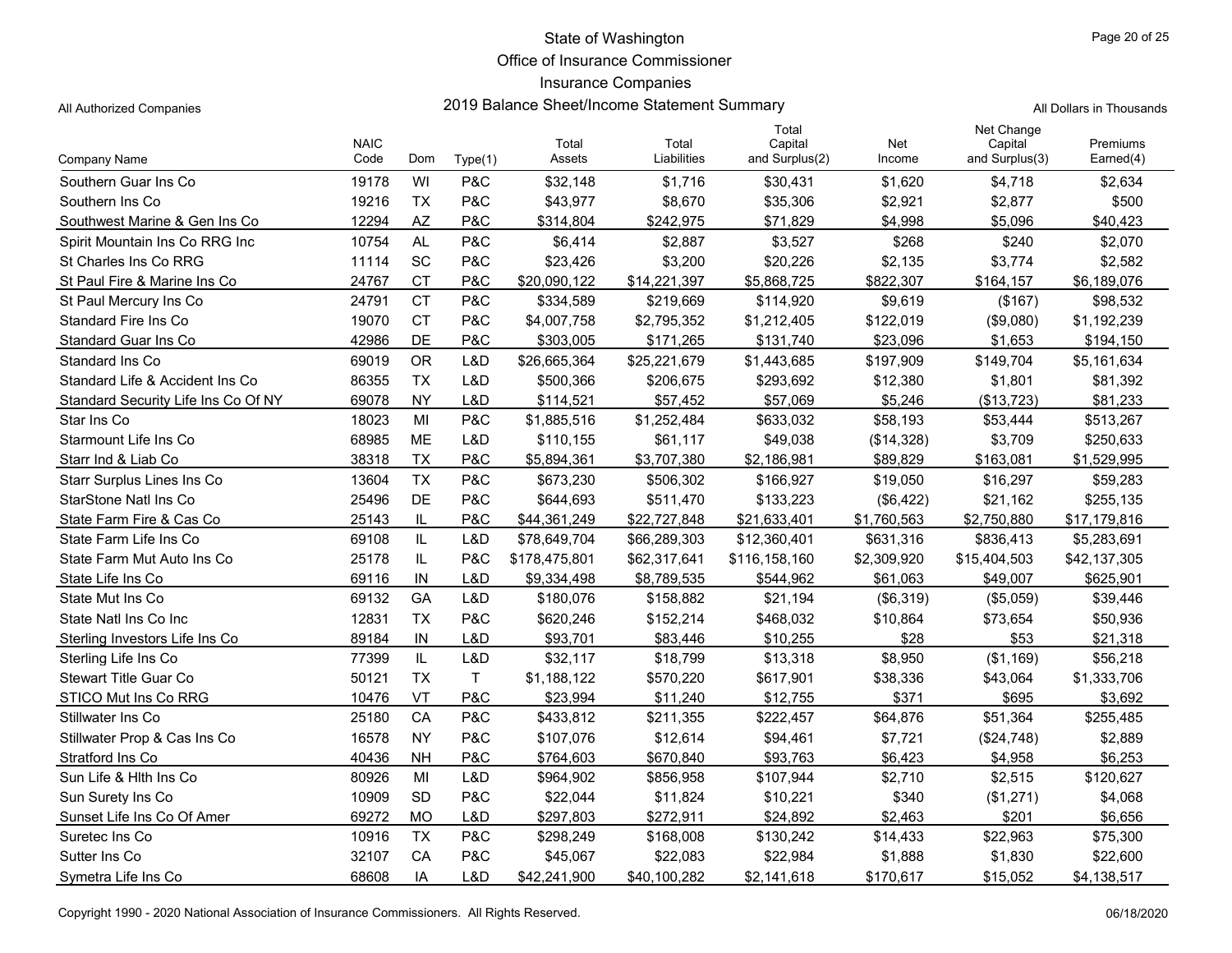Office of Insurance Commissioner

### Insurance Companies

All Authorized Companies **2019 Balance Sheet/Income Statement Summary** A

|  |  | All Dollars in Thousands |
|--|--|--------------------------|
|--|--|--------------------------|

|                                            | <b>NAIC</b> |                |              | Total         | Total         | Total<br>Capital | Net         | Net Change<br>Capital | Premiums     |
|--------------------------------------------|-------------|----------------|--------------|---------------|---------------|------------------|-------------|-----------------------|--------------|
| Company Name                               | Code        | Dom            | Type(1)      | Assets        | Liabilities   | and Surplus(2)   | Income      | and Surplus(3)        | Earned(4)    |
| Symetra Natl Life Ins Co                   | 90581       | IA             | L&D          | \$20,878      | \$8,945       | \$11,933         | \$295       | \$294                 | \$2,451      |
| Symphonix Hith Ins Inc                     | 84549       | IL             | L&D          | \$203,083     | \$94,386      | \$108,697        | \$21,333    | \$3,813               | \$479,798    |
| THE Ins Co                                 | 12866       | LA             | P&C          | \$189,538     | \$119,206     | \$70,332         | \$4,247     | \$3,357               | \$40,839     |
| Talcott Resolution Life & Ann Ins Co       | 71153       | <b>CT</b>      | L&D          | \$34,277,678  | \$33,298,394  | \$979,284        | \$396,209   | (\$181,554)           | \$120,007    |
| Talcott Resolution Life Ins Co             | 88072       | <b>CT</b>      | L&D          | \$88,716,224  | \$85,521,775  | \$3,194,449      | \$198,599   | (\$518,214)           | (\$5,833)    |
| <b>TDC Natl Assur Co</b>                   | 41050       | <b>OR</b>      | P&C          | \$388.619     | \$276,549     | \$112,070        | \$7.658     | \$9,586               | \$13,110     |
| Teachers Ins & Ann Assoc Of Amer           | 69345       | <b>NY</b>      | L&D          | \$315,595,364 | \$276,723,568 | \$38,871,796     | \$1,617,903 | \$745,492             | \$14,909,967 |
| Teachers Ins Co                            | 22683       | IL             | P&C          | \$366,022     | \$215,145     | \$150,877        | \$19,591    | \$7,788               | \$221,880    |
| Technology Ins Co Inc                      | 42376       | DE             | P&C          | \$5,179,425   | \$3,985,579   | \$1,193,846      | \$10,774    | \$152,371             | \$1,234,873  |
| Terra Ins Co RRG                           | 10113       | <b>VT</b>      | P&C          | \$27,609      | \$9,299       | \$18,310         | \$2,103     | \$594                 | \$7,393      |
| <b>Terrafirma RRG LLC</b>                  | 14395       | VT             | P&C          | \$8,865       | \$2,925       | \$5,939          | \$885       | \$1,019               | \$1,607      |
| Texas Life Ins Co                          | 69396       | <b>TX</b>      | L&D          | \$1,351,325   | \$1,225,850   | \$125.475        | \$37,215    | \$30.488              | \$279,088    |
| The Cincinnati Ins Co.                     | 10677       | OH             | P&C          | \$14,327,653  | \$8,707,977   | \$5,619,676      | \$558,110   | \$700,572             | \$4,911,062  |
| The Cincinnati Life Ins Co                 | 76236       | OH             | L&D          | \$4,674,764   | \$4,470,942   | \$203,822        | \$18,915    | \$13,246              | \$313,174    |
| The Doctors Co RRG a Recip Exch            | 14347       | <b>DC</b>      | P&C          | \$21,339      | \$10,613      | \$10.725         | (\$1,586)   | (\$1,743)             | \$2,303      |
| The Mutual RRG Inc                         | 26257       | H <sub>l</sub> | P&C          | \$126,971     | \$64,991      | \$61,981         | \$3,073     | \$4,911               | \$24,394     |
| The Savings Bank Mut Life Ins Co of        | 70435       | MA             | L&D          | \$3,407,592   | \$3,213,689   | \$193,902        | \$24,295    | (\$7,897)             | \$310,504    |
| TIAA Cref Life Ins Co                      | 60142       | <b>NY</b>      | L&D          | \$13,137,836  | \$12,627,300  | \$510,537        | (\$207,783) | \$9,653               | \$624,465    |
| <b>Timber Products Manufacturers Trust</b> | 12239       | <b>WA</b>      | <b>MEWA</b>  | \$20,208      | \$4,276       | \$15,932         | \$3,451     | \$1,951               | \$38,942     |
| Time Ins Co II                             | 69477       | <b>PR</b>      | L&D          | \$16,199      | \$12,742      | \$3,456          | \$5,843     | \$898                 | \$70         |
| Titan Ins Co Inc RRG                       | 11153       | SC             | P&C          | \$89,207      | \$19,185      | \$70,022         | \$6.513     | \$11,590              | \$4,503      |
| Title Industry Assur Co RRG                | 10084       | <b>VT</b>      | P&C          | \$8,426       | \$2,125       | \$6,301          | \$468       | \$647                 | \$1,059      |
| <b>Title Resources Guar Co</b>             | 50016       | <b>TX</b>      | $\mathsf{T}$ | \$127,353     | \$62,981      | \$64,372         | \$26,271    | \$25,819              | \$369,682    |
| Tokio Marine Amer Ins Co                   | 10945       | <b>NY</b>      | P&C          | \$1,359,365   | \$899.287     | \$460.078        | \$18,112    | (\$50,168)            | \$277.900    |
| Topa Ins Co                                | 18031       | CA             | P&C          | \$214,437     | \$129,902     | \$84,535         | \$2,117     | \$14,672              | \$77,008     |
| Tovota Motor Ins Co                        | 37621       | IA             | P&C          | \$620,024     | \$378,154     | \$241,870        | \$2,546     | \$5,214               | \$95,624     |
| Trans Pacific Ins Co                       | 41238       | <b>NY</b>      | P&C          | \$69,553      | \$14,101      | \$55,451         | \$1,430     | \$894                 | \$1          |
| Trans World Assur Co                       | 69566       | CA             | L&D          | \$342,234     | \$256,465     | \$85,769         | \$1,988     | ( \$486)              | \$13,584     |
| Transamerica Cas Ins Co                    | 10952       | IA             | P&C          | \$52,945      | \$11,962      | \$40,983         | \$8,775     | (\$80, 849)           | \$10,129     |
| Transamerica Financial Life Ins Co         | 70688       | <b>NY</b>      | L&D          | \$31,907,545  | \$30,889,577  | \$1,017,968      | \$351,150   | (\$72,542)            | \$5,701,958  |
| Transamerica Life Ins Co                   | 86231       | IA             | L&D          | \$130,191,350 | \$123,630,600 | \$6,560,750      | \$3,335,262 | \$283,317             | \$12,669,411 |
| Transamerica Premier Life Ins Co           | 66281       | IA             | L&D          | \$52,514,952  | \$50,207,465  | \$2,307,487      | \$578,755   | \$342,327             | \$3,297,091  |
| Transguard Ins Co Of Amer Inc              | 28886       | IL             | P&C          | \$497,783     | \$273,887     | \$223,896        | \$2,465     | \$30,398              | \$225,664    |
| Transverse Ins Co                          | 21075       | <b>TX</b>      | P&C          | \$29,831      | \$4,178       | \$25,653         | (\$1,427)   | \$17,572              | \$142        |
| Travelers Cas & Surety Co                  | 19038       | <b>CT</b>      | P&C          | \$18,204,607  | \$11,314,241  | \$6,890,367      | \$1,028,289 | \$242,520             | \$5,015,285  |
| Travelers Cas & Surety Co Of Amer          | 31194       | <b>CT</b>      | P&C          | \$4,386,702   | \$2,263,017   | \$2,123,685      | \$433,343   | \$12,457              | \$1,621,078  |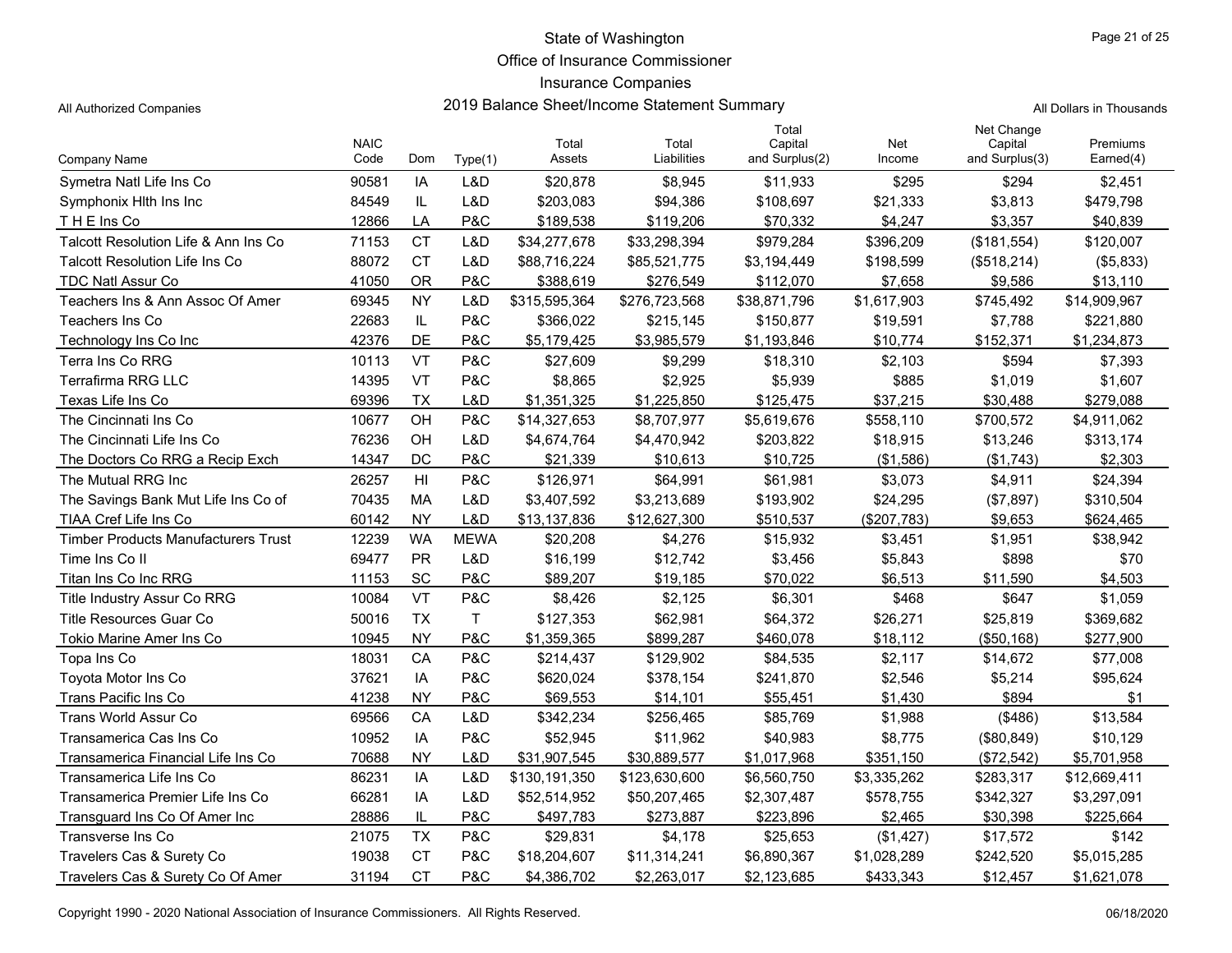Office of Insurance Commissioner

### Insurance Companies

| All Authorized Companies       |                     |           |         |                 | 2019 Balance Sheet/Income Statement Summary |                                    |               |                                         | All Dollars in Thousands     |  |  |
|--------------------------------|---------------------|-----------|---------|-----------------|---------------------------------------------|------------------------------------|---------------|-----------------------------------------|------------------------------|--|--|
| Company Name                   | <b>NAIC</b><br>Code | Dom       | Type(1) | Total<br>Assets | Total<br>Liabilities                        | Total<br>Capital<br>and Surplus(2) | Net<br>Income | Net Change<br>Capital<br>and Surplus(3) | <b>Premiums</b><br>Earned(4) |  |  |
| Travelers Cas Ins Co Of Amer   | 19046               | <b>CT</b> | P&C     | \$2,095,438     | \$1,532,328                                 | \$563,111                          | \$73,931      | \$10,457                                | \$672,481                    |  |  |
| Travelers Commercial Ins Co    | 36137               | <b>CT</b> | P&C     | \$407,735       | \$311,178                                   | \$96,557                           | \$8,529       | \$8,597                                 | \$115,775                    |  |  |
| Travelers Home & Marine Ins Co | 27998               | СT        | P&C     | \$386,486       | \$274,754                                   | \$111,731                          | \$6,620       | \$6,629                                 | \$66,509                     |  |  |
| Travelers Ind Co               | 25658               | <b>CT</b> | P&C     | \$22,503,782    | \$15,794,972                                | \$6,708,811                        | \$825,106     | \$75,510                                | \$5,737,050                  |  |  |
| Travelers Ind Co Of Amer       | 25666               | <b>CT</b> | P&C     | \$664,702       | \$477,089                                   | \$187,612                          | \$24,608      | \$5,102                                 | \$189,674                    |  |  |
| Travelers Ind Co Of CT         | 25682               | <b>CT</b> | P&C     | \$1,147,507     | \$820,773                                   | \$326,734                          | \$21,777      | (\$6,053)                               | \$337,472                    |  |  |
| Travelers Prop Cas Co Of Amer  | 25674               | <b>CT</b> | P&C     | \$882,116       | \$428,215                                   | \$453,901                          | \$15,560      | \$16,452                                | \$88,679                     |  |  |
| Travelers Prop Cas Ins Co      | 36161               | <b>CT</b> | P&C     | \$297,545       | \$218,476                                   | \$79,069                           | \$6,281       | \$6,340                                 | \$73,899                     |  |  |
| Trinity Universal Ins Co       | 19887               | TX        | P&C     | \$4,079,119     | \$2,828,868                                 | \$1,250,251                        | \$328,154     | \$253,369                               | \$2,998,174                  |  |  |
| Triton Ins Co                  | 41211               | <b>TX</b> | P&C     | \$629,891       | \$486,279                                   | \$143,612                          | \$16,455      | \$30,414                                | \$142,035                    |  |  |
| Truck Ins Exch                 | 21709               | CA        | P&C     | \$2,340,095     | \$1,633,817                                 | \$706,279                          | \$4,876       | \$38,745                                | \$1,083,973                  |  |  |
| Trumbull Ins Co                | 27120               | <b>CT</b> | P&C     | \$252,197       | \$132,860                                   | \$119,337                          | \$19,408      | \$1,545                                 | \$52,689                     |  |  |
| Trustmark Ins Co               | 61425               | IL.       | L&D     | \$1,654,085     | \$1,323,209                                 | \$330,875                          | \$12,238      | (\$4,136)                               | \$366,201                    |  |  |
| Trustmark Life Ins Co          | 62863               | IL        | L&D     | \$276,682       | \$103,893                                   | \$172,788                          | \$24,111      | (\$2,691)                               | \$119,377                    |  |  |
| Twin City Fire Ins Co Co       | 29459               | IN        | P&C     | \$688,285       | \$403,465                                   | \$284,821                          | \$37,460      | \$9,275                                 | \$158,066                    |  |  |

| Travelers Prop Cas Co Of Amer        | 25674 | <b>CT</b> | P&C | \$882,116    | \$428,215    | \$453,901   | \$15,560    | \$16,452      | \$88,679    |
|--------------------------------------|-------|-----------|-----|--------------|--------------|-------------|-------------|---------------|-------------|
| Travelers Prop Cas Ins Co            | 36161 | <b>CT</b> | P&C | \$297,545    | \$218,476    | \$79,069    | \$6,281     | \$6,340       | \$73,899    |
| <b>Trinity Universal Ins Co</b>      | 19887 | <b>TX</b> | P&C | \$4,079,119  | \$2.828.868  | \$1,250,251 | \$328,154   | \$253,369     | \$2,998,174 |
| Triton Ins Co                        | 41211 | <b>TX</b> | P&C | \$629,891    | \$486,279    | \$143,612   | \$16,455    | \$30,414      | \$142,035   |
| <b>Truck Ins Exch</b>                | 21709 | CA        | P&C | \$2,340,095  | \$1,633,817  | \$706,279   | \$4,876     | \$38,745      | \$1,083,973 |
| Trumbull Ins Co                      | 27120 | <b>CT</b> | P&C | \$252,197    | \$132,860    | \$119,337   | \$19,408    | \$1,545       | \$52,689    |
| <b>Trustmark Ins Co</b>              | 61425 | IL        | L&D | \$1,654,085  | \$1,323,209  | \$330,875   | \$12,238    | (\$4,136)     | \$366,201   |
| Trustmark Life Ins Co                | 62863 | IL        | L&D | \$276,682    | \$103,893    | \$172,788   | \$24,111    | (\$2,691)     | \$119,377   |
| Twin City Fire Ins Co Co             | 29459 | IN        | P&C | \$688,285    | \$403,465    | \$284,821   | \$37,460    | \$9,275       | \$158,066   |
| UMIA Ins Inc                         | 36676 | <b>OR</b> | P&C | \$250,278    | \$138,560    | \$111,718   | \$5,510     | \$12,340      | \$51,029    |
| Unicare Life & Hith Ins Co           | 80314 | IN        | L&D | \$894,835    | \$672,699    | \$222,136   | \$14,578    | \$161,589     | \$531,741   |
| Unified Life Ins Co                  | 11121 | <b>TX</b> | L&D | \$222,179    | \$198,175    | \$24,004    | \$225       | (\$178)       | \$47,903    |
| Unigard Ins Co                       | 25747 | WI        | P&C | \$133,169    | \$76,355     | \$56,815    | \$8,523     | (\$40,000)    | \$126,472   |
| Unimerica Ins Co                     | 91529 | WI        | L&D | \$396,027    | \$191,263    | \$204,764   | \$47,034    | (\$25,937)    | \$403,962   |
| Union Fidelity Life Ins Co           | 62596 | KS        | L&D | \$20,382,773 | \$19,654,148 | \$728,625   | (\$32,029)  | \$60,823      | \$244,984   |
| Union Labor Life Ins Co              | 69744 | <b>MD</b> | L&D | \$4,284,760  | \$4,154,892  | \$129,868   | \$19,698    | \$21.203      | \$165,492   |
| Union Security Ins Co                | 70408 | KS        | L&D | \$2,608,476  | \$2,484,837  | \$123,639   | \$48,150    | (\$2,627)     | \$3,889     |
| United Amer Ins Co                   | 92916 | <b>NE</b> | L&D | \$707,603    | \$559,772    | \$147,831   | \$5,375     | (\$10,492)    | \$515,054   |
| United Cas & Surety Ins Co           | 36226 | <b>NE</b> | P&C | \$29,905     | \$12,792     | \$17,113    | \$896       | \$2,142       | \$10,944    |
| United Concordia Ins Co              | 85766 | <b>AZ</b> | L&D | \$267,265    | \$104,710    | \$162,555   | \$40,054    | (\$59,507)    | \$822,841   |
| United Educators Ins RRG Inc         | 10020 | VT        | P&C | \$1,008,091  | \$635,695    | \$372,396   | \$30,905    | \$69,151      | \$155,041   |
| United Fidelity Life Ins Co          | 87645 | <b>TX</b> | L&D | \$859,501    | \$259,225    | \$600,277   | \$56,609    | \$111,997     | \$5,493     |
| United Financial Cas Co              | 11770 | OH        | P&C | \$4,940,079  | \$3,823,587  | \$1,116,491 | \$290,470   | \$188,998     | \$3,071,106 |
| United Fire & Cas Co                 | 13021 | IA        | P&C | \$2,054,448  | \$1,346,876  | \$707,571   | (\$16, 160) | ( \$66, 686)  | \$695,662   |
| United Guar Residential Ins Co       | 15873 | <b>NC</b> | P&C | \$1,816,275  | \$1,631,487  | \$184,788   | \$301,040   | (\$127,461)   | \$354,919   |
| United Guar Residential Ins Co of NC | 16667 | <b>NC</b> | P&C | \$61,278     | \$20,936     | \$40,342    | \$16,033    | \$18,438      | \$9,431     |
| United Heritage Life Ins Co          | 63983 | ID        | L&D | \$626,855    | \$556,020    | \$70,836    | \$5,128     | \$3,568       | \$87,641    |
| United Home Life Ins Co              | 69922 | IN        | L&D | \$103,976    | \$82,909     | \$21,066    | \$1,245     | \$1,155       | \$22,106    |
| United Ins Co Of Amer                | 69930 | IL        | L&D | \$4,149,531  | \$3,738,429  | \$411,103   | \$92,303    | $($ \$39,800) | \$367,411   |
| United Of Omaha Life Ins Co          | 69868 | <b>NE</b> | L&D | \$26,246,357 | \$24,484,419 | \$1,761,938 | \$136,210   | \$122,568     | \$3,717,439 |

Copyright 1990 - 2020 National Association of Insurance Commissioners. All Rights Reserved. 06/18/2020 Commissioners. All Rights Reserved.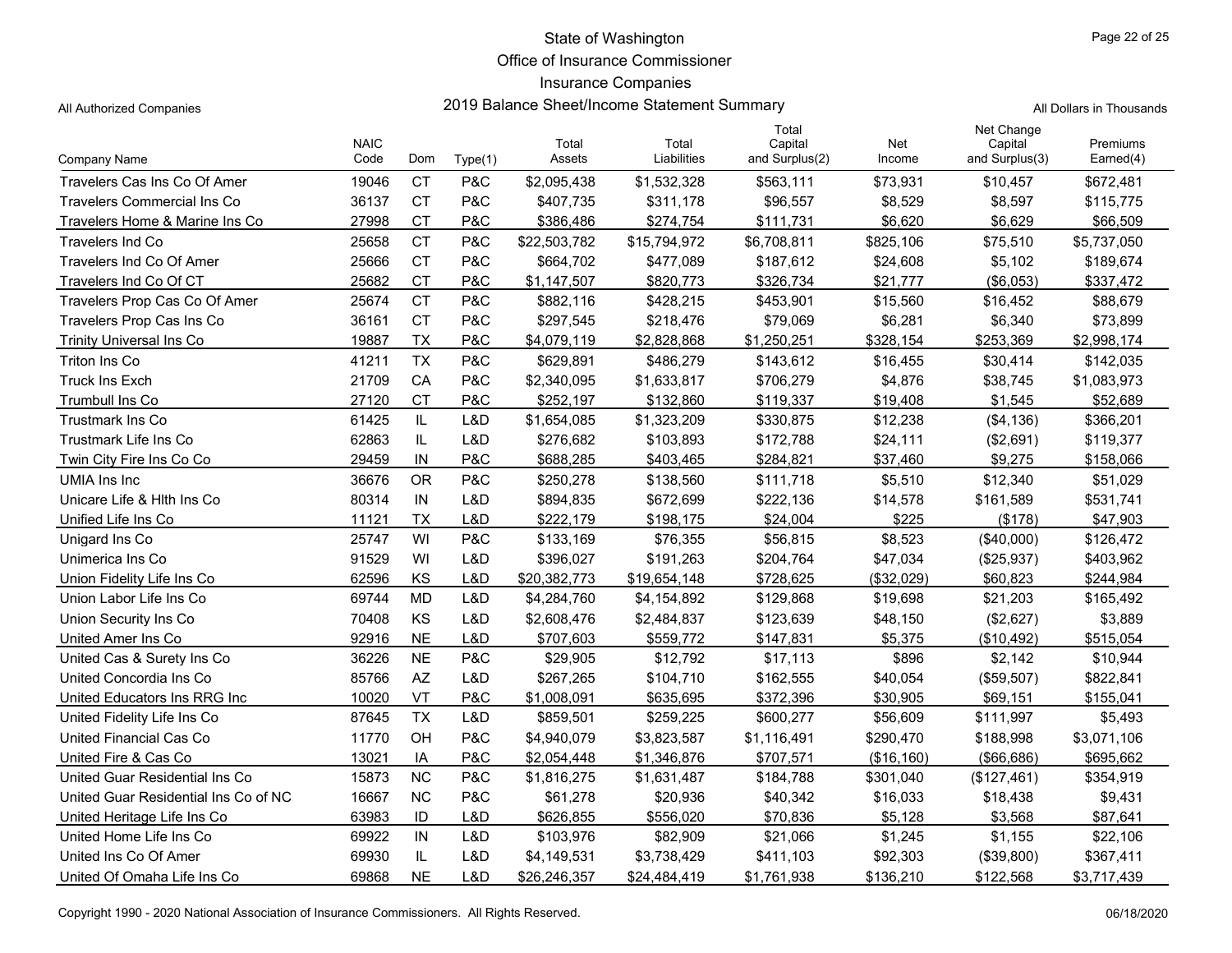Office of Insurance Commissioner

## Insurance Companies

All Authorized Companies **2019 Balance Sheet/Income Statement Summary** All Dollars in Thousands

|  | Il Dollars in Thousands |
|--|-------------------------|

|                                      | <b>NAIC</b> |           |             | Total         | Total         | Total<br>Capital | Net         | Net Change<br>Capital | Premiums     |
|--------------------------------------|-------------|-----------|-------------|---------------|---------------|------------------|-------------|-----------------------|--------------|
| Company Name                         | Code        | Dom       | Type(1)     | Assets        | Liabilities   | and Surplus(2)   | Income      | and Surplus(3)        | Earned(4)    |
| United Security Assur Co Of PA       | 42129       | <b>PA</b> | L&D         | \$39,721      | \$27,967      | \$11,754         | \$176       | \$263                 | \$7,743      |
| United Serv Automobile Assn          | 25941       | <b>TX</b> | P&C         | \$42,024,833  | \$11,554,266  | \$30,470,567     | \$291,704   | \$2,869,883           | \$8,252,651  |
| United States Fidelity & Guar Co.    | 25887       | СT        | P&C         | \$3,343,447   | \$2,460,858   | \$882,589        | \$105,371   | (\$101, 617)          | \$1,086,316  |
| United States Fire Ins Co            | 21113       | DE        | P&C         | \$4,444,829   | \$3,038,753   | \$1,406,076      | \$41,671    | \$88,435              | \$1,667,300  |
| United States Liab Ins Co            | 25895       | <b>PA</b> | P&C         | \$1,514,672   | \$498,434     | \$1,016,238      | \$16,919    | \$293,958             | \$251,221    |
| United States Life Ins Co in the Cit | 70106       | <b>NY</b> | L&D         | \$29,539,984  | \$27,968,967  | \$1,571,016      | \$252,963   | \$292,966             | \$1,832,853  |
| United World Life Ins Co             | 72850       | <b>NE</b> | L&D         | \$147,256     | \$101,191     | \$46,065         | \$1,357     | \$1,511               | \$1,095      |
| UnitedHealthcare Ins Co              | 79413       | <b>CT</b> | L&D         | \$20,997,101  | \$12,461,622  | \$8,535,479      | \$3,177,421 | \$407,247             | \$55,642,122 |
| UnitedHealthcare of OR Inc           | 95893       | <b>OR</b> | <b>HMO</b>  | \$479,062     | \$217,388     | \$261,674        | \$102,568   | \$59,256              | \$1,603,366  |
| UnitedHealthCare of WA Inc           | 48038       | <b>WA</b> | <b>HCSC</b> | \$323,279     | \$166,325     | \$156,954        | \$19,257    | \$4,823               | \$864,848    |
| Unity Financial Life Ins Co          | 63819       | OH        | L&D         | \$323,881     | \$306,928     | \$16,953         | \$1,611     | \$1,011               | \$41,651     |
| Universal Guar Life Ins Co           | 70130       | OH        | L&D         | \$348.982     | \$283.031     | \$65.951         | \$8,268     | \$5,926               | \$5,212      |
| Universal N Amer Ins Co              | 10759       | <b>TX</b> | P&C         | \$184,213     | \$112,567     | \$71,646         | \$1,159     | \$1,490               | \$92,807     |
| <b>Universal Surety Co</b>           | 25933       | <b>NE</b> | P&C         | \$257,567     | \$41,619      | \$215,948        | \$8,065     | \$38,213              | \$3,204      |
| Unum Ins Co                          | 67601       | <b>ME</b> | L&D         | \$67,270      | \$20,013      | \$47,257         | \$1,019     | \$340                 | \$21,521     |
| Unum Life Ins Co Of Amer             | 62235       | <b>ME</b> | L&D         | \$22,429,845  | \$20,664,069  | \$1,765,775      | \$454,760   | (\$68,449)            | \$3,755,013  |
| Urgent MD RRG Inc                    | 15908       | VT        | P&C         | \$16,528      | \$11,670      | \$4,858          | (\$449)     | (\$449)               | \$6,144      |
| US Br Great West Life Assur Co       | 80705       | MI        | L&D         | \$38,383      | \$7,382       | \$31,001         | \$3,221     | \$5,611               | (\$37,962)   |
| US Br Sun Life Assur Co of Canada    | 80802       | MI        | L&D         | \$19,515,462  | \$18,527,789  | \$987,673        | \$155,964   | (\$336,181)           | \$2,751,396  |
| US Business of Canada Life Assur Co  | 80659       | MI        | L&D         | \$4,120,742   | \$3,916,763   | \$203,979        | \$65,280    | \$16,720              | (\$58,342)   |
| US Financial Life Ins Co             | 84530       | OH        | L&D         | \$529,306     | \$438,159     | \$91,147         | \$4,818     | \$4,108               | \$29,686     |
| US Specialty Ins Co.                 | 29599       | <b>TX</b> | P&C         | \$2,130,643   | \$1,545,189   | \$585,454        | \$76,863    | (\$8,217)             | \$615,719    |
| USAA Cas Ins Co                      | 25968       | <b>TX</b> | P&C         | \$12,275,352  | \$6,777,144   | \$5,498,207      | \$332,161   | \$573,846             | \$7,267,037  |
| USAA Gen Ind Co                      | 18600       | <b>TX</b> | P&C         | \$6,275,114   | \$4,070,490   | \$2,204,624      | \$256,201   | \$402,662             | \$4,472,023  |
| USAA Life Ins Co                     | 69663       | <b>TX</b> | L&D         | \$26,401,574  | \$23,729,542  | \$2,672,032      | \$197,585   | \$134,705             | \$1,907,529  |
| <b>USAble Life</b>                   | 94358       | <b>AR</b> | L&D         | \$476,223     | \$245,714     | \$230,509        | \$17,560    | (\$43,286)            | \$458,473    |
| Utica Mut Ins Co                     | 25976       | <b>NY</b> | P&C         | \$2,858,403   | \$1,786,411   | \$1,071,992      | \$66,579    | \$114,716             | \$904.077    |
| Vanliner Ins Co                      | 21172       | <b>MO</b> | P&C         | \$543,379     | \$380,453     | \$162,927        | \$23,776    | \$24,427              | \$126,295    |
| Vantis Life Ins Co                   | 68632       | <b>CT</b> | L&D         | \$565,097     | \$474,084     | \$91,012         | (\$1,937)   | \$27,362              | \$32,914     |
| Variable Ann Life Ins Co             | 70238       | <b>TX</b> | L&D         | \$85,830,015  | \$83,229,721  | \$2,600,293      | \$431,494   | (\$89,270)            | \$4,607,050  |
| Viking Ins Co Of WI                  | 13137       | WI        | P&C         | \$538,116     | \$365,566     | \$172,549        | \$7,158     | \$1,282               | \$118,489    |
| Virginia Surety Co Inc               | 40827       | IL        | P&C         | \$1,696,730   | \$1,335,732   | \$360,998        | \$35,856    | (\$32,445)            | \$471,236    |
| Voya Ins & Ann Co                    | 80942       | IA        | L&D         | \$50,251,785  | \$47,810,384  | \$2,441,401      | \$99,810    | \$220,207             | \$7,859      |
| Voya Retirement Ins & Ann Co         | 86509       | <b>CT</b> | L&D         | \$112,248,436 | \$110,243,564 | \$2,004,872      | \$325,475   | \$4,851               | \$12,351,615 |
| <b>VSP Vision Care Inc</b>           | 53031       | VA        | <b>HCSC</b> | \$57,286      | \$25,083      | \$32,203         | \$7,599     | \$9,531               | \$211,324    |
| Washington Intl Ins Co               | 32778       | <b>NH</b> | P&C         | \$80,416      | \$16,254      | \$64,162         | \$3,814     | (\$21,230)            | \$1          |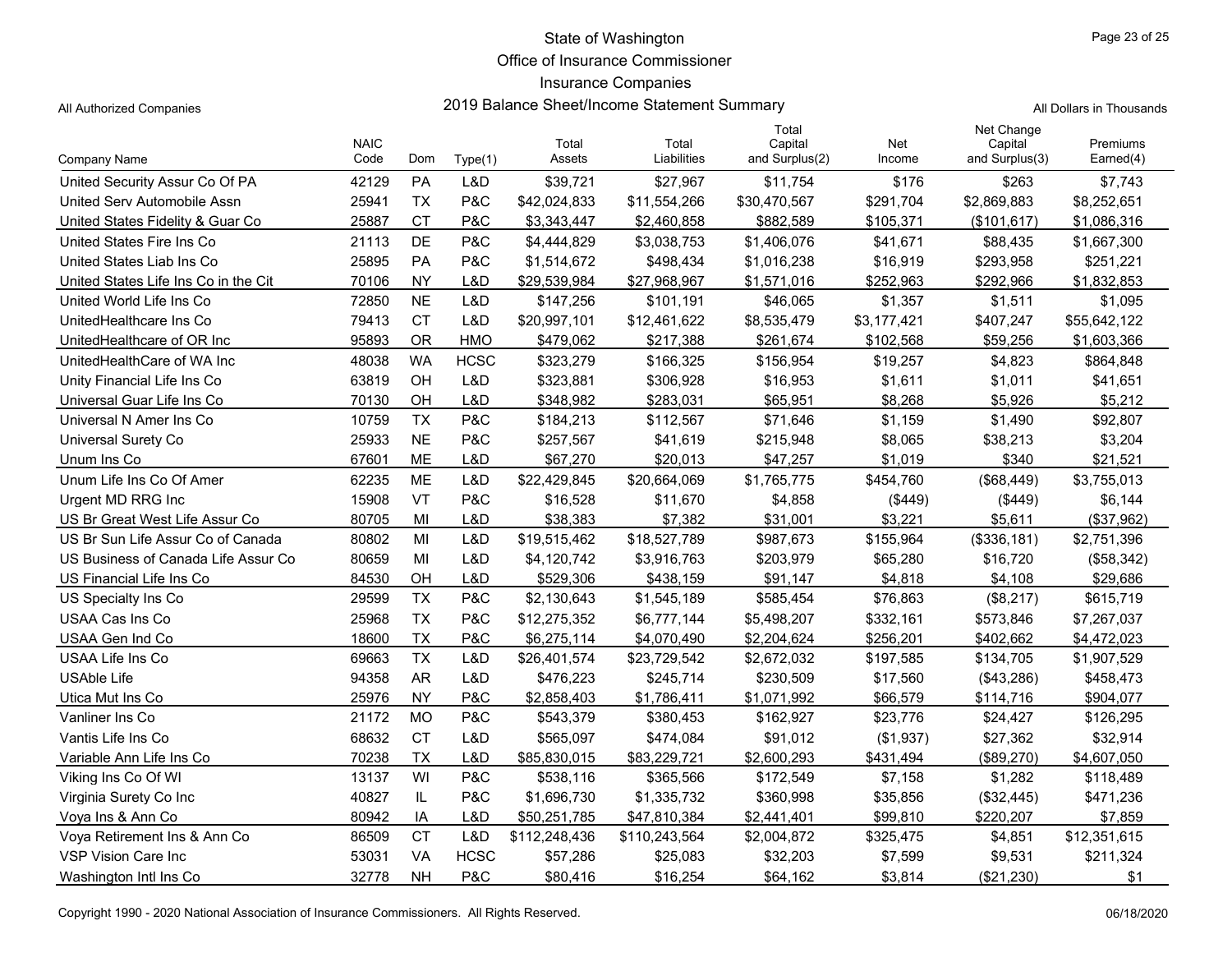Office of Insurance Commissioner

## Insurance Companies

All Authorized Companies 2019 Balance Sheet/Income Statement Summary

| All Dollars in Thousands |  |  |  |  |  |  |
|--------------------------|--|--|--|--|--|--|
|--------------------------|--|--|--|--|--|--|

| Company Name                         | <b>NAIC</b><br>Code | Dom       | Type(1)      | Total<br>Assets | Total<br>Liabilities | Total<br>Capital<br>and Surplus(2) | Net<br>Income | Net Change<br>Capital<br>and Surplus(3) | Premiums<br>Earned(4) |
|--------------------------------------|---------------------|-----------|--------------|-----------------|----------------------|------------------------------------|---------------|-----------------------------------------|-----------------------|
| Washington Life & Disability Ins Gu  | 14428               | <b>WA</b> | <b>HCSC</b>  |                 |                      |                                    |               |                                         | \$0                   |
| Washington Natl Ins Co               | 70319               | IN        | L&D          | \$5,604,249     | \$5,256,672          | \$347,577                          | \$59,540      | (\$18,186)                              | \$716,970             |
| WCF Natl Ins Co                      | 40517               | UT        | P&C          | \$535,622       | \$303,794            | \$231,828                          | \$9,814       | \$11,568                                | \$75,906              |
| WellCare Hith Ins Co of WA Inc       | 16570               | <b>WA</b> | <b>HCSC</b>  | \$4,783         | \$43                 | \$4,740                            | (\$10)        | \$4,740                                 | \$0                   |
| WellCare of WA Inc                   | 16571               | <b>WA</b> | <b>HMO</b>   | \$3,844         | \$371                | \$3,474                            | (\$268)       | \$3,474                                 | \$0                   |
| WellCare Prescription Ins Inc        | 10155               | <b>FL</b> | <b>HCSC</b>  | \$953,474       | \$719,911            | \$233,563                          | \$48,108      | \$41,917                                | \$966,872             |
| Wesco Ins Co                         | 25011               | DE        | P&C          | \$2,020,110     | \$1,526,454          | \$493,655                          | \$5,629       | \$135,850                               | \$559,770             |
| West Coast Life Ins Co               | 70335               | <b>NE</b> | L&D          | \$5,347,952     | \$4,905,779          | \$442,173                          | \$30,762      | \$30,273                                | (\$81,539)            |
| Westcor Land Title Ins Co            | 50050               | SC        | $\mathsf{T}$ | \$194,882       | \$120,895            | \$73,987                           | \$13,292      | \$9,387                                 | \$570,229             |
| Western & Southern Life Ins Co       | 70483               | OH        | L&D          | \$10,903,120    | \$5,475,137          | \$5,427,984                        | \$158,845     | \$490,928                               | \$231,773             |
| Western Grocers Employee Benefit Tru | 12339               | <b>OR</b> | <b>MEWA</b>  | \$5,522         | \$4,920              | \$601                              | (\$2,678)     | (\$2,678)                               | \$22,856              |
| Western Natl Assur Co                | 24465               | <b>MN</b> | P&C          | \$79,878        | \$45,053             | \$34,825                           | \$3,017       | \$3,246                                 | \$31,506              |
| Western Natl Mut Ins Co.             | 15377               | <b>MN</b> | P&C          | \$1,251,090     | \$701,209            | \$549,881                          | \$35,004      | \$57,863                                | \$466,289             |
| Western Pacific Mut Ins Co RRG       | 40940               | CO        | P&C          | \$151,777       | \$28,567             | \$123,210                          | (\$1,188)     | \$5,906                                 | \$3,117               |
| Western Professional Ins Co          | 10942               | <b>WA</b> | P&C          | \$8,298         | \$798                | \$7,500                            | \$605         | (\$6,088)                               | \$0                   |
| Western Southern Life Assur Co       | 92622               | OH        | L&D          | \$14,808,181    | \$13,739,451         | \$1,068,730                        | \$81,627      | \$128,932                               | \$2,293,699           |
| <b>Western Surety Co</b>             | 13188               | <b>SD</b> | P&C          | \$2,101,390     | \$533,948            | \$1,567,441                        | \$186,117     | \$25,874                                | \$396,882             |
| Western United Life Assur Co         | 85189               | <b>WA</b> | L&D          | \$1,225,139     | \$1,144,910          | \$80,229                           | \$3,529       | \$814                                   | \$203,453             |
| Westfield Ins Co.                    | 24112               | OH        | P&C          | \$2,998,830     | \$1,714,150          | \$1,284,680                        | \$114,601     | \$129,111                               | \$984,942             |
| <b>Westport Ins Corp</b>             | 39845               | <b>MO</b> | P&C          | \$4,781,946     | \$3,302,920          | \$1,479,026                        | \$170,466     | (\$155,064)                             | \$613,437             |
| WFG Natl Title Ins Co                | 51152               | <b>SC</b> | T            | \$170,607       | \$127,423            | \$43,184                           | \$13,021      | \$14,269                                | \$387,589             |
| Wilcac Life Ins Co                   | 62413               | IL        | L&D          | \$2,975,824     | \$2,884,896          | \$90,928                           | (\$21,876)    | (\$29,528)                              | \$696,116             |
| Wilco Life Ins Co                    | 65900               | IN        | L&D          | \$2,679,113     | \$2,517,374          | \$161,739                          | \$30,204      | \$341                                   | \$95,242              |
| Willamette Dental of WA Inc          | 47050               | <b>WA</b> | LHCSC        | \$18,237        | \$871                | \$17,365                           | \$2,482       | \$2,933                                 | \$69,929              |
| Wilshire Ins Co.                     | 13234               | NC        | P&C          | \$336,376       | \$216,476            | \$119,900                          | (\$957)       | \$13,241                                | \$166,971             |
| Wilton Reassur Life Co of NY         | 60704               | <b>NY</b> | L&D          | \$871,897       | \$768,720            | \$103,177                          | \$12,912      | \$3,129                                 | \$10,975              |
| Wright Natl Flood Ins Co             | 11523               | <b>TX</b> | P&C          | \$38,336        | \$8.784              | \$29,552                           | \$8,136       | \$10,127                                | \$13                  |
| XL Ins Amer Inc                      | 24554               | DE        | P&C          | \$1,051,251     | \$792,778            | \$258,473                          | (\$12,413)    | \$10,174                                | \$260,713             |
| XL Specialty Ins Co                  | 37885               | <b>DE</b> | P&C          | \$1,307,873     | \$1,026,223          | \$281,649                          | (\$6,700)     | (\$18,699)                              | \$156,428             |
| Yosemite Ins Co                      | 26220               | OK        | P&C          | \$99,834        | \$62,888             | \$36,946                           | (\$2,995)     | (\$1,406)                               | \$0                   |
| Zurich Amer Ins Co.                  | 16535               | <b>NY</b> | P&C          | \$30,415,982    | \$22,742,549         | \$7,673,433                        | \$867,177     | \$497,927                               | \$3,658,067           |
| Zurich Amer Life Ins Co              | 90557               | IL        | L&D          | \$15,201,332    | \$15,035,113         | \$166,219                          | ( \$48,649)   | \$40,169                                | \$1,059,782           |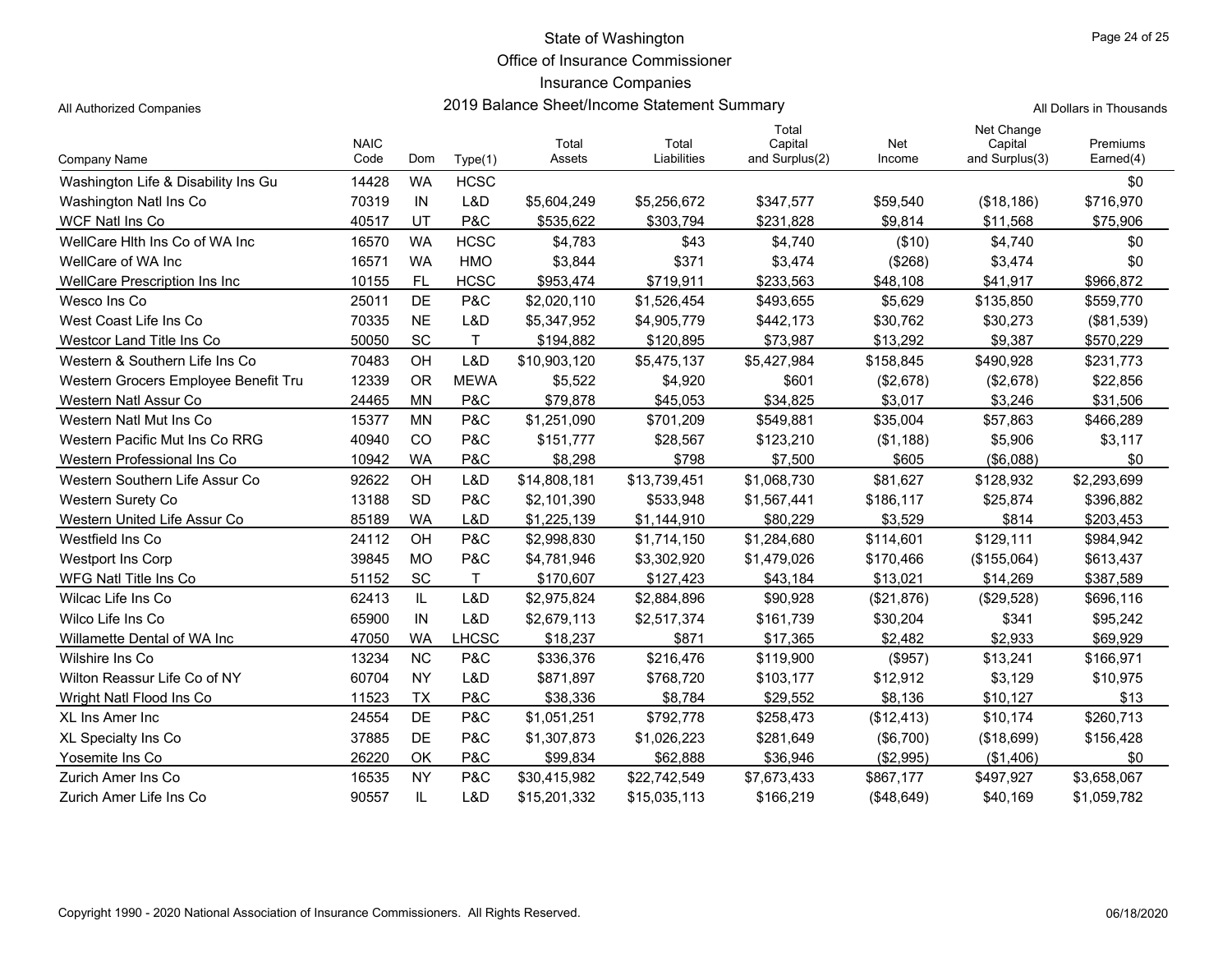|                          |                                             |                     |     |         |                 | State of Washington              |                                    |               |                                         | Page 25 of 25                |  |  |
|--------------------------|---------------------------------------------|---------------------|-----|---------|-----------------|----------------------------------|------------------------------------|---------------|-----------------------------------------|------------------------------|--|--|
|                          |                                             |                     |     |         |                 | Office of Insurance Commissioner |                                    |               |                                         |                              |  |  |
|                          |                                             |                     |     |         |                 | Insurance Companies              |                                    |               |                                         |                              |  |  |
| All Authorized Companies | 2019 Balance Sheet/Income Statement Summary |                     |     |         |                 |                                  |                                    |               |                                         | All Dollars in Thousands     |  |  |
| Company Name             |                                             | <b>NAIC</b><br>Code | Dom | Type(1) | Total<br>Assets | Total<br>Liabilities             | Total<br>Capital<br>and Surplus(2) | Net<br>Income | Net Change<br>Capital<br>and Surplus(3) | <b>Premiums</b><br>Earned(4) |  |  |
|                          | Totals                                      |                     |     |         | \$8,825,606,452 | \$7,585,568,812                  | \$1,240,037,640                    | \$100,890,683 | \$140,278,793                           | \$1,206,680,571              |  |  |

(1)L&D=Life and Disability Ins. Co., P&C=Property and Casualty Ins. Co., HMO=Health Maintenance Organization, HCSC=Health Care Service Contractor, LHCSC=Limited HCSC, T=T

F=Fraternal, MEWA=Multiple Employer Welfare Arrangement

(2)Total Capital and Surplus also means Net Worth (3)Difference between 2019 and 2018

(4)Premiums also means Premiums and Other Considerations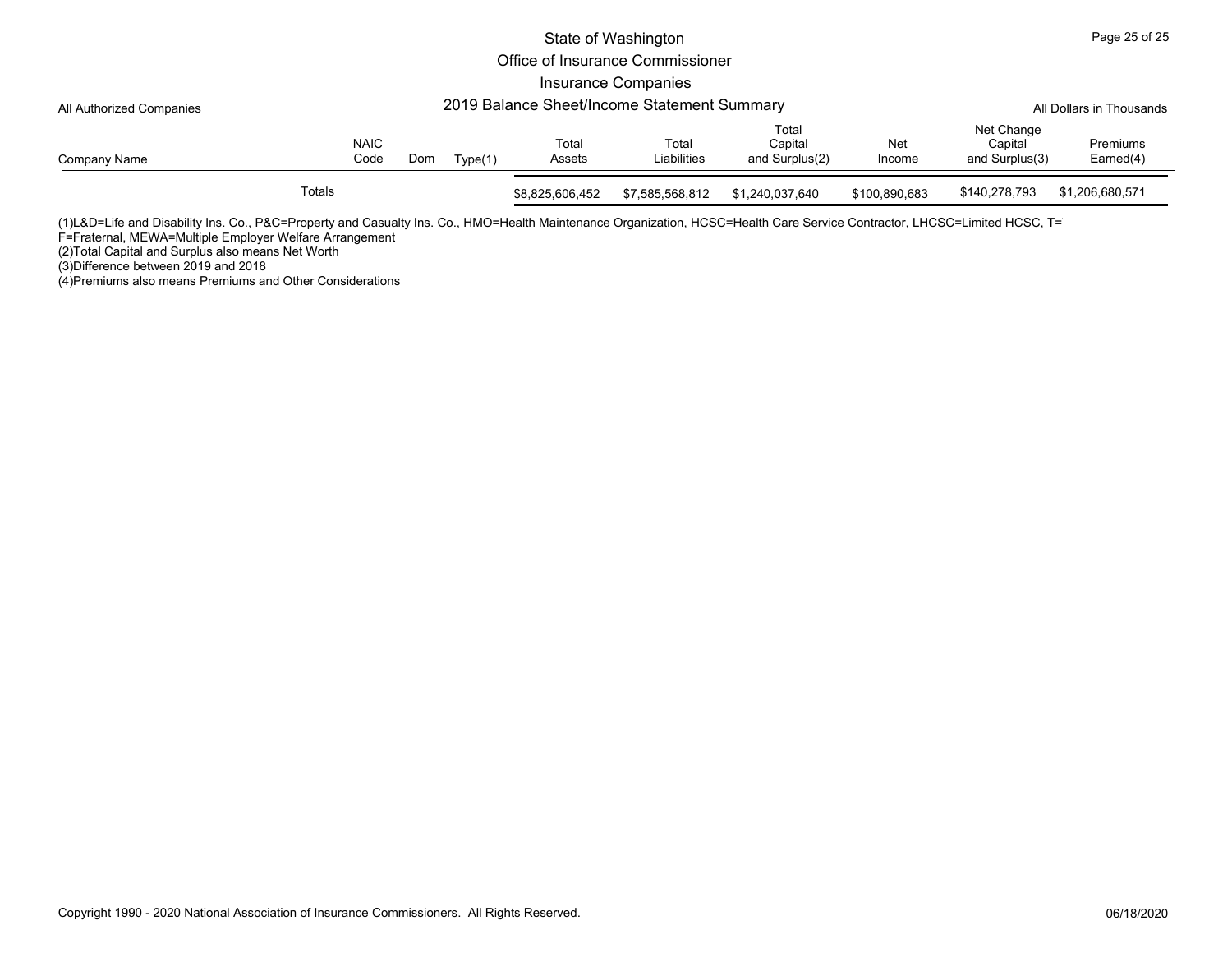Office of Insurance Commissioner

## Insurance Companies

| All Non-Authorized Companies | 2019 Balance Sheet/Income Statement Summary | All Dollars in Thousands |
|------------------------------|---------------------------------------------|--------------------------|
|------------------------------|---------------------------------------------|--------------------------|

|                                    | <b>NAIC</b> |                |         | Total       | Total       | Total<br>Capital | Net          | Net Change<br>Capital | Premiums       |
|------------------------------------|-------------|----------------|---------|-------------|-------------|------------------|--------------|-----------------------|----------------|
| Company Name                       | Code        | Dom            | Type(1) | Assets      | Liabilities | and Surplus(2)   | Income       | and Surplus(3)        | Earned(4)      |
| AAA Life Ins Co of NY              | 15282       | <b>NY</b>      | L&D     | \$8,092     | \$4,137     | \$3,955          | (\$1,104)    | (\$1,015)             | \$5,261        |
| Acceptance Cas Ins Co              | 10349       | <b>NE</b>      | P&C     | \$183,852   | \$112,214   | \$71,638         | (\$2,158)    | \$9,021               | \$91,075       |
| Adriatic Ins Co                    | 39381       | <b>ND</b>      | P&C     | \$111,529   | \$19,989    | \$91,540         | \$8,197      | \$8,330               | \$25,793       |
| AF&L Ins Co                        | 35963       | PA             | P&C     | \$121,605   | \$101,796   | \$19,809         | \$17,741     | \$17,758              | \$12,848       |
| Allianz Life Ins Co Of NY          | 64190       | <b>NY</b>      | L&D     | \$3,846,406 | \$3,675,070 | \$171,336        | (\$42,824)   | (\$52,410)            | \$375,015      |
| Allied World Assur Co US Inc       | 19489       | DE             | P&C     | \$492,584   | \$342,707   | \$149,877        | \$12,724     | \$14,567              | \$149,929      |
| Allied World Surplus Lines Ins Co  | 24319       | <b>AR</b>      | P&C     | \$446,171   | \$335,510   | \$110,661        | \$8,246      | \$18,946              | \$149,929      |
| Allstate Life Ins Co Of NY         | 70874       | <b>NY</b>      | L&D     | \$6,215,810 | \$5,601,644 | \$614,167        | (\$33,982)   | (\$30,308)            | \$199,028      |
| American Benefit Life Ins Co       | 66001       | OK             | L&D     | \$202,878   | \$177,203   | \$25,675         | \$3,102      | \$972                 | \$33,447       |
| American Builders Ins Co RRG Inc   | 12631       | <b>AL</b>      | P&C     | \$8,286     | \$6,095     | \$2,191          | \$167        | \$1,117               | \$3,894        |
| American Continental Ins Co        | 12321       | <b>TN</b>      | L&D     | \$299,287   | \$174,496   | \$124,791        | \$10         | \$6,492               | \$485,437      |
| American Home Life Ins Co          | 60542       | KS             | L&D     | \$268,244   | \$245,614   | \$22,630         | \$1,435      | \$791                 | \$26,600       |
| American Life & Security Corp      | 67253       | <b>NE</b>      | L&D     | \$186,110   | \$166,603   | \$19,507         | \$1,318      | (\$1,472)             | \$871          |
| American Nat Life Ins Co of NY     | 63126       | <b>NY</b>      | L&D     | \$2,779,208 | \$2,550,310 | \$228,898        | \$44,722     | (\$8,150)             | \$437,799      |
| American Natl Lloyds Ins Co        | 10043       | <b>TX</b>      | P&C     | \$98,145    | \$27,806    | \$70,339         | \$1,473      | \$552                 | \$38,295       |
| American Progressive L&H Ins Of NY | 80624       | <b>NY</b>      | L&D     | \$301,210   | \$175,122   | \$126,089        | \$26,271     | \$9,558               | \$656,932      |
| American Retirement Life Ins Co    | 88366       | OH             | L&D     | \$131,665   | \$62,938    | \$68,727         | (\$27,360)   | \$5,652               | \$420,472      |
| American Savings Life Ins Co       | 91910       | <b>AZ</b>      | L&D     | \$66,829    | \$51,001    | \$15,828         | \$1,324      | (\$39)                | \$6,522        |
| Ameritas Life Ins Corp of NY       | 60033       | <b>NY</b>      | L&D     | \$1,746,688 | \$1,638,464 | \$108,224        | (\$15,843)   | \$15,750              | \$185,579      |
| AmFirst Ins Co                     | 60250       | OK             | L&D     | \$74,606    | \$13,925    | \$60,681         | \$10,533     | \$4,758               | \$62,897       |
| Arch Specialty Ins Co.             | 21199       | <b>MO</b>      | P&C     | \$558,568   | \$241,021   | \$317,547        | \$14,575     | \$17,756              | \$1            |
| Ascot Specialty Ins Co             | 45055       | R <sub>l</sub> | P&C     | \$85,414    | \$21,292    | \$64,121         | (\$11,804)   | \$12,621              | \$3,122        |
| Aspen Specialty Ins Co             | 10717       | <b>ND</b>      | P&C     | \$656,314   | \$473,221   | \$183,093        | (\$53,762)   | (\$13,650)            | \$203,484      |
| Atain Specialty Ins Co             | 17159       | MI             | P&C     | \$410,114   | \$178,250   | \$231,864        | \$14,541     | \$41,193              | \$59,037       |
| Ategrity Specialty Ins Co.         | 16427       | DE             | P&C     | \$92,061    | \$40,473    | \$51,588         | \$4,757      | \$1,398               | \$10,063       |
| Athene Life Ins Co of NY           | 63932       | <b>NY</b>      | L&D     | \$957,638   | \$888,717   | \$68,921         | (\$1,200)    | (\$905)               | (\$23,766)     |
| Atlantic Cas Ins Co                | 42846       | <b>NC</b>      | P&C     | \$466,345   | \$268,278   | \$198.067        | \$19,006     | \$20,332              | \$140,545      |
| <b>AXIS Surplus Ins Co</b>         | 26620       | IL             | P&C     | \$610,128   | \$449,665   | \$160,463        | (\$6,053)    | (\$130)               | \$119,003      |
| <b>Blackboard Specialty Ins Co</b> | 13551       | DE             | P&C     | \$52,256    | \$17,740    | \$34,517         | (\$5,715)    | (\$36,191)            | \$911          |
| Brighthouse Life Ins Co of NY      | 60992       | <b>NY</b>      | L&D     | \$8,659,960 | \$8,081,061 | \$578,900        | (\$139, 128) | \$299,694             | $($ \$191.245) |
| <b>Burlington Ins Co</b>           | 23620       | IL             | P&C     | \$374,939   | \$199,392   | \$175,546        | \$10,268     | \$3,590               | \$54,076       |
| Canopius US Ins                    | 12961       | DE             | P&C     | \$223,196   | \$92,566    | \$130,630        | \$7,871      | \$9,772               | \$73,114       |
| Capitol Specialty Ins Corp         | 10328       | WI             | P&C     | \$182,132   | \$122,197   | \$59,935         | \$2,214      | ( \$813)              | \$49,042       |
| Catlin Specialty Ins Co            | 15989       | DE             | P&C     | \$627,689   | \$434,664   | \$193,025        | (\$8,734)    | (\$39,750)            | \$58,844       |
| Centennial Cas Co                  | 34568       | <b>AL</b>      | P&C     | \$139,855   | \$44,023    | \$95,832         | \$5,976      | \$18,481              | \$13,052       |
| Cigna Natl Hith Ins Co             | 61727       | OH             | L&D     | \$15,462    | \$858       | \$14,604         | \$2,094      | \$117                 | \$2,411        |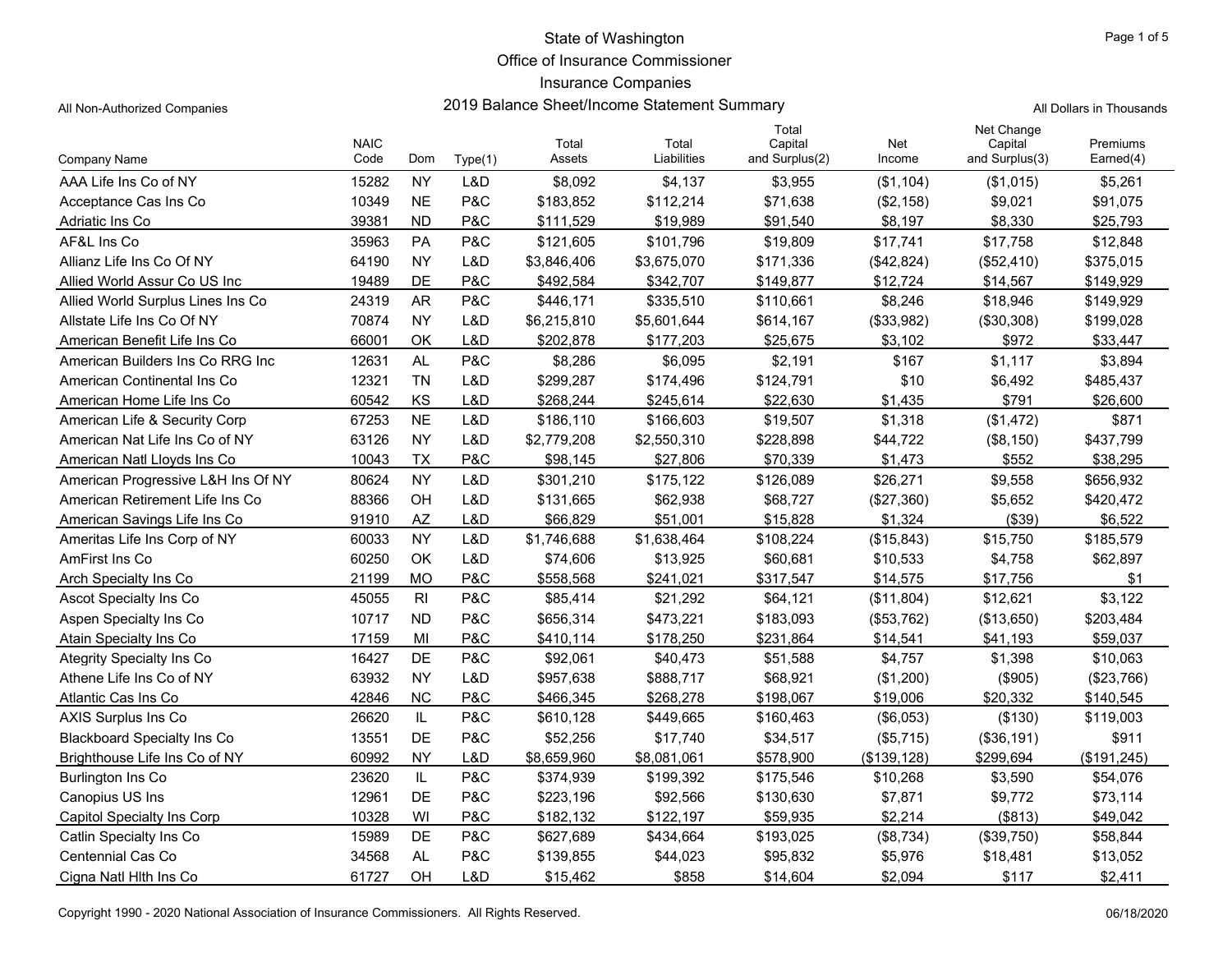Office of Insurance Commissioner

## Insurance Companies

All Non-Authorized Companies **2019 Balance Sheet/Income Statement Summary All** Non-Authorized Companies

|  | l Dollars in Thousands |
|--|------------------------|
|  |                        |

|                                   | <b>NAIC</b> |           |                | Total       | Total       | Total<br>Capital | Net        | Net Change<br>Capital | Premiums    |
|-----------------------------------|-------------|-----------|----------------|-------------|-------------|------------------|------------|-----------------------|-------------|
| Company Name                      | Code        | Dom       | Type(1)        | Assets      | Liabilities | and Surplus(2)   | Income     | and Surplus(3)        | Earned(4)   |
| Citizens Natl Life Ins Co         | 82082       | <b>TX</b> | L&D            | \$12,182    | \$10,284    | \$1,898          | (\$379)    | \$122                 | \$850       |
| Clear Blue Specialty Ins Co       | 37745       | <b>NC</b> | P&C            | \$114,779   | \$8,013     | \$106,765        | \$1,341    | (\$1,169)             | (\$132)     |
| Colony Ins Co                     | 39993       | VA        | P&C            | \$1,919,537 | \$1,436,971 | \$482,566        | \$63,496   | \$38,191              | \$536,858   |
| Combined Life Ins Co Of NY        | 78697       | <b>NY</b> | L&D            | \$502,765   | \$433,668   | \$69,097         | \$13,756   | \$16,356              | \$176,393   |
| Conifer Ins Co                    | 29734       | MI        | P&C            | \$151,311   | \$105,105   | \$46,206         | (\$3,627)  | ( \$915)              | \$65,791    |
| Conseco Life Ins Co of TX         | 11804       | <b>TX</b> | L&D            | \$1,248,149 | \$65,827    | \$1,182,322      | \$185.179  | \$62,039              | \$112       |
| Cotton States Life Ins Co         | 62537       | GA        | L&D            | \$319,063   | \$258,727   | \$60,336         | \$4,814    | (\$13,797)            | \$18,905    |
| <b>Covington Specialty Ins Co</b> | 13027       | <b>NH</b> | P&C            | \$101,142   | \$48,729    | \$52,413         | \$2,701    | \$2,665               | \$13,237    |
| Delaware Life Ins Co of NY        | 72664       | <b>NY</b> | L&D            | \$2,250,929 | \$1,852,390 | \$398,539        | \$35,142   | \$32,186              | \$12,357    |
| Dorchester Ins Co Ltd             | 31461       | VI        | P&C            | \$34,590    | \$14,015    | \$20,575         | \$2,433    | \$1,026               | \$8,193     |
| Dorinco Reins Co                  | 33499       | MI        | P&C            | \$1,652,056 | \$1,028,167 | \$623,889        | \$47,215   | \$19,839              | \$244,651   |
| Endurance Amer Specialty Ins Co   | 41718       | DE        | P&C            | \$785,591   | \$582,218   | \$203,373        | \$10,489   | \$31,925              | \$268,319   |
| Erie Family Life Ins Co           | 70769       | PA        | L&D            | \$2,677,484 | \$2,367,226 | \$310,258        | (\$3,594)  | (\$3,157)             | \$208,678   |
| Evanston Ins Co                   | 35378       | IL        | P&C            | \$4,436,249 | \$3,173,908 | \$1,262,341      | \$311,887  | \$83,906              | \$1,101,913 |
| Fair American Select Ins Co       | 15201       | DE        | P&C            | \$110,365   | \$5,280     | \$105,084        | \$2,038    | \$2,066               | \$1.124     |
| Falls Lake Fire & Cas Co          | 15884       | CA        | P&C            | \$135,492   | \$84,273    | \$51,218         | \$1,576    | \$603                 | \$6,511     |
| Family Benefit Life Ins Co        | 70742       | <b>MO</b> | L&D            | \$244,782   | \$235,597   | \$9,185          | (\$2,150)  | \$1,785               | \$91,152    |
| First Continental Life & Acc      | 64696       | <b>TX</b> | L&D            | \$4,951     | \$3,313     | \$1,637          | (\$65)     | \$748                 | \$18,044    |
| First Security Benefit Life & Ann | 60084       | <b>NY</b> | L&D            | \$494,413   | \$460,874   | \$33,539         | \$1,129    | \$1,465               | \$9,166     |
| <b>First Specialty Ins Corp</b>   | 34916       | <b>MO</b> | P&C            | \$141,793   | \$75,945    | \$65,849         | \$8,991    | (\$15, 141)           | \$43        |
| First Unum Life Ins Co            | 64297       | <b>NY</b> | L&D            | \$4,068,530 | \$3,760,618 | \$307,912        | \$21,914   | \$33,479              | \$469,176   |
| General Security Ind Co of AZ     | 20559       | AZ        | <b>P&amp;C</b> | \$352,767   | \$301,045   | \$51,722         | \$4,533    | \$2,039               | \$11,733    |
| <b>General Star Ind Co</b>        | 37362       | DE        | P&C            | \$1,053,730 | \$386,875   | \$666,855        | \$12,506   | \$28,311              | \$140,327   |
| Genworth Life Ins Co of NY        | 72990       | <b>NY</b> | L&D            | \$7,604,753 | \$7,288,109 | \$316,644        | \$82,011   | \$82,823              | \$247,570   |
| Golden Bear Ins Co                | 39861       | CA        | P&C            | \$222,678   | \$161,070   | \$61,608         | \$6,009    | \$5,247               | \$52,102    |
| Gotham Ins Co                     | 25569       | <b>NY</b> | P&C            | \$410,975   | \$315,122   | \$95,853         | \$10,859   | \$11,989              | \$121,270   |
| Grange Life Ins Co                | 71218       | OH        | L&D            | \$443,820   | \$409,627   | \$34,193         | \$1,332    | (\$3,076)             | \$47,553    |
| Graph Ins Grp RRG LLC             | 16415       | <b>VT</b> | P&C            | \$18,765    | \$15,984    | \$2,781          | (\$154)    | (\$154)               | \$110       |
| Great W Life & Ann Ins Co of NY   | 79359       | <b>NY</b> | L&D            | \$1,635,398 | \$1,525,202 | \$110,197        | \$25,832   | \$28,755              | (\$395,942) |
| <b>Hallmark Specialty Ins Co</b>  | 26808       | OK        | P&C            | \$304,312   | \$247,345   | \$56,967         | ( \$6,488) | (\$4,005)             | \$113,588   |
| Harleysville Life Ins Co          | 64327       | OH        | L&D            | \$405,227   | \$350,229   | \$54,998         | \$3,984    | \$3,945               | \$19,503    |
| <b>HDI Specialty Ins Co</b>       | 16131       | IL.       | P&C            | \$172,007   | \$121,433   | \$50,574         | \$407      | \$3,196               | \$52,064    |
| Heartland Natl Life Ins Co        | 66214       | IN        | L&D            | \$11,087    | \$5,679     | \$5,408          | ( \$133)   | \$414                 | \$6,137     |
| Housing Specialty Ins Co Inc      | 15381       | VT        | <b>P&amp;C</b> | \$24,698    | \$1,421     | \$23,276         | \$771      | \$812                 | \$1,551     |
| <b>Houston Cas Co</b>             | 42374       | <b>TX</b> | P&C            | \$3,714,969 | \$1,629,065 | \$2,085,904      | \$207,720  | \$70,988              | \$806,446   |
| Houston Specialty Ins Co          | 12936       | <b>TX</b> | P&C            | \$623,186   | \$284,701   | \$338,486        | \$11,663   | \$74,197              | \$115,273   |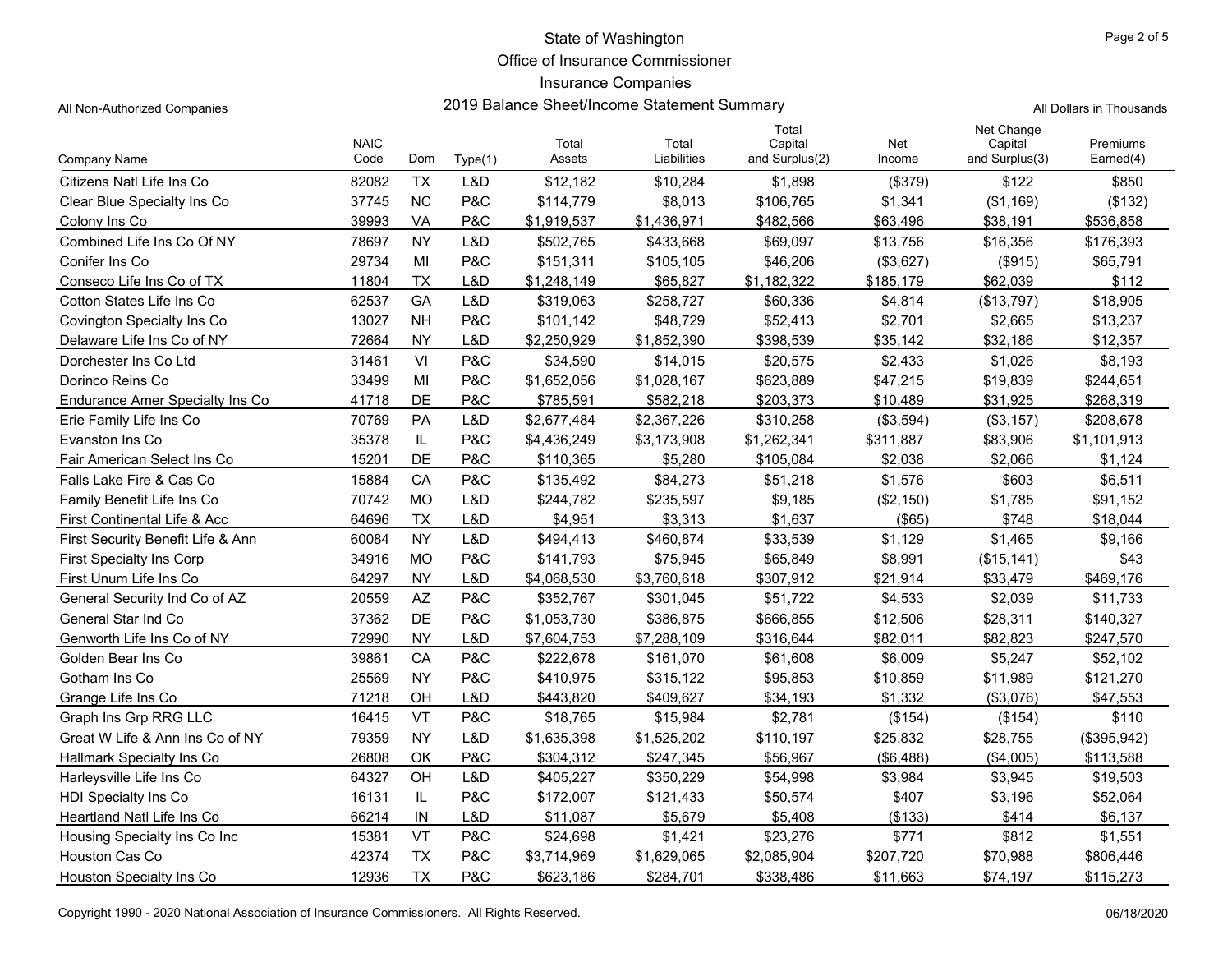Office of Insurance Commissioner

## Insurance Companies

| All Non-Authorized Companies | 2019 Balance Sheet/Income Statement Summary | All Dollars in Thousands |
|------------------------------|---------------------------------------------|--------------------------|
|------------------------------|---------------------------------------------|--------------------------|

|                                      | <b>NAIC</b> |           |                | Total        | Total        | Total<br>Capital | Net         | Net Change<br>Capital | Premiums    |
|--------------------------------------|-------------|-----------|----------------|--------------|--------------|------------------|-------------|-----------------------|-------------|
| Company Name                         | Code        | Dom       | Type(1)        | Assets       | Liabilities  | and Surplus(2)   | Income      | and Surplus(3)        | Earned(4)   |
| Hudson Excess Ins Co                 | 14484       | DE        | P&C            | \$155,110    | \$87,800     | \$67,310         | \$7,799     | \$4,303               | \$26,246    |
| Hudson Specialty Ins Co              | 37079       | <b>NY</b> | P&C            | \$381,062    | \$174,212    | \$206,851        | \$470       | \$5,424               | \$55,990    |
| Illinois Emcasco Ins Co              | 32808       | IA        | P&C            | \$388,057    | \$279,017    | \$109,040        | \$11,333    | \$870                 | \$170,572   |
| Independent Specialty Ins Co         | 39640       | DE        | P&C            | \$76,017     | \$20,060     | \$55,956         | \$4,056     | \$3,617               | \$16,979    |
| Indian Harbor Ins Co                 | 36940       | DE        | <b>P&amp;C</b> | \$321,425    | \$274,355    | \$47,070         | (\$3,764)   | (\$6, 189)            | \$52,143    |
| Intramerica Life Ins Co              | 64831       | <b>NY</b> | L&D            | \$34.268     | \$23.737     | \$10.532         | \$223       | \$206                 | \$3         |
| <b>ISMIE Ind Co</b>                  | 11084       | IL        | <b>P&amp;C</b> | \$57,364     | \$5,145      | \$52,219         | (\$7)       | \$41                  | (\$116)     |
| Jackson Natl Life Ins Co Of NY       | 60140       | <b>NY</b> | L&D            | \$14,745,172 | \$14,132,478 | \$612,694        | \$27,115    | \$29,467              | \$130,343   |
| James River Ins Co                   | 12203       | OH        | P&C            | \$2,137,677  | \$1,970,185  | \$167,491        | \$2,543     | \$19,855              | \$162,789   |
| John Hancock Life Ins Co of NY       | 86375       | <b>NY</b> | L&D            | \$17,663,344 | \$16,239,536 | \$1,423,808      | (\$196,617) | (\$238,855)           | \$515,856   |
| Kinsale Ins Co                       | 38920       | <b>AR</b> | <b>P&amp;C</b> | \$921,738    | \$572,927    | \$348,811        | \$40,917    | \$115,311             | \$282,981   |
| Landmark Amer Ins Co                 | 33138       | <b>NH</b> | P&C            | \$396,727    | \$240,043    | \$156,684        | \$9.403     | \$10,569              | \$52,517    |
| Landmark Life Ins Co                 | 82252       | <b>TX</b> | L&D            | \$46,337     | \$40,840     | \$5,497          | \$343       | \$369                 | \$8,159     |
| Lexington Ins Co                     | 19437       | <b>DE</b> | P&C            | \$18,669,664 | \$14,190,575 | \$4,479,090      | \$384,007   | (\$144,301)           | \$4,575,435 |
| Life Ins Co Of Boston & NY           | 78140       | <b>NY</b> | L&D            | \$172,847    | \$137,229    | \$35,618         | \$2,646     | \$3,299               | \$24,304    |
| Locomotive Engineers & Conductors Mu | 87920       | MI        | L&D            | \$83,405     | \$13,030     | \$70,375         | \$5,419     | \$8,508               | \$19,645    |
| Magnolia Guaranty Life Ins Co        | 75208       | <b>MS</b> | L&D            | \$10,831     | \$9,238      | \$1,594          | (\$270)     | (\$269)               | \$1,606     |
| Mercer Ins Co                        | 14478       | PA        | <b>P&amp;C</b> | \$293,792    | \$186,480    | \$107,311        | \$2,257     | (\$3,063)             | \$97,828    |
| Merchants Natl Ins Co                | 12775       | <b>NH</b> | <b>P&amp;C</b> | \$165,911    | \$97,247     | \$68,664         | \$2,343     | \$5,703               | \$51,563    |
| Mesa Underwriters Specialty Ins Co   | 36838       | <b>NJ</b> | <b>P&amp;C</b> | \$387,165    | \$291,566    | \$95,599         | \$13,162    | \$4,056               | \$129,858   |
| Monarch Life Ins Co                  | 66265       | MA        | L&D            | \$615,389    | \$611,583    | \$3.805          | ( \$610)    | (\$473)               | \$2,567     |
| Motorists Life Ins Co                | 66311       | OH        | L&D            | \$595,507    | \$522,166    | \$73,341         | \$7,742     | \$4,891               | \$43,857    |
| Mount Vernon Fire Ins Co             | 26522       | PA        | P&C            | \$938,299    | \$222,054    | \$716,246        | \$20,050    | \$185,164             | \$78,554    |
| Mount Vernon Specialty Ins Co        | 14420       | <b>NE</b> | <b>P&amp;C</b> | \$72,974     | \$3,562      | \$69,412         | (\$1,739)   | \$15,854              | \$713       |
| MSIG Specialty Ins USA Inc           | 34886       | <b>NY</b> | P&C            | \$144,593    | \$82,593     | \$62,000         | \$1,459     | ( \$4,930)            | \$24,469    |
| MT Hawley Ins Co                     | 37974       | IL        | <b>P&amp;C</b> | \$1,170,798  | \$623,450    | \$547,348        | \$47,374    | \$77,704              | \$253,055   |
| Mutual Savings Life Ins Co           | 66397       | AL        | L&D            | \$480,541    | \$419,956    | \$60,585         | \$8.846     | \$9.025               | \$37,496    |
| National Fire & Marine Ins Co        | 20079       | <b>NE</b> | P&C            | \$13,872,836 | \$5,538,993  | \$8,333,844      | \$290,406   | \$1,985,678           | \$1,590,059 |
| National Integrity Life Ins Co       | 75264       | <b>NY</b> | L&D            | \$4,484,104  | \$4,106,965  | \$377,139        | \$35,596    | \$38,134              | \$209,917   |
| Noetic Specialty Ins Co              | 17400       | VT        | P&C            | \$114,881    | \$36,907     | \$77,973         | \$10,113    | \$2,356               | \$13,385    |
| North Amer Capacity Ins Co           | 25038       | <b>NH</b> | P&C            | \$222,727    | \$167,139    | \$55,588         | \$8,427     | \$6,723               | \$0         |
| North Amer Ins Co                    | 68349       | WI        | L&D            | \$18,183     | \$4,811      | \$13,371         | \$1,942     | \$554                 | \$9,938     |
| North Light Specialty Ins Co         | 13167       | IL        | P&C            | \$101,653    | \$33,002     | \$68,651         | \$1,503     | \$2,032               | \$27,178    |
| Northfield Ins Co.                   | 27987       | IA        | P&C            | \$416,983    | \$295,519    | \$121,464        | \$11,768    | \$2,504               | \$128,092   |
| Old Republic Union Ins Co            | 31143       | IL        | P&C            | \$66,694     | \$11,404     | \$55,290         | \$1,432     | \$4,699               | \$5         |
| Ozark Natl Life Ins Co               | 67393       | <b>MO</b> | L&D            | \$773,968    | \$715,564    | \$58,404         | (\$854)     | (\$84,347)            | \$80,841    |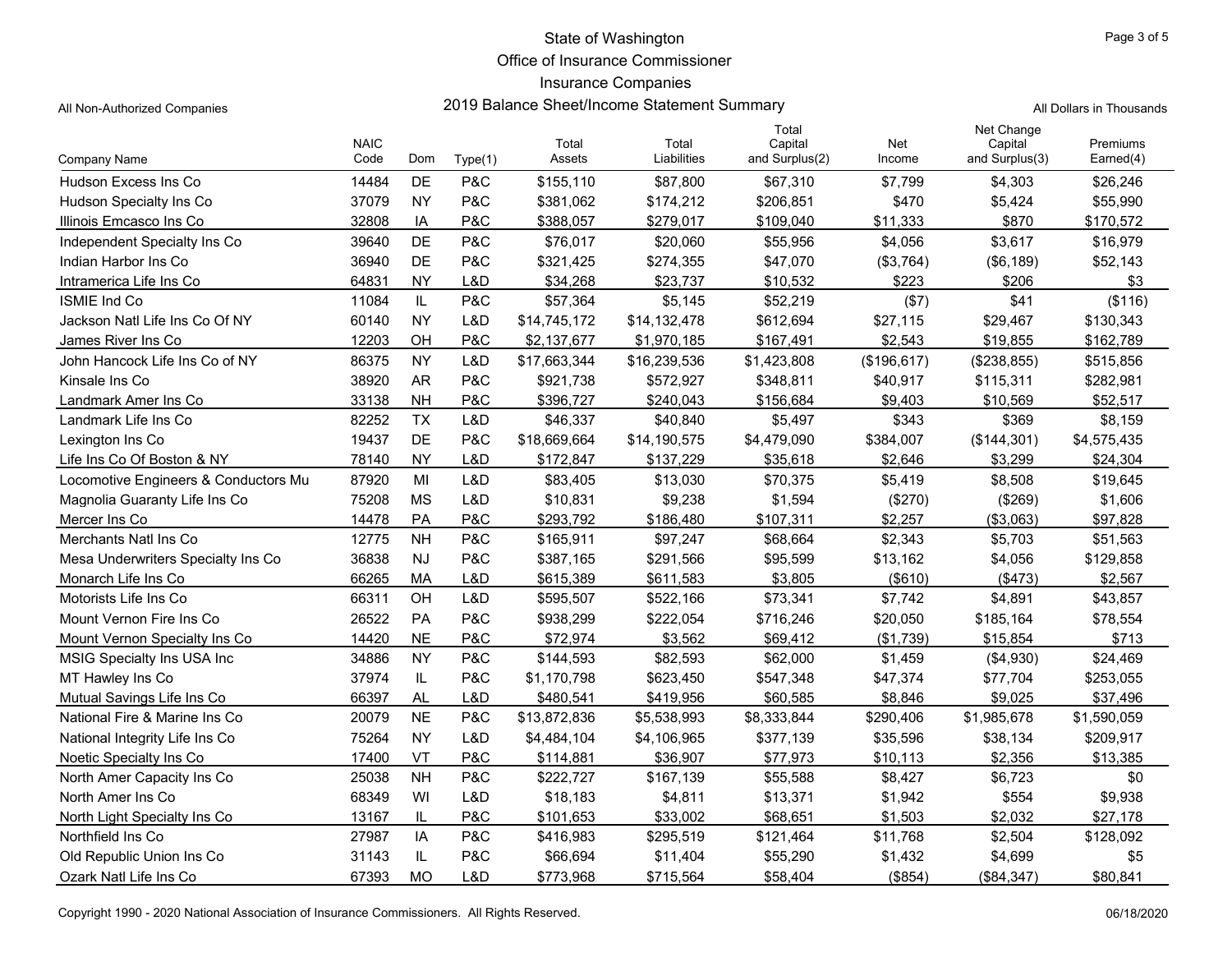Office of Insurance Commissioner

#### Insurance Companies

All Non-Authorized Companies **2019 Balance Sheet/Income Statement Summary** All Dollars in Thousands

|                                      | <b>NAIC</b> |           |         | Total       | Total       | Total<br>Capital | Net        | Net Change<br>Capital | Premiums  |
|--------------------------------------|-------------|-----------|---------|-------------|-------------|------------------|------------|-----------------------|-----------|
| Company Name                         | Code        | Dom       | Type(1) | Assets      | Liabilities | and Surplus(2)   | Income     | and Surplus(3)        | Earned(4) |
| Pacific Ins Co Ltd                   | 10046       | <b>CT</b> | P&C     | \$732,707   | \$460,817   | \$271,890        | \$30,451   | \$31,291              | \$179,141 |
| Patriot Life Ins Co                  | 60099       | MI        | L&D     | \$21,541    | \$6,143     | \$15,397         | (\$1,814)  | (\$1,155)             | \$1,916   |
| Pavonia Life Ins Co NY               | 79340       | <b>NY</b> | L&D     | \$30,394    | \$20,918    | \$9,476          | \$376      | \$105                 | \$2,989   |
| Pekin Life Ins Co                    | 67628       | IL        | L&D     | \$1,548,389 | \$1,422,539 | \$125,850        | \$1,461    | (\$3,348)             | \$185,410 |
| Penn Star Ins Co                     | 10673       | PA        | P&C     | \$154,995   | \$102,253   | \$52,742         | \$6,043    | \$5,996               | \$71,888  |
| PMI Mortgage Ins Co                  | 27251       | <b>AZ</b> | P&C     | \$766,351   | \$1,845,158 | (\$1,078,808)    | \$137,680  | \$108,824             | \$70,781  |
| Prime Ins Co                         | 12588       | IL        | P&C     | \$249,201   | \$134,202   | \$114,998        | \$22,971   | \$35,434              | \$91,678  |
| Provident Amer Life & Hith Ins Co    | 67903       | OH        | L&D     | \$8,807     | \$1,056     | \$7,750          | \$1,079    | (\$410)               | \$5,545   |
| QBE Specialty Ins Co                 | 11515       | <b>ND</b> | P&C     | \$375,587   | \$247,643   | \$127,944        | (\$7,135)  | \$1,082               | \$177,107 |
| Rainier Ins Co                       | 43915       | AZ        | P&C     | \$28,495    | \$5,504     | \$22,991         | \$612      | \$985                 | \$3,442   |
| Riversource Life Ins Co Of NY        | 80594       | <b>NY</b> | L&D     | \$7,111,974 | \$6,877,714 | \$234,260        | (\$82,785) | (\$30,636)            | \$349,247 |
| Safety Specialty Ins Co              | 13815       | <b>MO</b> | P&C     | \$157,108   | \$60,377    | \$96,731         | \$7,631    | \$11,722              | \$1,686   |
| Scottsdale Ins Co                    | 41297       | OH        | P&C     | \$2,457,048 | \$1,903,140 | \$553,908        | \$23,240   | \$27,665              | \$711,066 |
| Security Natl Life Ins Co            | 69485       | UT        | L&D     | \$645,189   | \$595,798   | \$49,390         | \$3,590    | \$2,206               | \$89,871  |
| Security Plan Life Ins Co            | 60076       | LA        | L&D     | \$313,008   | \$297,084   | \$15,924         | (\$4,478)  | (\$388)               | \$42,250  |
| Sentinel Amer Life Ins Co            | 77119       | <b>TX</b> | L&D     | \$25,948    | \$20,303    | \$5,645          | \$166      | \$122                 | \$20      |
| Sentry Life Ins Co Of NY             | 68829       | <b>NY</b> | L&D     | \$129,403   | \$119,610   | \$9,794          | (\$22)     | (\$543)               | \$9,289   |
| Shelter Life Ins Co                  | 65757       | <b>MO</b> | L&D     | \$1,308,792 | \$1,071,734 | \$237,058        | \$14,565   | \$6,089               | \$140,385 |
| St Paul Surplus Lines Ins Co         | 30481       | DE        | P&C     | \$674,535   | \$489,660   | \$184,875        | \$19,683   | \$1,455               | \$216,770 |
| Standard Life & Cas Ins Co           | 71706       | UT        | L&D     | \$37,681    | \$30,919    | \$6,762          | \$425      | \$513                 | \$9,045   |
| Standard Life Ins Co Of NY           | 89009       | <b>NY</b> | L&D     | \$305,936   | \$182,758   | \$123,179        | \$23,453   | \$24.147              | \$103,867 |
| <b>StarStone Specialty Ins Co</b>    | 44776       | DE        | P&C     | \$398,528   | \$205,871   | \$192,657        | (\$6,208)  | \$35,694              | \$95,679  |
| State Farm Life & Accident Asr Co    | 69094       | IL        | L&D     | \$3,183,465 | \$2,608,630 | \$574,835        | \$41,795   | \$34,640              | \$256,737 |
| <b>TDC Specialty Ins Co</b>          | 34487       | DC        | P&C     | \$177,308   | \$88,818    | \$88,490         | \$702      | \$5,180               | \$6,996   |
| The Cincinnati Specialty Underwriter | 13037       | DE        | P&C     | \$1,048,729 | \$522,648   | \$526,082        | \$62,082   | \$47,331              | \$278,190 |
| Tokio Marine Specialty Ins Co        | 23850       | DE        | P&C     | \$619,953   | \$441,218   | \$178,735        | \$11,318   | (\$12,533)            | \$169,517 |
| Travelers Excess & Surplus Lines Co  | 29696       | <b>CT</b> | P&C     | \$223,492   | \$161,293   | \$62,199         | \$6,043    | \$560                 | \$66,509  |
| Trinity Life Ins Co                  | 60227       | OK        | L&D     | \$315,194   | \$302,742   | \$12,452         | \$653      | (\$235)               | \$25,218  |
| Trisura Specialty Ins Co             | 16188       | OK        | P&C     | \$135,408   | \$66,085    | \$69,323         | \$1,940    | \$18,571              | \$5,170   |
| Tudor Ins Co                         | 37982       | <b>NH</b> | P&C     | \$141,463   | \$63,256    | \$78,207         | \$6,145    | (\$45,386)            | \$6,254   |
| United Farm Family Life Ins Co       | 69892       | IN        | L&D     | \$2,417,079 | \$2,069,910 | \$347,170        | \$9,591    | \$11,940              | \$134,677 |
| United Natl Ins Co                   | 13064       | <b>PA</b> | P&C     | \$378,840   | \$256,630   | \$122,211        | \$13,232   | \$15,769              | \$134,791 |
| United Natl Life Ins Co Of Amer      | 92703       | IL        | L&D     | \$37,973    | \$26,476    | \$11,497         | \$2,866    | \$2,208               | \$21,206  |

United Specialty Ins Co **12537** DE P&C \$478,799 \$264,538 \$214,262 \$8,157 \$55,010 \$42,447 USAA Life Ins Co Of NY 1988 ACC ASSAUDED AT A CO 40228 NY 180 LAD \$793,506 \$715,260 \$78,246 (\$7,671) (\$7,351) \$33,790 Vault E&S Ins Co **16237** AR P&C \$63,666 \$14,512 \$49,154 (\$1,323) (\$1,101) \$4,653

Copyright 1990 - 2020 National Association of Insurance Commissioners. All Rights Reserved. 06/18/2020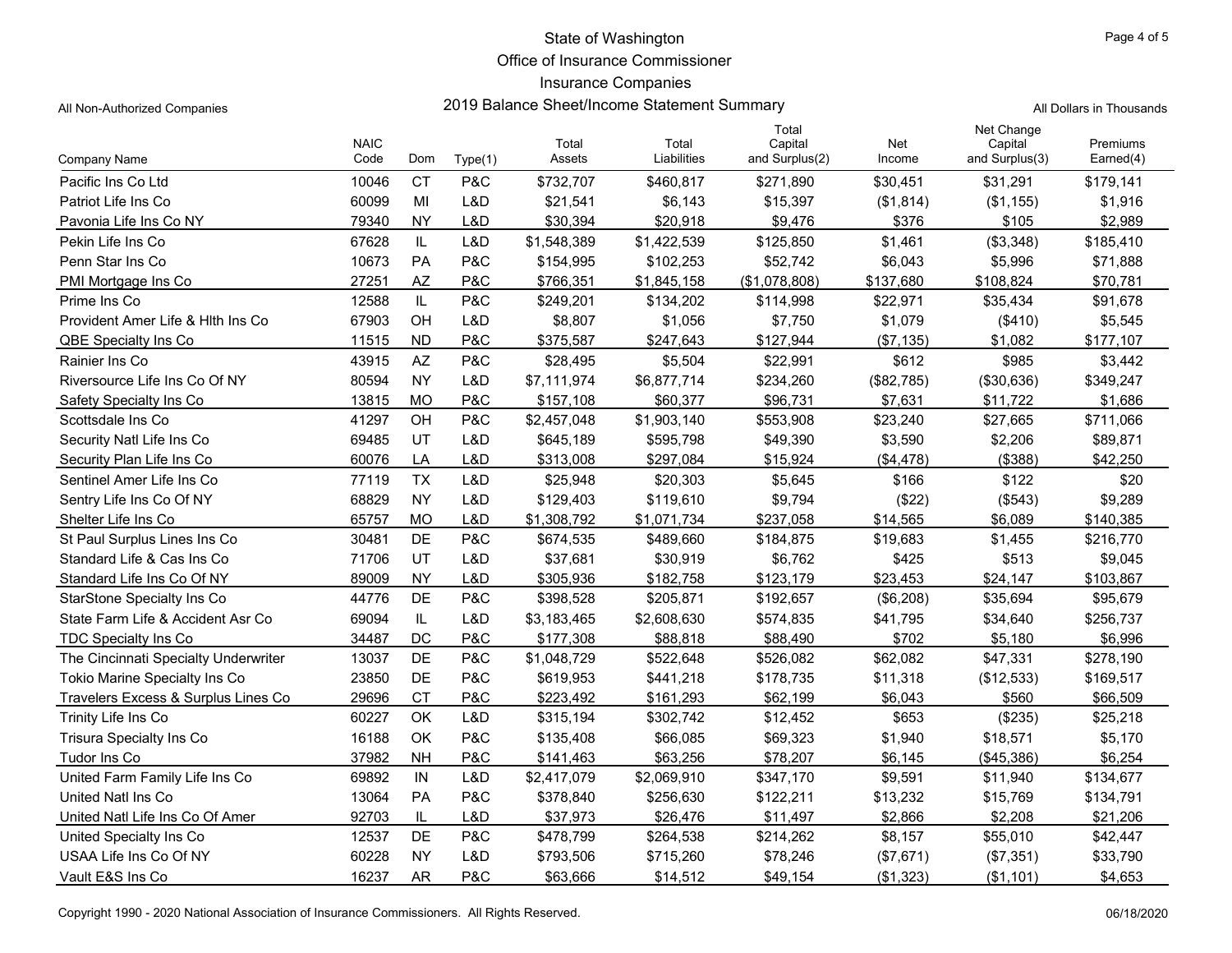#### Office of Insurance Commissioner

### Insurance Companies

All Non-Authorized Companies **2019 Balance Sheet/Income Statement Summary** All Dollars in Thousands

| Company Name                   | <b>NAIC</b><br>Code | Dom       | Type(1) | Total<br>Assets | Total<br>Liabilities | Total<br>Capital<br>and Surplus(2) | Net<br>Income | Net Change<br>Capital<br>and Surplus(3) | Premiums<br>Earned(4) |
|--------------------------------|---------------------|-----------|---------|-----------------|----------------------|------------------------------------|---------------|-----------------------------------------|-----------------------|
| Voyager Ind Ins Co             | 40428               | GA        | P&C     | \$147,248       | \$94,969             | \$52,279                           | (\$1,796)     | (\$965)                                 | \$129,604             |
| Watford Specialty Ins Co       | 15824               | <b>NJ</b> | P&C     | \$91.146        | \$31,383             | \$59,763                           | \$426         | (\$1,201)                               | \$5,262               |
| Western World Ins Co           | 13196               | <b>NH</b> | P&C     | \$801,542       | \$479,123            | \$322,419                          | \$86,953      | (\$56,420)                              | \$50,003              |
| William Penn Life Ins Co Of NY | 66230               | <b>NY</b> | L&D     | \$1,317,489     | \$1.212.966          | \$104,523                          | \$30,962      | \$1.696                                 | \$24,788              |
| Zurich Amer Life Ins Co of NY  | 14178               | NY        | L&D     | \$81.766        | \$63,445             | \$18,321                           | (\$2,430)     | (\$2,526)                               | \$7,917               |
|                                | Totals              |           |         | \$181,239,524   | \$144,056,586        | \$37,182,939                       | \$2,151,491   | \$3,340,619                             | \$21,367,578          |

(1)L&D=Life and Disability Ins. Co., P&C=Property and Casualty Ins. Co., HMO=Health Maintenance Organization, HCSC=Health Care Service Contractor, LHCSC=Limited HCSC, T=T

F=Fraternal, MEWA=Multiple Employer Welfare Arrangement

(2)Total Capital and Surplus also means Net Worth

(3)Difference between 2019 and 2018

(4)Premiums also means Premiums and Other Considerations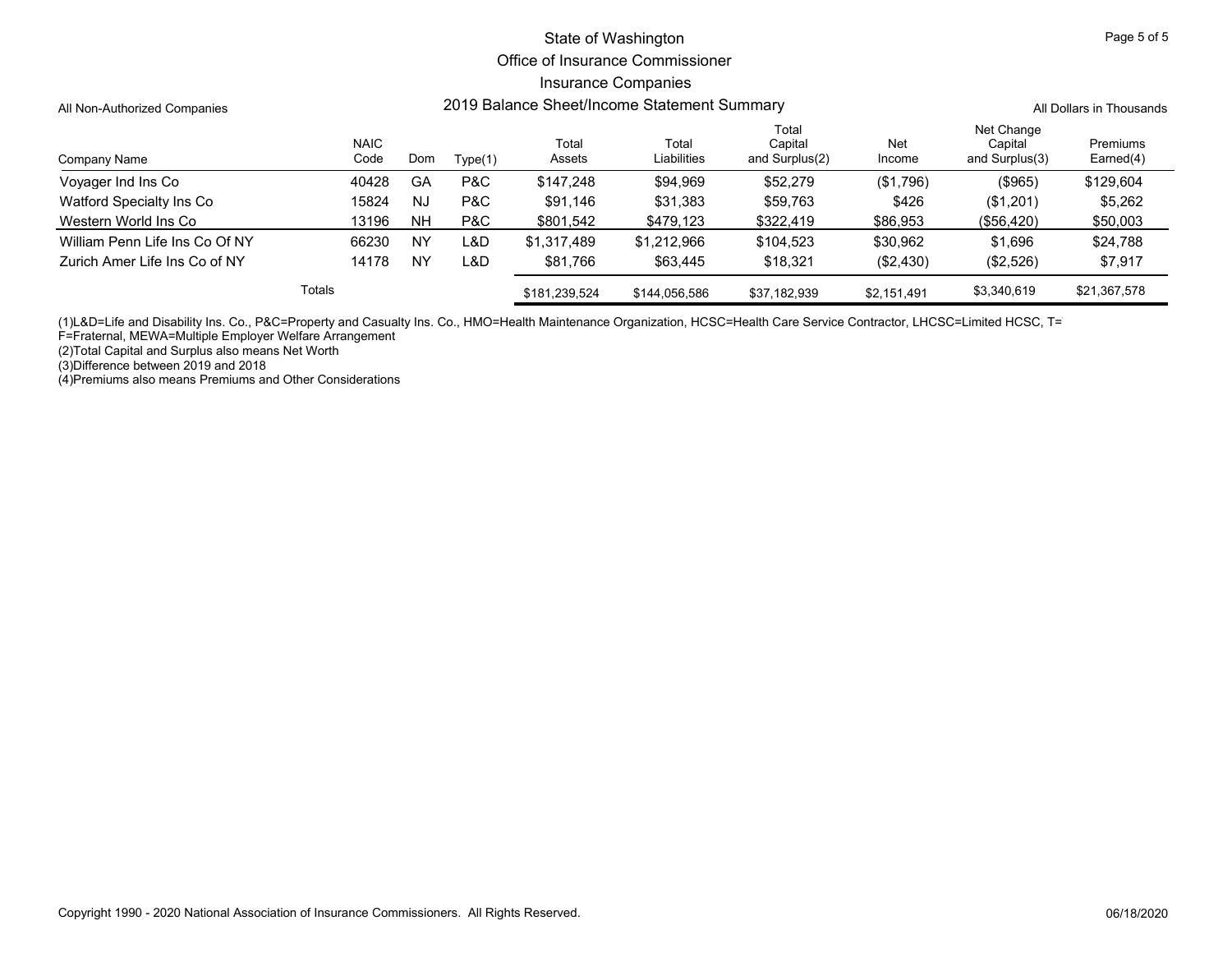Office of Insurance Commissioner

## Insurance Companies

2019 Balance Sheet/Income Statement Summary All Domestic Authorized Companies All Dollars in Thousands

|                                            | <b>NAIC</b> |           |              | Total       | Total       | Total<br>Capital | Net       | Net Change<br>Capital | Premiums    |
|--------------------------------------------|-------------|-----------|--------------|-------------|-------------|------------------|-----------|-----------------------|-------------|
| Company Name                               | Code        | Dom       | Type(1)      | Assets      | Liabilities | and Surplus(2)   | Income    | and Surplus(3)        | Earned(4)   |
| Academe Inc                                | 65105       | <b>WA</b> | L&D          | \$5,980     | \$53        | \$5,927          | \$92      | \$91                  | \$0         |
| Aetna Better Hith of WA Inc                | 16242       | <b>WA</b> | <b>HCSC</b>  | \$3,696     | \$103       | \$3,593          | \$42      | \$46                  | \$0         |
| Amerigroup Washington Inc                  | 14073       | <b>WA</b> | <b>HMO</b>   | \$319,107   | \$144,629   | \$174,478        | \$36,376  | \$22,976              | \$643,493   |
| Arcadian Hith Plan Inc                     | 12151       | <b>WA</b> | <b>HCSC</b>  | \$1,246,853 | \$530,084   | \$716,768        | \$134,477 | \$205,284             | \$4,345,828 |
| Asuris NW Hith                             | 47350       | <b>WA</b> | <b>HCSC</b>  | \$122,941   | \$29,838    | \$93,103         | \$10,457  | \$10,885              | \$155,699   |
| Commencement Bay Risk Mgmt Ins Co          | 78879       | <b>WA</b> | L&D          | \$65,653    | \$21,345    | \$44,307         | \$7,765   | \$12,883              | \$65,782    |
| Community Hith Plan of WA                  | 47049       | <b>WA</b> | <b>HCSC</b>  | \$459,344   | \$264,319   | \$195,026        | \$11,113  | \$23,878              | \$927,216   |
| Coordinated Care of WA Inc                 | 15352       | <b>WA</b> | <b>HCSC</b>  | \$253,420   | \$163,389   | \$90,031         | (\$9,033) | \$5,572               | \$653,490   |
| Delta Dental of WA                         | 47341       | <b>WA</b> | <b>HCSC</b>  | \$232,595   | \$63,073    | \$169,523        | \$30,648  | \$13,189              | \$508,790   |
| Dental Hith Serv                           | 47490       | <b>WA</b> | <b>LHCSC</b> | \$12,586    | \$3,956     | \$8,630          | (\$1,171) | (\$966)               | \$9,604     |
| Farmers Ins Co Of WA                       | 21644       | <b>WA</b> | P&C          | \$560,033   | \$332,192   | \$227,842        | \$10,458  | \$11,099              | \$279,735   |
| Farmers New World Life Ins Co              | 63177       | <b>WA</b> | L&D          | \$5,260,856 | \$4,821,058 | \$439,797        | \$161,995 | (\$8,363)             | \$539,605   |
| <b>Fraternal Beneficial Association</b>    | 29360       | <b>WA</b> | P&C          | \$3,582     | \$0         | \$3,582          | \$50      | \$480                 | \$56        |
| GPM Hith & Life Ins Co                     | 67059       | <b>WA</b> | L&D          | \$146,996   | \$127,041   | \$19,955         | \$488     | \$5,690               | \$8,890     |
| Grange Ins Assn                            | 22101       | <b>WA</b> | P&C          | \$311,822   | \$180,265   | \$131,557        | (\$341)   | \$7,811               | \$169,324   |
| Granwest Prop & Cas                        | 22128       | <b>WA</b> | P&C          | \$25,068    | \$3,301     | \$21,767         | \$463     | \$448                 | \$0         |
| Health Alliance NW Hlth Plan               | 15082       | <b>WA</b> | <b>HCSC</b>  | \$22,786    | \$5,688     | \$17,098         | \$693     | \$5,602               | \$99,121    |
| Kaiser Found Hlth Plan of WA Options       | 47055       | <b>WA</b> | <b>HCSC</b>  | \$296,677   | \$180,377   | \$116,300        | (\$2,656) | (\$3,410)             | \$945,736   |
| Kaiser Foundation Hith Plan of WA          | 95672       | <b>WA</b> | <b>HMO</b>   | \$1,600,446 | \$895,249   | \$705,197        | \$5,503   | (\$117,453)           | \$3,026,397 |
| Lifewise Assur Co                          | 94188       | <b>WA</b> | L&D          | \$249,550   | \$71,357    | \$178,193        | \$24,738  | \$24,607              | \$173,435   |
| LifeWise Hlth Plan of WA                   | 52633       | <b>WA</b> | <b>HCSC</b>  | \$121,949   | \$28,913    | \$93,036         | \$9,841   | \$9,884               | \$121,044   |
| Molina Hithcare of WA Inc                  | 96270       | <b>WA</b> | <b>HMO</b>   | \$944,979   | \$627,697   | \$317,282        | \$59,176  | (\$21,704)            | \$2,746,484 |
| Pemco Mut Ins Co                           | 24341       | <b>WA</b> | P&C          | \$840,660   | \$514,669   | \$325,991        | \$19,954  | \$25,600              | \$485,067   |
| Physicians Ins A Mut Co                    | 40738       | <b>WA</b> | P&C          | \$536,896   | \$266,730   | \$270,166        | \$6,249   | \$17,242              | \$104,381   |
| Premera Blue Cross                         | 47570       | <b>WA</b> | <b>HCSC</b>  | \$3,602,189 | \$1,287,956 | \$2,314,233      | \$101,933 | \$121,213             | \$3,925,096 |
| Red Shield Ins Co                          | 41580       | <b>WA</b> | P&C          | \$45,175    | \$20,291    | \$24,884         | \$877     | \$2,006               | \$15,487    |
| Regence BlueShield                         | 53902       | <b>WA</b> | <b>HCSC</b>  | \$1,759,451 | \$455,252   | \$1,304,199      | \$64,137  | \$109,041             | \$1,715,829 |
| <b>RETitle Insurance Company</b>           | 50962       | <b>WA</b> | $\mathsf{T}$ | \$679       | \$21        | \$658            | (\$30)    | (\$36)                | \$0         |
| Soundpath Hith                             | 12909       | <b>WA</b> | <b>HCSC</b>  | \$48,589    | \$586       | \$48,003         | \$2,121   | \$2,506               | \$212       |
| <b>Timber Products Manufacturers Trust</b> | 12239       | <b>WA</b> | <b>MEWA</b>  | \$20,208    | \$4,276     | \$15,932         | \$3,451   | \$1,951               | \$38,942    |
| UnitedHealthCare of WA Inc                 | 48038       | <b>WA</b> | <b>HCSC</b>  | \$323,279   | \$166,325   | \$156,954        | \$19,257  | \$4,823               | \$864,848   |
| WellCare Hith Ins Co of WA Inc             | 16570       | <b>WA</b> | L&D          | \$4,783     | \$43        | \$4,740          | (\$10)    | \$4,740               | \$0         |
| WellCare of WA Inc                         | 16571       | <b>WA</b> | <b>HMO</b>   | \$3,844     | \$371       | \$3,474          | (\$268)   | \$3,474               | \$0         |
| Western Professional Ins Co                | 10942       | <b>WA</b> | P&C          | \$8,298     | \$798       | \$7,500          | \$605     | (\$6,088)             | \$0         |
| Western United Life Assur Co               | 85189       | <b>WA</b> | L&D          | \$1,225,139 | \$1,144,910 | \$80,229         | \$3,529   | \$814                 | \$203,453   |
| Willamette Dental of WA Inc                | 47050       | <b>WA</b> | <b>LHCSC</b> | \$18,237    | \$871       | \$17,365         | \$2,482   | \$2,933               | \$69,929    |